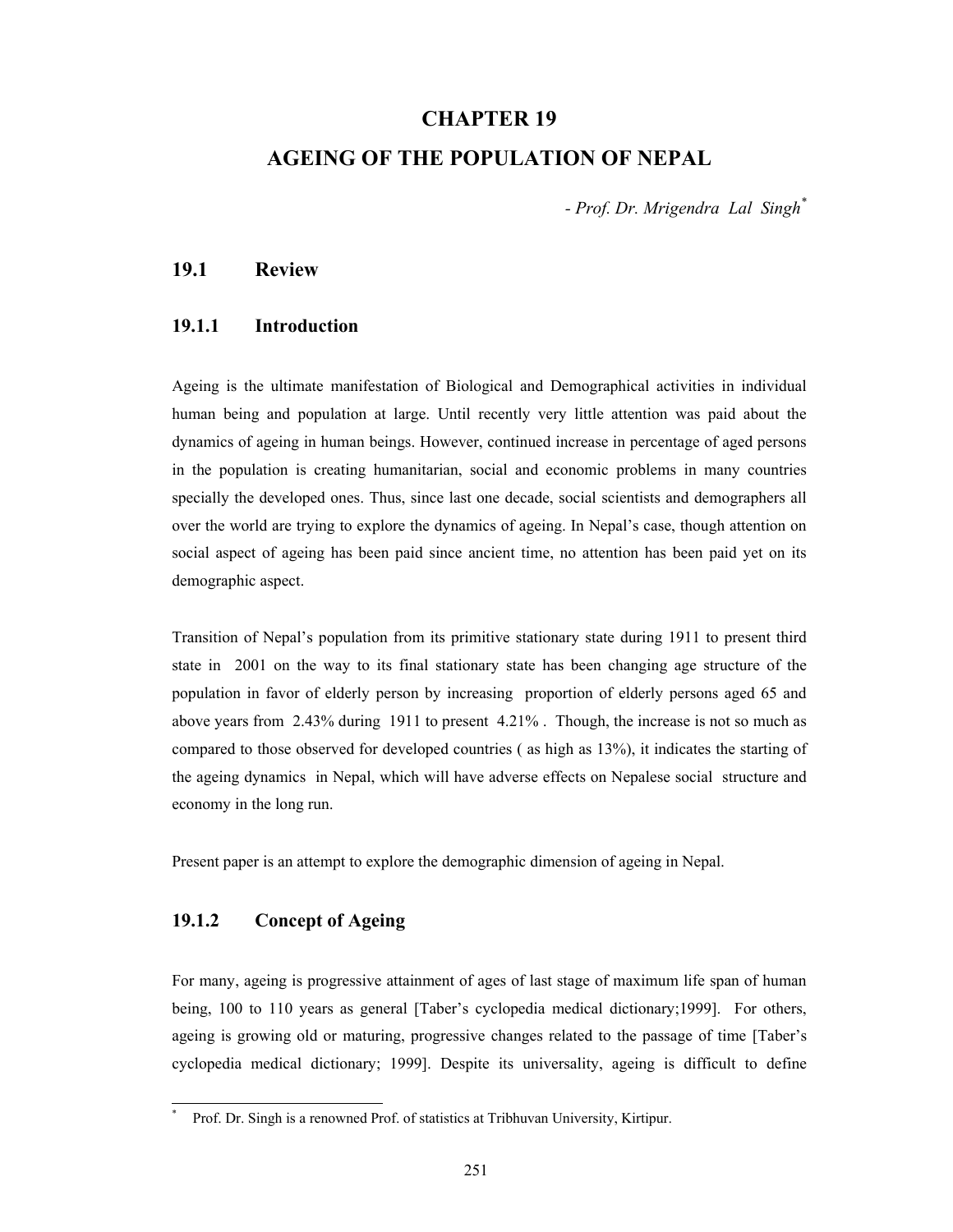.Shakespeare probably characterized it best in his elegant description of the seven stages of man. It begins at the moment of conception, involves the differentiations and maturation of the organism and its cells at some variable point in time, leads to the progressive loss of functional capacity characteristic of senescence, and ends in death [Robbins. 1998]. With age, there are physiological and structural alternations in almost all organ system. Ageing in individuals is affected to a great extent by genetic factors, social conditions and the occurrence of age related diseases. In addition, there is good evidence that ageing -induced alternation in cells is an important component of ageing of the organism.

Although, a number of theories have been proposed, it is now clear that cell ageing is multifactor. It involves an endogenous molecular program of cellular senescence as well as continuous exposure throughout life to adverse exogenous influences, leading to progressive encroachment on the cell's survivability [Gannon, 1999]. There is no precise method for determining the rate or degree of ageing. In a study of 1500 persons, aged 100 years or more, it was determined that longevity is not inheritable, sexual activity is both good and feasible for the aged. The older person's offspring need not love him/her and the person should work hard during life, however long [Gannon, 1999].

## **19.2 Measures of Ageing**

### **19.2.1 Demographic Measures of Ageing**

In demographic analysis, ageing under investigation is the Chronological ageing. As a rule, when the chronological ageing takes place, physiological ageing also takes place side by side. And it is the physiological ageing that deteriorates the Physical and Mental health of aged person and ultimately leads to death of a person. Of course there are instances, where some individuals though aged still look young, energetic and fresh. It is because in these individuals, though they are ageing chronologically, the process of physiological ageing are controlled through different practices- such as meditation, continuous work, and low calorie intakes by fasting etc.

In demographic studies, increase in the mean or median age of the population is called the ageing of the population. In this regard it is to be noted that contrary to the age of a human being that always grows, the population of the aggregate may grow older or may rejuvenate depending upon whether average age has increased or decreased.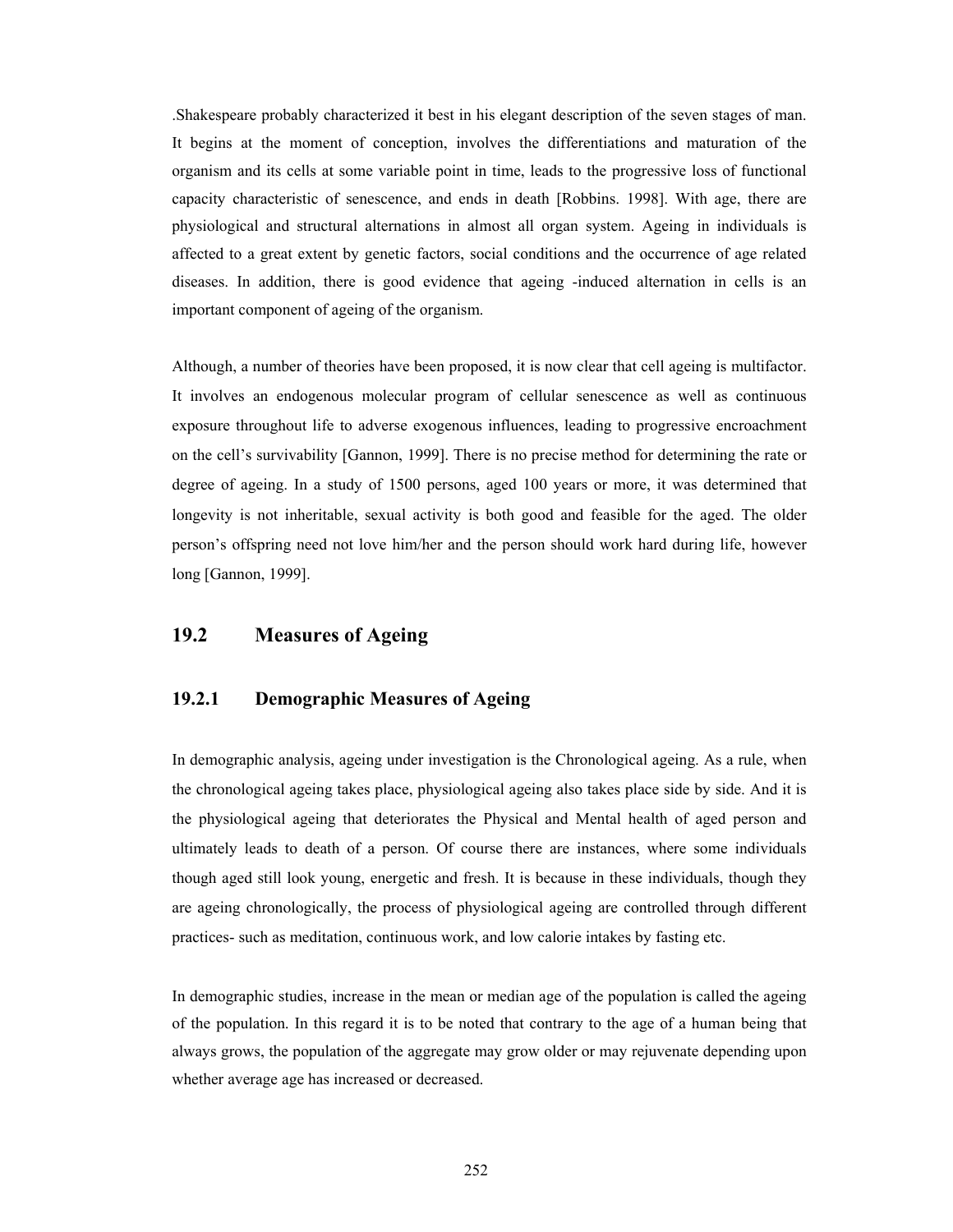However, the conventional method of measuring ageing is to estimate the index of ageing,

Defined as, Index of ageing = 
$$
\frac{\text{Persons of aged 65 years and over}}{\text{Children under 15 years}} \times 100
$$

In defining above index of ageing, it is assumed that old age begins at the age of 65 years. This assumption is consistent with the U.N convention. In World data sheets annually published by U.N, the major age groups of the population for all countries are given in terms of those less than 15 years and those aged 65 and above years. So for the purpose of comparing ageing patterns of different countries, U. N's criterion should be followed

But for the purpose of cross sectional studies, one may adopt any age above 55 year, as the appropriate age for the starting of ageing. For instance, in Nepal, different ages are used as starting of ageing. At governmental level, the retirement of civil servants is fixed at 58 years. Therefore for civil servants, the ageing is supposed to start after the completion of age 58 years. But in universities, the retiring age of teachers and administrator is 63 years. Therefore for them, ageing starts after the completion of 63 years of age. But for the purpose of legal activities and granting of pensions to general mass, the age fixed for a person to be old is 75 years. Also old age is classified into two broad groups: 60-74 years ages as young old and 75+ years as old old.

# **19.2.2 Index of Ageing -A link between Percents of Aged and Young Population**

Since ageing is measured as a percentage of old people as compared to number of children under 15 years, changes in percentages of old people and the children under 15 years automatically affects the index of ageing .It has been observed that decline in fertility can cause a population to grow older and vice versa. However, the influence of fertility is overriding as it affects only the denominator and does not disturb the numerator for a long period of time. The decline of mortality at younger ages makes the age distribution younger, while mortality decline at older ages makes the age distribution older. But the decline of mortality at all ages produces only a marginal effect on the ageing of the population [Misra, 1980]

Also available data shows that there is an inverse relationship between the proportions of old and young children in the population and the relationship is greatly affected by the level of development of the country concerned. To substantiate above point, percents of population by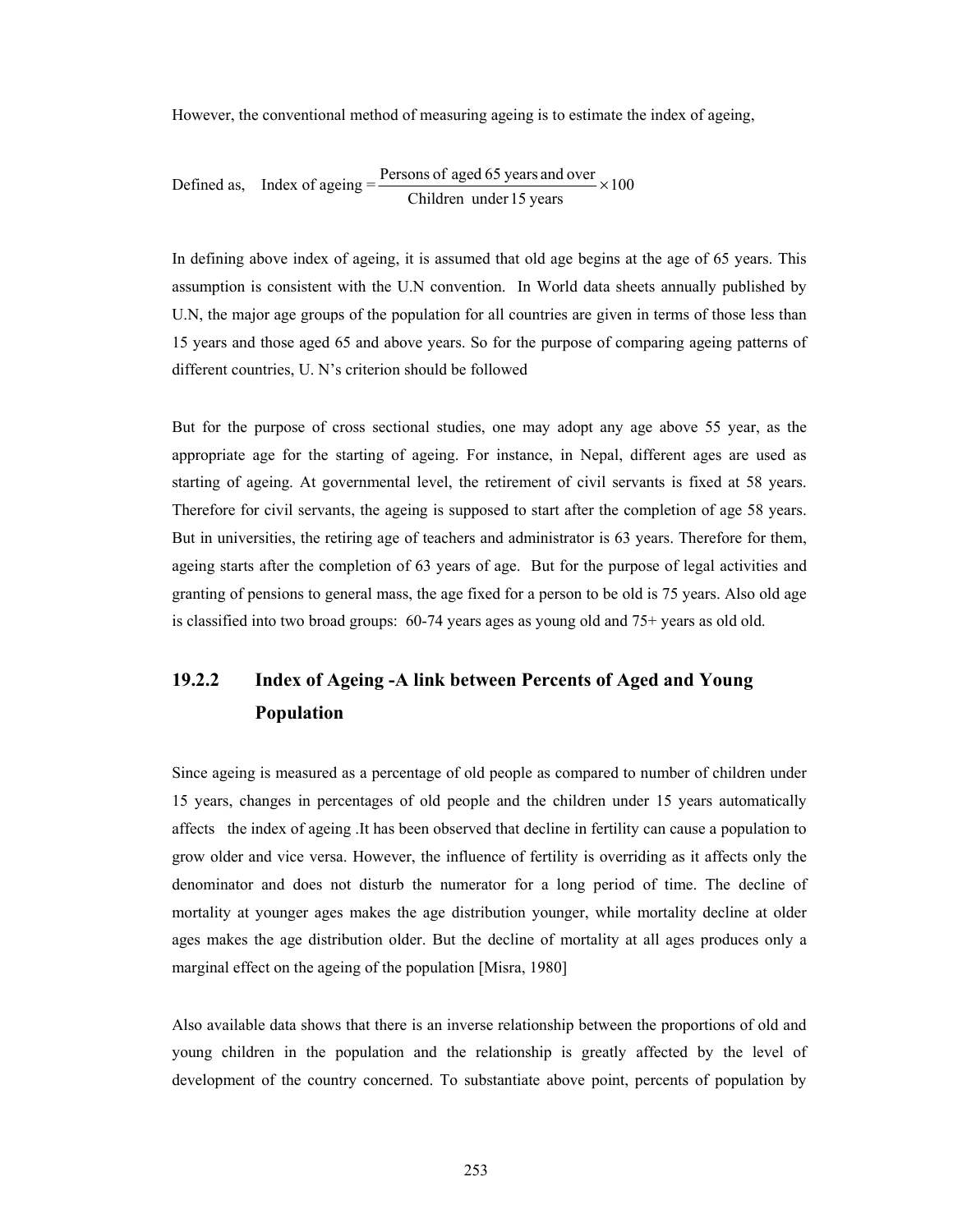major age groups as well as by development level cited in World population data sheets for 1998 and 2002 are shown in Table 19.1.

The table clearly indicates that

- More developed a country, higher the percentage of elderly persons.
- Decrease in percentage of children increases the percentage of older people.
- Though proportion of population at <15 years has slightly decreased in less developed countries during the period 1998-2002, three is no change in proportion of old people in these countries during the period.
- But in case developed countries, it is observed that one percent increase in proportion of old people decreases one percent in proportion of young population.
- The effect of one percent decrease in proportion of young population on constant proportion of old people in less developed countries is an increment of 0.30 % in their index of ageing; Similarly the effect of two percent decrease in proportion of young population on constant proportion of old peoples increment of 1. 45% in their index of ageing.
- Also, it is found that one percent decrease in proportion of young population and one percent increase in proportion of old population in developed countries results into an increment of 9.35% in their index of ageing.

|                                          |                             | 1998                   |                    | 2002                        |                        |                    |  |
|------------------------------------------|-----------------------------|------------------------|--------------------|-----------------------------|------------------------|--------------------|--|
| Development Level                        | $%$ Aged<br>$\leq$ 15 Years | $%$ Aged<br>$65+Years$ | Index of<br>Ageing | $%$ Aged<br>$\leq$ 15 Years | $%$ Aged<br>$65+Years$ | Index of<br>Ageing |  |
| More Developed                           | 19                          | 14                     | 73.68              | 18                          | 15                     | 83.33              |  |
| Less Developed<br>Including China        | 35                          | 5                      | 14.29              | 32                          | 5                      | 15.63              |  |
| Less Developed<br><b>Excluding China</b> | 37                          | 4                      | 10.81              | 36                          | 4                      | 11.11              |  |
| World                                    | 32                          |                        | 21.88              | 30                          |                        | 23.33              |  |

#### **Table 19.1 : Index of ageing, developed and developing countries,1998-2002.**

Source : World population data sheets, 1998 and 2002

The table shows that the problem of ageing is serious in developed countries, because the average index of ageing in these countries has already reached the level of 83.33% by 2002 and the rate of increase in index of ageing is also very high of about 10% in the span of 4 years (index of aging being 73.68% in 1998 and 83.33% in 2002).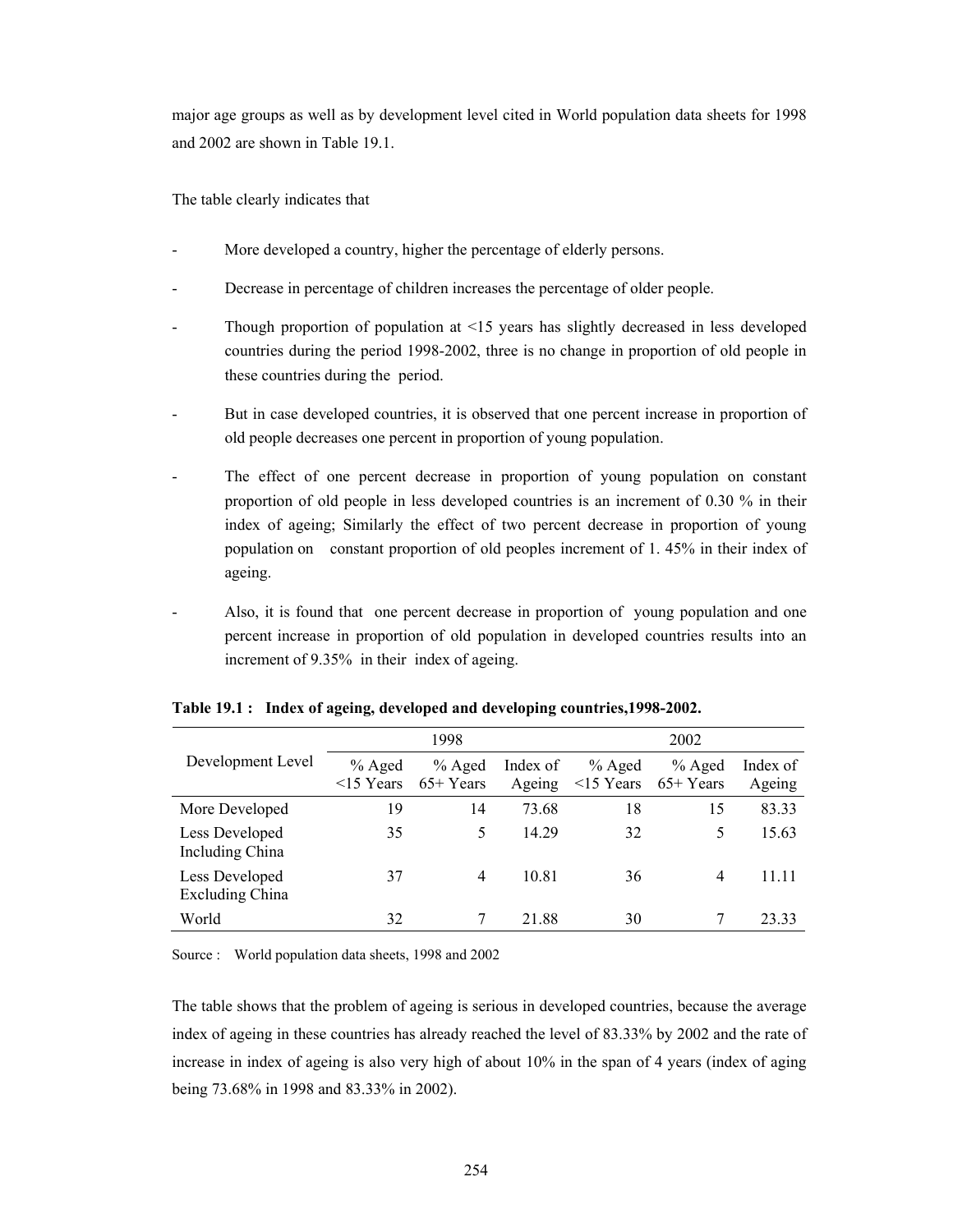

Figure 19.1 Ageing indices for developed and developing countries 1998-2002

## **19.2.3 Scenario of Ageing – World's Prospects**

Based on World population data sheet, 2002, the scenario of ageing population reported for different continents along with relevant population parameters is shown in Table 19.2

| Major Areas of<br>Continents | % of $65+$<br>Years Aged | % of $\leq 15$<br>Years Aged | <b>CBR</b> | IMR   | $e_0^0$ | Index of<br>Aging |
|------------------------------|--------------------------|------------------------------|------------|-------|---------|-------------------|
| W. Africa                    | 3.00                     | 45.00                        | 42.00      | 87.00 | 51.00   | 6.67              |
| S. Sahara                    | 3.00                     | 44.00                        | 15.00      | 71.00 | 49.00   | 6.82              |
| S.C. Asia                    | 4.00                     | 37.00                        | 26.00      | 69.00 | 63.00   | 10.81             |
| N. Africa                    | 4.00                     | 36.00                        | 27.00      | 55.00 | 64.00   | 11.11             |
| W. Asia                      | 5.00                     | 36.00                        | 27.00      | 45.00 | 68.00   | 13.89             |
| E Asia                       | 8.00                     | 22.00                        | 13.00      | 29.00 | 72.00   | 36.36             |
| Oceanic                      | 10.00                    | 25.00                        | 18.00      | 30.00 | 75.00   | 40.00             |
| <b>USA</b>                   | 13.00                    | 21.00                        | 15.00      | 6.60  | 77.00   | 61.90             |
| E. Europe                    | 13.00                    | 18.00                        | 9.00       | 13.00 | 74.00   | 72.22             |
| N. Europe                    | 15.00                    | 19.00                        | 11.00      | 5.00  | 75.00   | 78.95             |
| Canada                       | 13.00                    | 15.00                        | 11.00      | 5.30  | 79.00   | 86.67             |
| W.Europe                     | 16.00                    | 17.00                        | 11.00      | 5.00  | 76.00   | 94.12             |
| S. Europe                    | 17.00                    | 16.00                        | 10.00      | 6.00  | 75.00   | 106.25            |

**Table 19.2 : Index of ageing along with other relevant population parameters, major areas of continents, 2002.** 

Source : UN's World population data sheets, 2002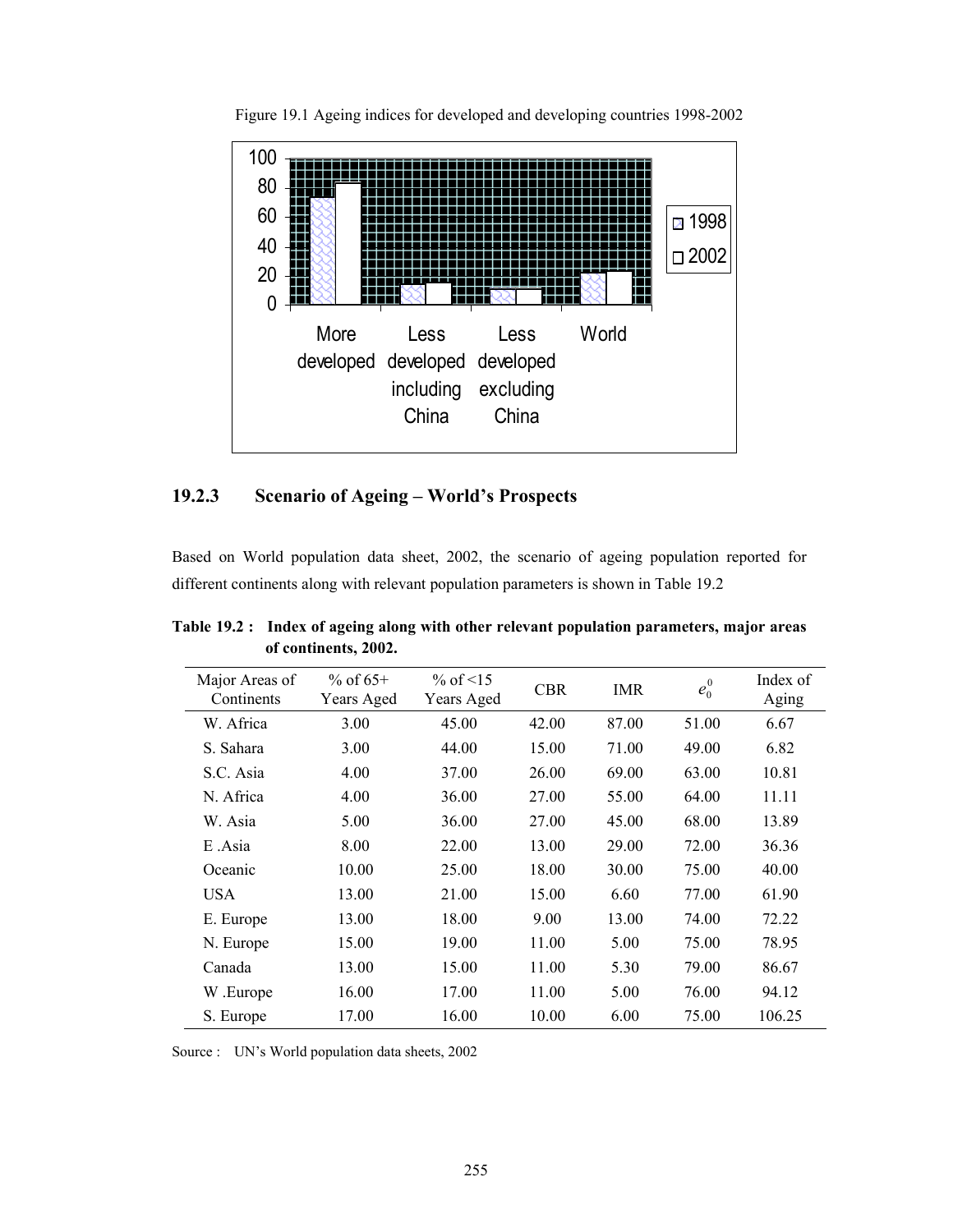The table shows that high indices of ageing are observed in U.S.A, Canada and European countries with variations by 61.90% in U.S.A to 106% in South Europe. Next high indices are observed for East Asia and Oceanic countries with the figures of 36.36% for East Asia and 40% for Oceanic countries. Indices of 19% to 23% are observed for Latin America, South Africa, and Caribbean countries. Ageing indices in the range of 11% to 16% are observed for South Central Asia, North Africa and West Asia countries. However the least aging indices of about 7% are observed for West Africa and South Sahara

## **19.2.4 Scenario of Ageing – SAARC Countries**

Among SAARC countries, Shree Lanka has the highest index of ageing amounting to 22.22% followed by Bhutan with the magnitude of 12.82%.

| <b>SAARC</b>  |                | % of Population Aged | Fertility<br>Level | Mortality<br>Level | Life<br>Expectancy | Index of |
|---------------|----------------|----------------------|--------------------|--------------------|--------------------|----------|
| Countries     | $65+Years$     | $<$ 15 Years         | <b>CBR</b>         | <b>IMR</b>         | $e_0^0$            | Ageing   |
| Bangladesh    | 3              | 40                   | 30                 | 66                 | 59                 | 7.5      |
| Pakistan      | $\overline{4}$ | 42                   | 30                 | 86                 | 63                 | 9.52     |
| Nepal         | 4              | 41                   | 31                 | 64                 | 58                 | $9.76*$  |
| India         | $\overline{4}$ | 36                   | 26                 | 68                 | 63                 | 11.11    |
| <b>Bhutan</b> | 5              | 39                   | 34                 | 61                 | 66                 | 12.82    |
| Shree Lanka   | 6              | 27                   | 18                 | 17                 | 72                 | 22 22    |

**Table 19. 3 : Indices of ageing along with other relevant population parameters, SAARC, countries, 2002.** 

Source: UN's World population data sheets, 2002

 $\overline{a}$ 

For India, the index is observed at the level of 11.11%. Least index of ageing is observed for Bangladesh with the figures of 7.5% followed by Pakistan, of 9. 52%. In case of Nepal, the index of ageing at age  $65+$  years is observed as  $9.76\%$ <sup>\*</sup>

۰ This figure is based on population World data sheet of 2002. However, based on age distribution reported in 2001 census, the figure comes around 10.69%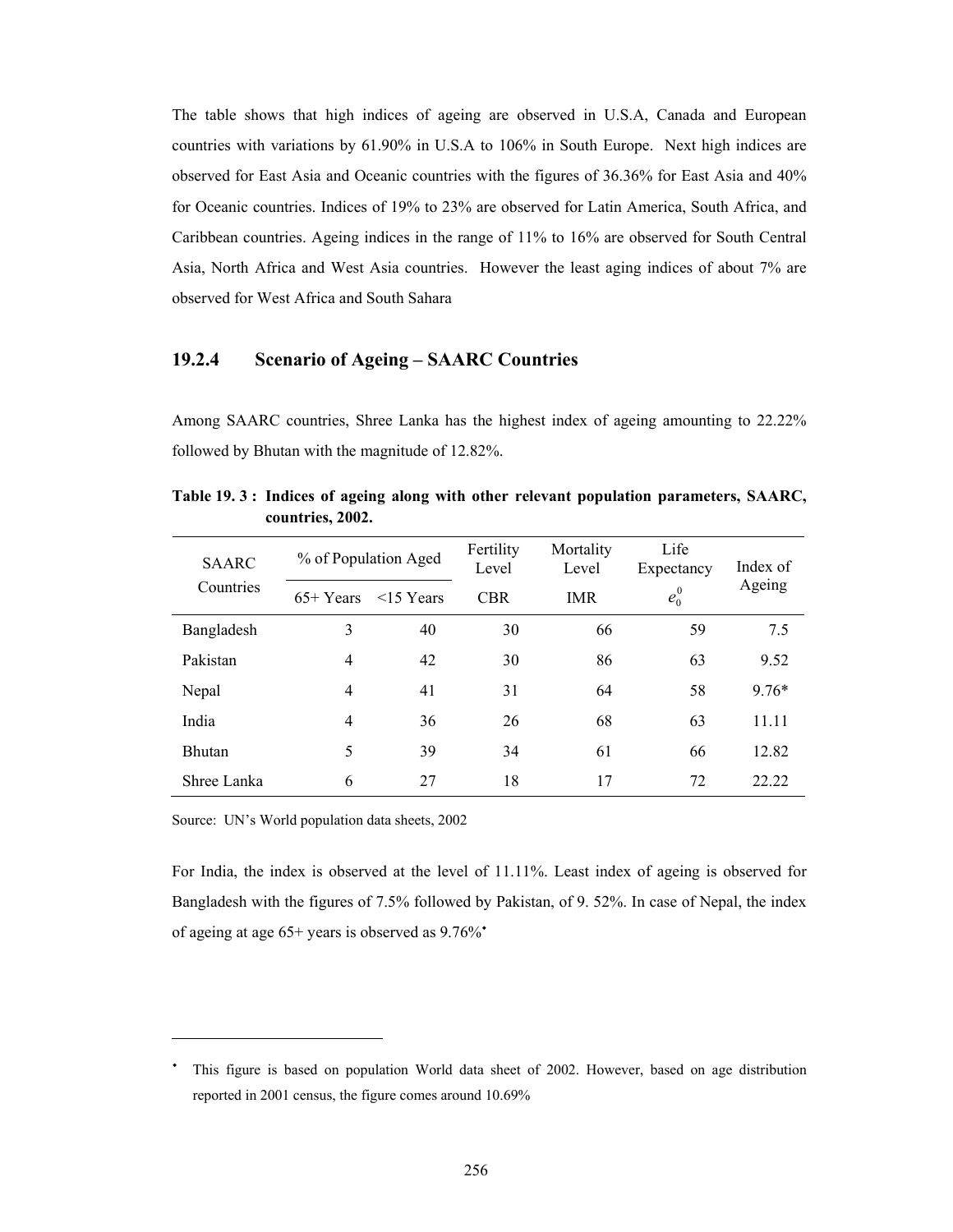# **19. 3 Ageing in Nepal**

## **19.3.1 Age Distribution**

Age data in Nepal suffers highly from age shifting, high reporting at ages ending in even, 0 and 5 digits and very low reporting in other digits. Grouping of reported ages by five year intervals is supposed to smooth much of these irregular reporting.

Based on above assumption, the age distribution of Nepalese population (both sex) for various time periods classified as prior and post 1951 periods by major age groups are presented in the following table. Since prior to 1951 , the age groups in the census reports are given only by broad groups 0-15, 16 - 49 and 50+ years ages, the percents of population as required in the present classification of ages have to be estimated from other sources. For this purpose, life tables constructed by Singh, 1979 for the period 1911-1971 are used

| Age Groups |         | <b>Prior 1951</b> |         | Post 1951 |  |
|------------|---------|-------------------|---------|-----------|--|
|            | $1911*$ | $1941**$          | 1971    | 2001      |  |
| $0 - 14$   | 38.68   | 39.16             | 39.72   | 39.31     |  |
| $60+$      | 4.28    | 5.33              | 5.88    | 7.46      |  |
| $65+$      | 2.43    | 3.17              | 3.17    | 4.21      |  |
| $75+$      | 0.45    | 0.65              | $0.87*$ | 1.30      |  |

**Table 19.4 : Age distribution by major age groups, prior and post 1951.** 

\* Estimates of (*Singh,* 1979)

\*\* Actual census was taken in 1942. The figures for 1941 is based on M.L. Singh, ibid

The table shows that, though the proportion of young children under 15 years has remained virtually constant around 40% for all the years, the proportions of aged person by all major age groups are found increasing steadily. The percent of  $60+$  years old has increased from 4.28% in 1911 to 7.46% by 2001. For the aged 65+ years, the increment is from 2.43% in 1911 to 4.21% by 2001. Similarly in case of 75+ years, the increment is from 0.45% to 1.30% for above period.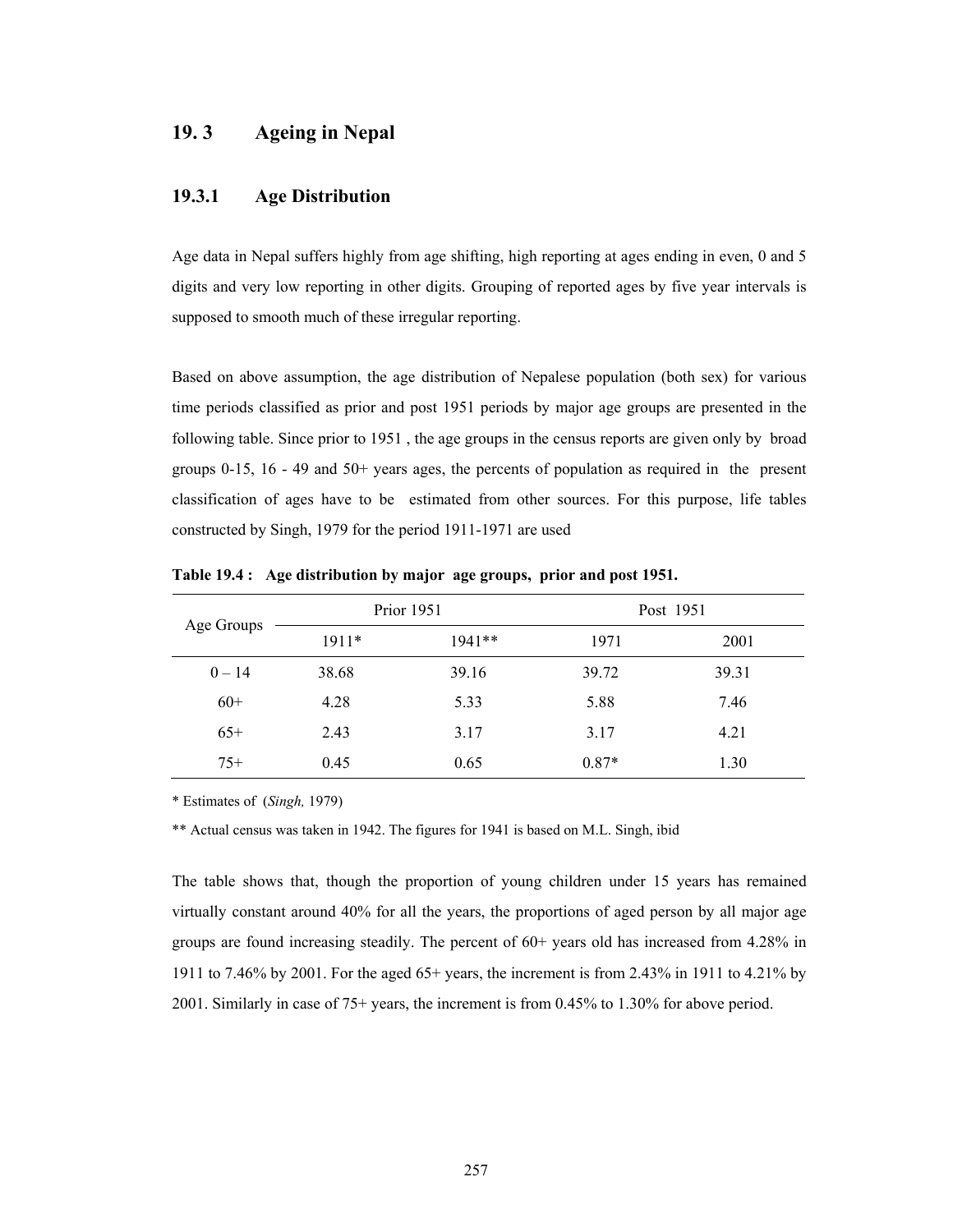## **19.3.2 Indices of Ageing**

Based on above age distributions, indices of ageing in Nepal during these periods are computed and described herein. Also, aged 60 +years, 65+ years and 75+ are taken separately for investigations of ageing. However, much stress is given for the aged 65+ years in order to make the comparison possible with other countries.

|       | Prior 1951 |       | Post 1951 |       |
|-------|------------|-------|-----------|-------|
| Aged  | 1911       | 1941  | 1971      | 2001  |
| $60+$ | 11.07      | 13.60 | 14.80     | 18.89 |
| $65+$ | 6.28       | 8.10  | 7.98      | 10.69 |

**Table 19.5 : Indices of ageing at different time periods , Nepal.** 

Source : Based on table 19.4.

From the table it is seen that for the aged 60+ years, the index of ageing has increased from 11.07% in 1911 to 18.89 % by 2001. For the aged 65+ years, the increment is from 6.28% in 1911 to 10.69% by 2001.

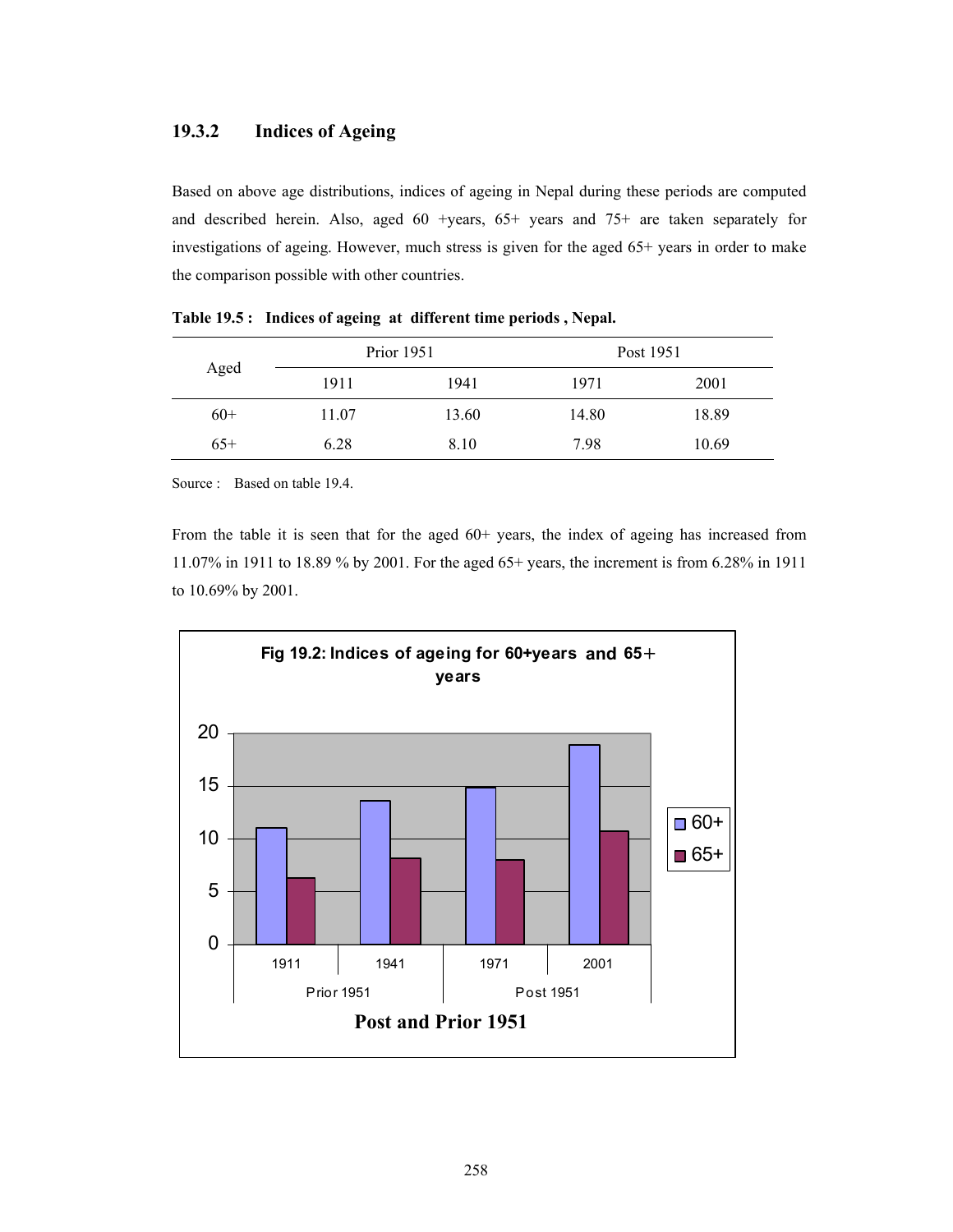### **19.3.3 Distribution of Old people by Young old and Old old**

The distributions of aged persons by young old and old old are shown in the following table. The age group 60-74 years is considered young old and the aged 75+ years is considered old old.

| Age Group |        | <b>Prior</b> 1951 | Post 1951 |        |
|-----------|--------|-------------------|-----------|--------|
|           | 1911   | 1941              | 1971      | 2001   |
| $60+$     | 100.00 | 100.00            | 100.00    | 100.00 |
| $60 - 74$ | 89.49  | 87.80             | 85.20     | 80.00  |
| $75+$     | 10.51  | 12.20             | 14.80     | 20.00  |

**Table 19.6 : Distributions of young aged and old aged at different time periods , Nepal.** 

Source : Based on table 19.4

It is seen from the table that %'s of old old among those aged 60+ years is increasing steadily up to 1971 and then rapidly from 1971 to 2001. The increment was from 10.51% in1911 to 12.2% in 1941, an increment of only 1.7 percentage point during the period of 30 years. But, the increment was from 12.20% in 1941 to 14.8% in1971, an increment of 2.6 percentage point for next 30 years. In case of the period 1971-2001, the increment was observed as high as 5.20 percentage points from 14.8% in 1971 to 20.0 % in 2001.

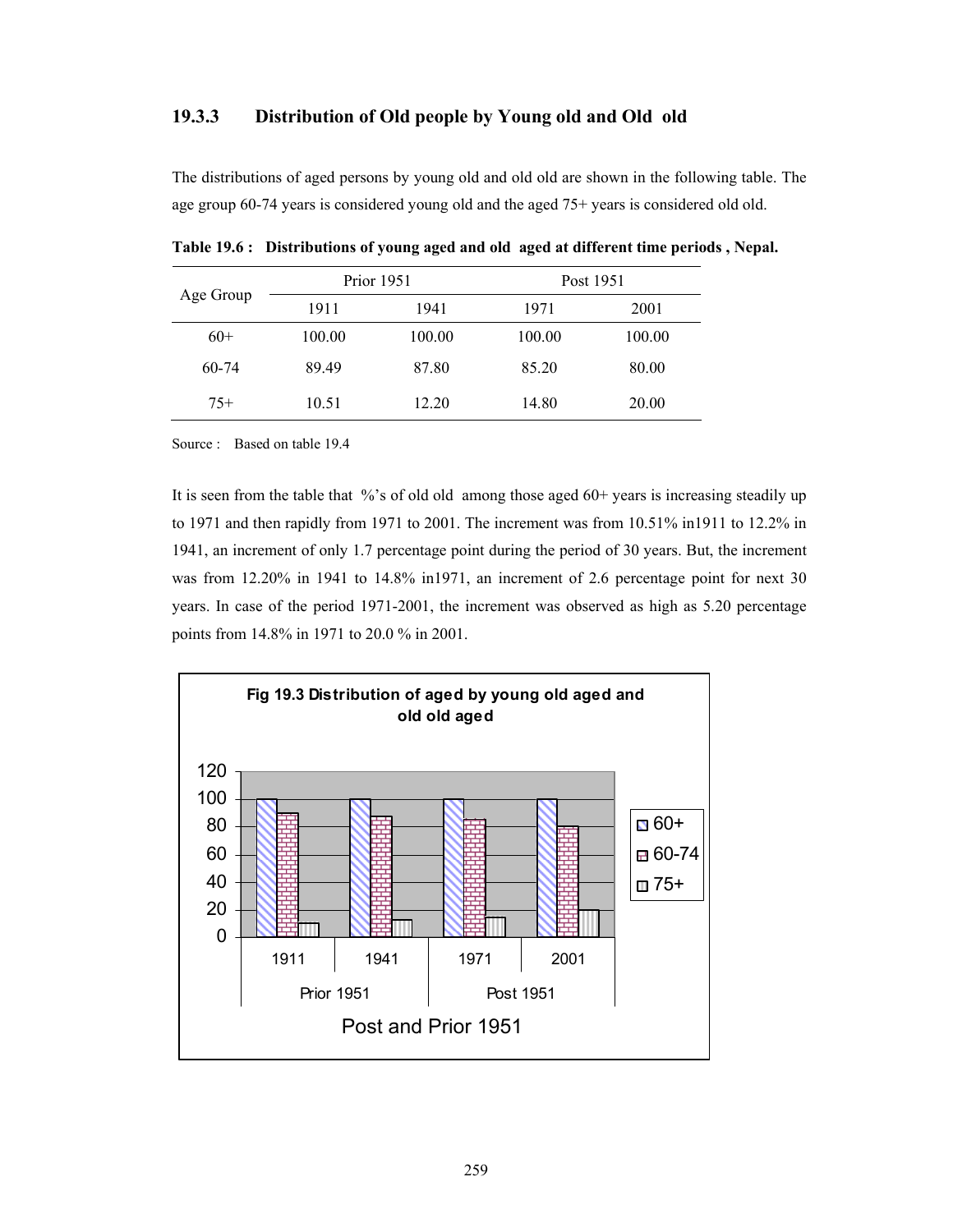The findings clearly indicate that percent of old old (75+ years) in the population of Nepal is increasing rapidly since 1971.

### **19.3.4 Elderly Dependency Rates**

The elderly dependency rate estimated as  $\frac{\text{Population aged } 60 + \text{years}}{\text{Population aged } 15 - 59 \text{ years}}$  in different years for

Nepal is shown in the following table.

|      | Prior 1951 | Post 1951 |       |
|------|------------|-----------|-------|
| 1911 | 1941       | 1971      | 2001  |
| 7.50 | 9.60       | 10.81     | 12.01 |

**Table 19.7 : The elderly dependency rates at different time periods, Nepal.** 

Source : Based on table 19.4

The elderly dependency rate computed for different time periods shows that it is increasing steadily from 7.5 % in 1911 to 12.01% in 2001.Considering the time span of 90 years; the rate is very slow with the magnitude of only 0.05% increase per year.

## **19.4 Demographic Factors Affecting the Percent of Aged Persons**

The percent of population aged is greatly affected by different demographic indicators. It is observed from the data on different spatial units of major continents of the World, SAARC countries and Nepal that the percent of population aged 65+ is related to CBR and IMR in negative direction, to  $e_0^0$  in positive direction. Also the relevant indicators themselves are correlated to each other. Therefore, first of all, the bivariate correlations between these indicators, then their partial correlations for Nepal are investigated.

#### **19.4.1 Correlations**

An attempt is done to investigate the relationship between the percent of population aged 65+ years and other population variables in Nepalese context. The correlation coefficient between percent of population aged 65+ years and CBR is found as high -0.80 and the correlation coefficient between percent of aged  $65+$  years and  $e_0^0$  is found 0.77 As regards to the correlation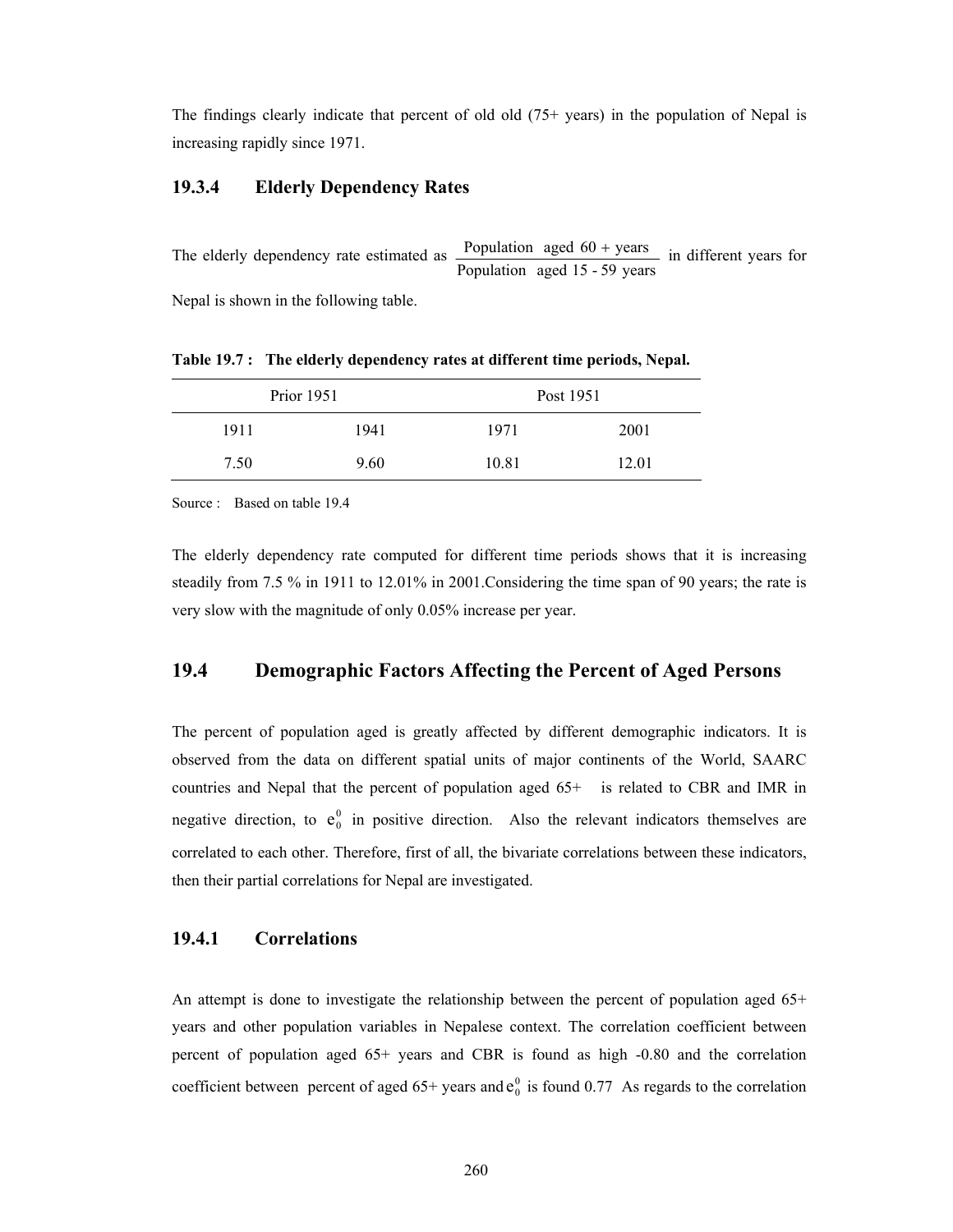coefficient between percent of aged 65+ years and IMR, negative correlation is found as high as -0.77

From the correlation coefficients observed, it appears that percent of population aged 65+ years is influenced by both fertility and mortality levels. The above coefficients implies that rapid drop in CBR , rapid rise in life expectancy at birth and rapid drops in IMR bound to raise rapidly the percent of population aged 65+ years in Nepal. Regarding the relationship between CBR and life expectancy at birth, the correlation coefficient as high as -0.96 is observed. In case of relationships between CBR and IMR, positive correlation coefficient as high 0.96 is observed. These coefficients indicate that rapid drop in CBR is bound to raise rapidly the life expectancy at birth and rapid drop in IMR. However, since the demographic indicators are interrelated, the observed high correlation coefficients may be due to effects of other variables. Therefore, the partial correlation coefficients are computed by controlling other variable and presented in table19.8.

**Table 19.8 : Partial correlations of different demographic indicators for Nepal.** 

| $\%$ of 65+ Years and CBR  | $-0.5071$ | Controlling $e_0^0$ | $P=0.135$ |
|----------------------------|-----------|---------------------|-----------|
| % of 65+ Years and $e_0^0$ | 0.0716    | Controlling CBR.    | $P=0.844$ |

Source : Present study

The table shows that partial correlation between percent of population aged 65+ years and CBR is only -0.5071, when the effect of  $e_0^0$  is controlled as against bivaraite correlation coefficient of -0.80 observed. Similarly the partial correlation between percent of aged  $65+$  years and  $e_0^0$  is found only 0.07 after controlling CBR as against the high bivariate correlation coefficient of 0.77 observed.

The partial correlation coefficients observed show the significant reduction in the relation ships between percent of 65+ years and other variables when one of the other variables is controlled. In fact it is found that there is no correlation between percent of aged  $65+$  years and  $e_0^0$ , if the effect of CBR is controlled. The conclusion is that the percent of population aged 65+ years is influenced not only by a single factor but multiplicity of many factors and that the projection of aged 65+ years cannot be made on the basis of single other variable.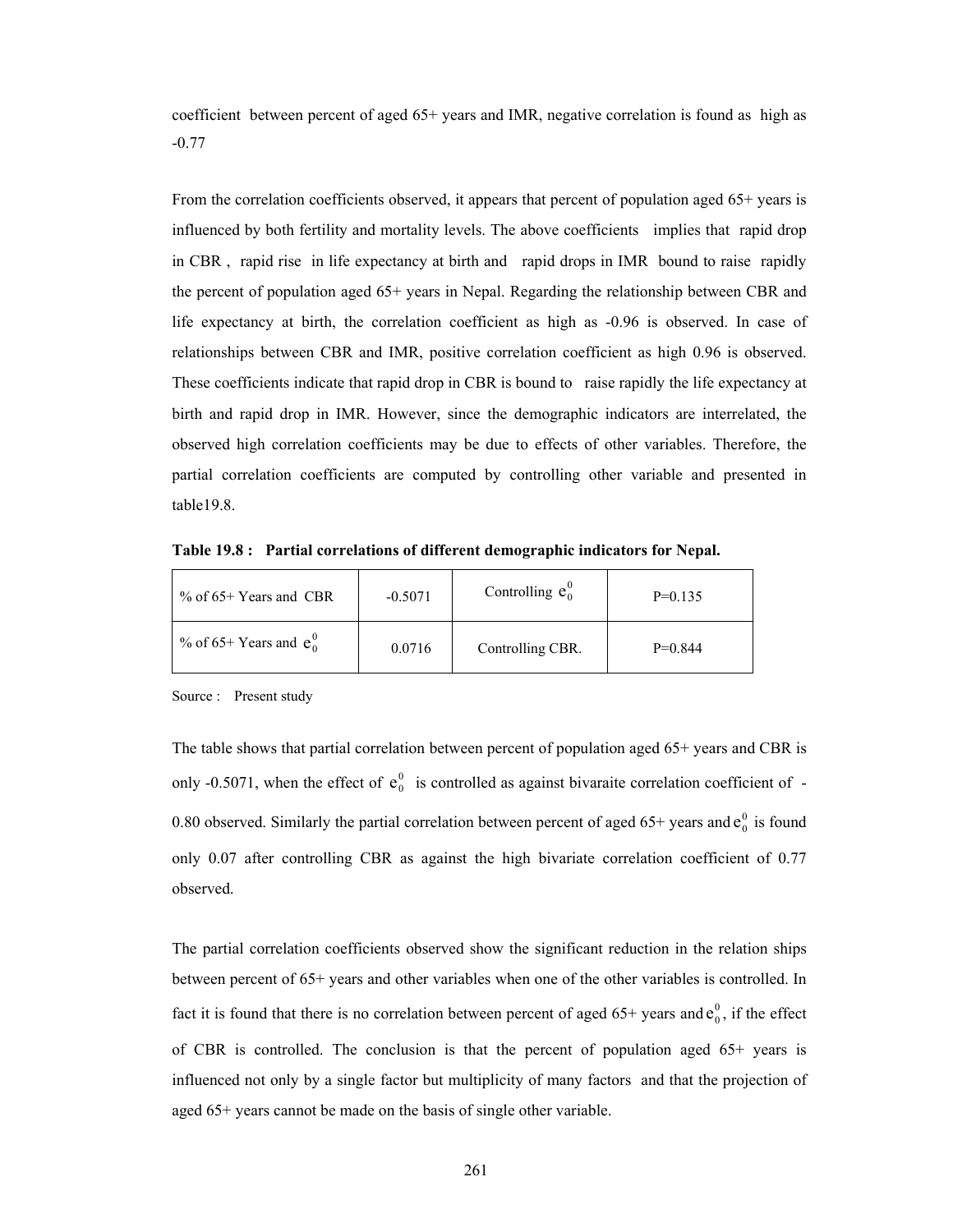# **19.4.2 Regression of Percentage of Aged on other Demographic Indicators**

Since, we are more concerned with the rising percentage of aged persons, the effect on it due to variations in other relevant variables is investigated by fitting the regression equations on data available Two regression equations are fitted: One is the regression of percentage of population aged 65+ years on CBR and  $e_0^0$ , other is the regression of percentage of population aged 65+ years on CBR and IMR. The results of the fittings for Nepal's data are shown in the following table.

|                  | CBR and $e_0^0$ |            | CBR and IMR  |              |  |
|------------------|-----------------|------------|--------------|--------------|--|
| Constant         |                 | 6.659733   |              | 6.2099545    |  |
| Std Err of Y Est |                 | 0.422545   |              | 0.4222673    |  |
| R Squared        |                 | 0.646507   |              | 0.6469714    |  |
| X Coefficient(s) | $-0.08017$      | $-0.00225$ | $-0.0672242$ | $-0.0010622$ |  |
| Std Err of Coef. | 0.078949        | 0.038946   | 0.0792533    | 0.0094816    |  |

**Table 19. 9 : Regression of percent of population aged 65+years on other variables ,Nepal.** 

Source : Present study

The fitted regressions in both cases for Nepal are found similar with only slight variations in the magnitudes of the coefficients of  $e_0^0$  and IMR. This is because the correlation between  $e_0^0$  and IMR for Nepal is found as high as -0.992021. The reliability coefficients in both cases are nearly the same of 64%. The reliability coefficients observed are not so high, indicating only small effect of CBR and IMR on the percentage of population aged 65+ years (See annex 19.2 for the data used)

## **19.5 Ageing by Regions of Nepal**

## **19.5.1 Ageing Indices by Eco-Development Regions**

The indices of ageing for major old age groups by eco-regions and development regions of Nepal based on 2001 population census data are shown in the Table 19.10.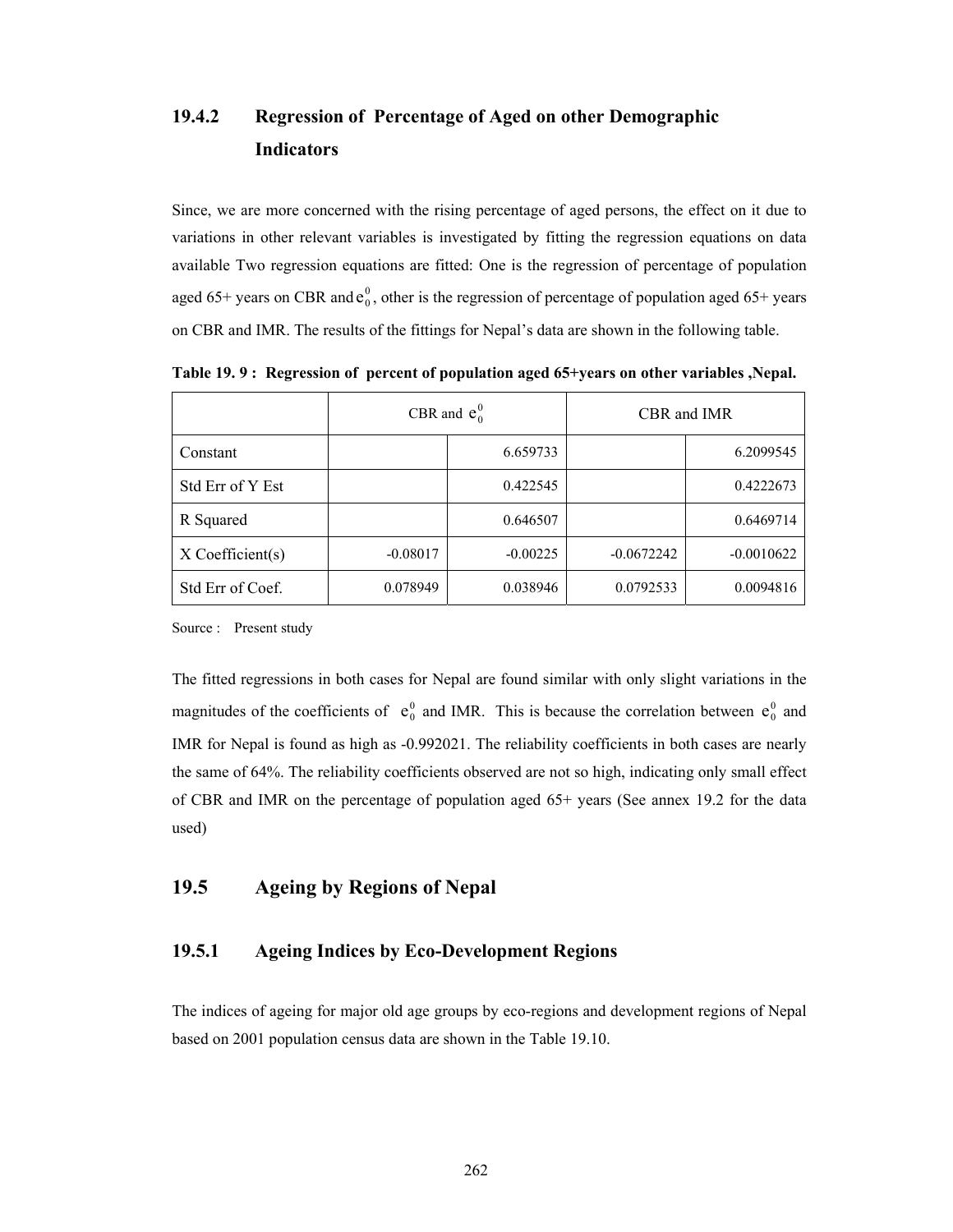|               |       | $60+Years$ |             |       | $65+Years$ |                    |      | $75+Years$ |                            |  |
|---------------|-------|------------|-------------|-------|------------|--------------------|------|------------|----------------------------|--|
| Area          | Male  | Female     | Both<br>Sex | Male  | Female     | Both<br><b>Sex</b> | Male | Female     | <b>B</b> oth<br><b>Sex</b> |  |
| E. Mountain   | 18.66 | 18.83      | 18.75       | 12.35 | 12.19      | 12.27              | 3.77 | 3.88       | 3.83                       |  |
| C. Mountain   | 19.02 | 21.71      | 20.29       | 12.36 | 14.01      | 13.14              | 3.62 | 4.47       | 4.02                       |  |
| W. Mountain*  | 33.48 | 34.68      | 34.08*      | 19.49 | 22.17      | 20.83              | 6.23 | 7.33       | 6.78                       |  |
| M.W. Mountain | 12.13 | 11.17      | 11.65       | 7.60  | 6.11       | 6.87               | 1.86 | 1.71       | 1.78                       |  |
| F.W. Mountain | 14.41 | 15.20      | 14.80       | 9.08  | 9.05       | 9.07               | 2.75 | 2.47       | 2.61                       |  |
| Mountain      | 17.04 | 18.05      | 17.53       | 11.00 | 11.32      | 11.15              | 3.25 | 3.47       | 3.36                       |  |
| E. Hill       | 18.05 | 17.78      | 17.91       | 11.97 | 11.84      | 11.91              | 3.72 | 3.86       | 3.79                       |  |
| C. Hill       | 18.16 | 19.47      | 18.81       | 12.19 | 13.23      | 12.70              | 3.93 | 4.53       | 4.22                       |  |
| W. Hill       | 20.58 | 21.61      | 21.09       | 13.98 | 14.35      | 14.16              | 4.50 | 4.90       | 4.70                       |  |
| M.W. Hill     | 11.89 | 11.28      | 11.59       | 7.03  | 6.39       | 6.71               | 1.72 | 1.65       | 1.69                       |  |
| F.W. Hill     | 14.00 | 16.75      | 15.37       | 8.69  | 10.29      | 9.48               | 2.51 | 3.05       | 2.78                       |  |
| <b>Hill</b>   | 17.59 | 18.38      | 17.98       | 11.63 | 12.08      | 11.85              | 3.62 | 3.98       | 3.80                       |  |
| E.Terai       | 16.71 | 16.22      | 16.47       | 10.72 | 10.61      | 10.67              | 3.21 | 3.46       | 3.34                       |  |
| C.Terai       | 29.11 | 29.31      | 29.21       | 9.47  | 9.89       | 9.67               | 2.69 | 2.87       | 2.78                       |  |
| W.Terai       | 16.57 | 15.78      | 16.18       | 10.95 | 10.32      | 10.64              | 3.14 | 3.17       | 3.16                       |  |
| M.W. Terai    | 12.81 | 11.87      | 12.35       | 7.99  | 7.26       | 7.63               | 2.24 | 2.11       | 2.17                       |  |
| F.W.Terai     | 11.72 | 11.56      | 11.65       | 7.17  | 7.00       | 7.09               | 2.07 | 2.25       | 2.16                       |  |
| Terai         | 20.29 | 19.83      | 20.07       | 9.65  | 9.58       | 9.61               | 2.79 | 2.93       | 2.86                       |  |
| <b>Nepal</b>  | 18.89 | 19.07      | 18.98       | 10.61 | 10.80      | 10.70              | 3.18 | 3.43       | 3.31                       |  |

**Table 19.10 : Ageing indices by sex for major old aged groups, eco-development regions, 2001.** 

Source : Present study based on Census, 2001, CBS.

Note \* High percentage of aged persons observed in Western Mountain is observed, because, this region includes only two districts namely, Mustang and Manang both having percents of population under 15 years accounting only 25%. Such low percents in this age group are also observed for all three districts of Kathmandu valley belonging to Central Hill; Bhaktapur reporting, 31.07%, Lalitpur reporting, 28.89 % and Kathmandu reporting, 27.17%., but because of high percents of population in this age group in remaining districts of the region, the over all percent of population under 15 years age in Central hill region did not differ too much from the figures observed for other regions. (See annex 19.5 for district figures)

The table shows that indices of ageing for  $65 + \gamma$  years in both Mountain and Hill regions are found little higher than that observed for whole of Nepal (10.60%). But in case of Terai region, the index is less by 1.1% point. Same trend is found for 70+ and 75+ years' indices%. On the other hand in case of 60+ years, the index of ageing of about 20.07%, higher by 1% point than that of national figure of 18.98% is observed in Terai region.

Also the table shows a lot of variations within the eco-regions. In mountains, West Mountain has the highest ageing indices for all higher ages followed by Central Mountain and East Mountain. Least indices of ageing are observed for Mid Western Mountain followed by Far West Mountain.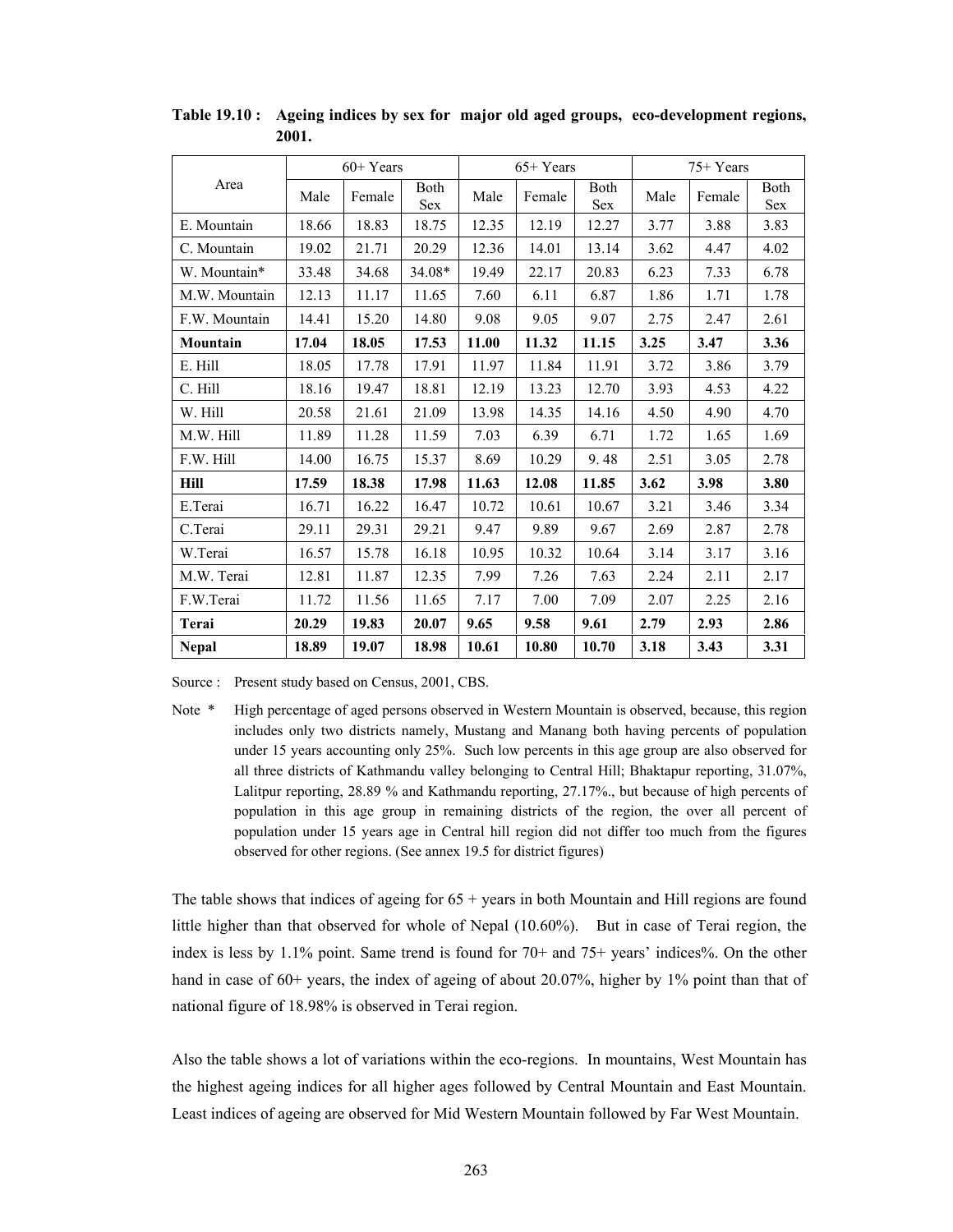Development region wise, the western development region has the highest ageing index of 12.83% for 65+ years and Mid West region, the least index of 7.13 % but for aged, 75+ years, highest index of 4.11% is observed in Western region. However in case of 60+ years, the highest index of 24.34% is observed for Central region and the least of 11.93% in Mid Western region.

Ageing indices by sex for major old age groups show that, on the average, ageing indices for females are higher than those for males.

Exceptions are observed for Mid Western Mountain, Eastern Hill, Mid Western Hill, East Terai, West Terai, Mid Western Terai and Far Western Terai for aged 60+ years. In case of aged 65+ years, the exceptions observed are at Eastern Mountain, Mid Western Mountain, Far Western Mountain, Eastern Hill, Mid Western Hill, and all Terai regions except Central Terai.

However in case of aged 75+ years, except for Mid Western Mountain, Far Western. Mountain, Mid Western Hill and Mid Western Terai regions, all other regions indicated the higher ageing indices for females as compared to males.

The table19.11 indicates that for aged 60+ years; the ageing indices are higher for males than for females in the Eastern development and Western development regions. But for other development regions, ageing indices are found higher for females than for males. Same pattern is found for aged 65+ years. But for aged 75+ years, except for Western development region, ageing indices for females are found higher than for males in all other development regions.

| Region    | $60+Years$ |        |             | $65+Years$ |        |             | $75+Years$ |        |      |
|-----------|------------|--------|-------------|------------|--------|-------------|------------|--------|------|
|           | Male       | Female | <b>Both</b> | Male       | Female | <b>Both</b> | Male       | Female | Both |
| E.R       | 17.31      | 16.94  | 17.12       | 11.26      | 11.14  | 11.20       | 3.42       | 3.63   | 3.52 |
| C. Region | 23.98      | 24.72  | 24.34       | 10.77      | 11.56  | 11.15       | 3.26       | 3.66   | 3.46 |
| W. Region | 19.07      | 19.43  | 19.25       | 12.83      | 12.84  | 12.83       | 3.98       | 4.25   | 4.11 |
| MW Region | 12.32      | 11.53  | 11.93       | 7.50       | 6.76   | 7.13        | 1.96       | 1.86   | 1.91 |
| FW Region | 13.04      | 14.14  | 13.58       | 8.07       | 8.59   | 8.32        | 2.35       | 2.59   | 2.47 |
| Nepal     | 18.89      | 19.07  | 18.98       | 10.61      | 10.80  | 10.70       | 3.18       | 3.43   | 3.31 |

**Table 19.11 : Ageing indices by sex for major aged groups, development regions, 2001.** 

Source: Present study based on Census, 2001, CBS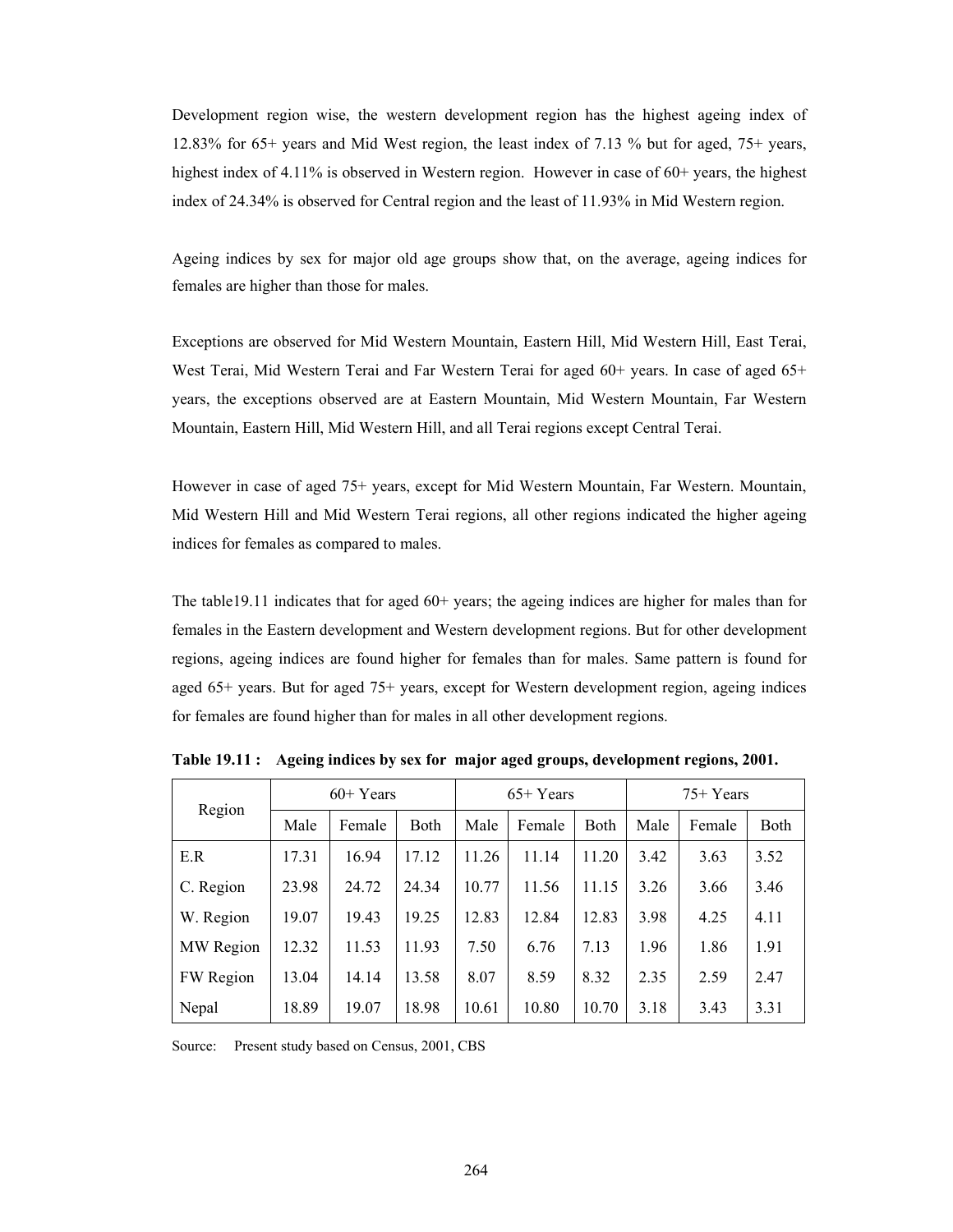# **19.5.2 Effect of Percent of Population Aged 0-14 Years on Percent of Old Persons**

It is generally believed that the decline in the percent of population at age group 0-14 automatically increases the percent of old people. Though it is true in long run, it does not hold true at intermediate stages of demographic transition.

At these stages, falls in percent of aged 0-14 appear to make rapid increase in the percent of population aged 15-59 years and only small increment in the percent of old persons. It is evident from the Table 19.12

| Area                 | Less than 15 | $15 - 59$ | $60+$ | $65+$ | $70+$ | $75+$ |
|----------------------|--------------|-----------|-------|-------|-------|-------|
| Mountain             | 40.84        | 52.00     | 7.16  | 4.56  | 2.68  | 1.37  |
| Eastern Mountain     | 39.82        | 52.71     | 7.46  | 4.89  | 2.95  | 1.52  |
| Central Mountain     | 40.67        | 51.08     | 8.25  | 5.34  | 3.18  | 1.64  |
| Western Mountain     | $26.91*$     | 63.92     | 9.17  | 5.60  | 3.46  | 1.82  |
| Mid-Western Mountain | 41.28        | 53.90     | 4.81  | 2.83  | 1.46  | 0.74  |
| Far Western Mountain | 42.79        | 50.88     | 6.33  | 3.88  | 2.23  | 1.12  |
| <b>Hill</b>          | 38.92        | 54.09     | 7.00  | 4.61  | 2.77  | 1.48  |
| Eastern Hill         | 40.04        | 52.79     | 7.17  | 4.77  | 2.85  | 1.52  |
| Central Hill         | 35.06        | 58.34     | 6.59  | 4.45  | 2.69  | 1.48  |
| Western Hill         | 40.19        | 51.33     | 8.47  | 5.69  | 3.53  | 1.89  |
| Mid-Western Hill     | 42.97        | 52.05     | 4.98  | 2.88  | 1.56  | 0.72  |
| Far-Western Hill     | 42.60        | 50.86     | 6.55  | 4.04  | 2.29  | 1.18  |
| Terai                | 39.46        | 52.62     | 7.92  | 3.79  | 2.24  | 1.13  |
| Eastern Terai        | 36.56        | 57.42     | 6.02  | 3.90  | 2.32  | 1.22  |
| Central Terai        | 40.26        | 47.98     | 11.76 | 3.89  | 2.28  | 1.12  |
| Western Terai        | 40.15        | 53.35     | 6.50  | 4.27  | 2.53  | 1.27  |
| Mid-Western Terai    | 41.37        | 53.52     | 5.11  | 3.16  | 1.83  | 0.90  |
| Far-Western Terai    | 42.19        | 52.90     | 4.91  | 2.99  | 1.77  | 0.91  |
| <b>Nepal</b>         | 39.31        | 53.23     | 7.46  | 4.21  | 2.50  | 1.30  |

**Table 19.12: Percents of population by major age groups, regional figures, both sexes, 2001.** 

Source : Present study based on Census, 2001, CBS

Note \* The reason of getting this low figure has been explained already in section 19.5.1

From the table it is clearly seen that, falls in percent of population at 0-14 years below 40% have no significant changes in the percent for old persons.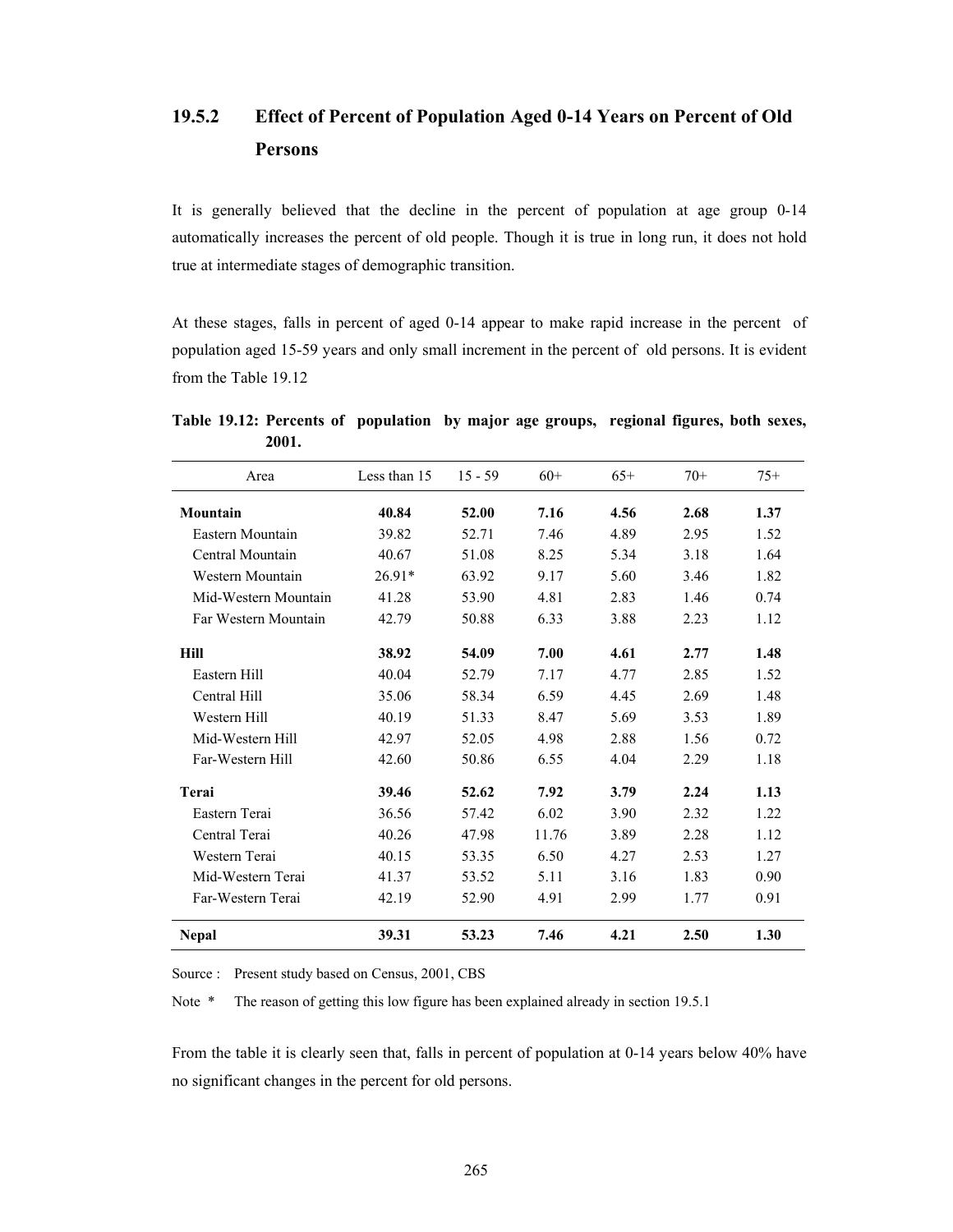### **19.5.3 Projections of Percents of Aged persons and Indices of Ageing**

The projection is based on the fitting of the linear regression lines for percents of population in old ages on expected falls on CBR and rises in  $e_0^0$ . The parameters of fitted equations are shown in the Table 19.13

The models fitted for various age groups show that they are highly reliable for percents of population aged 60+ years and 75+ years only and slightly reliable for the aged 65+ years. The reliability coefficients for first cases are found 72.48% and 86.96% respectively. And for the third case, the reliability coefficient of only 64.6% is observed .

| Parameters              | %'s of Population Aged |            |            |  |  |
|-------------------------|------------------------|------------|------------|--|--|
|                         | $60+Years$             | $65+Years$ | $75+Years$ |  |  |
| Mean                    | 13.05986               | 6.659733   | 1.595604   |  |  |
| Coefficient for CBR     | $-0.16403$             | $-0.08017$ | $-0.02625$ |  |  |
| Coefficient for $e_0^0$ | $-0.02541$             | $-0.00225$ | 0.008101   |  |  |
| $R^2$                   | 0.724848               | 0.646507   | 0.869673   |  |  |

Table 19.13 : Parameters of regression fitted to %'s of aged persons on CBR and  $e_0^0$ .

Source: Present study

But, since percents of young population aged 0-14 years is likely do decline after attaining highest level; the fitting of linear model for this age group is not suitable. Therefore, a parabolic curve is fitted to the time series data of percents of population under 15 years from 1911 to 2001. The fitting yielded the parameters as mean=36.14841, coefficient of  $x=1.603417$ ; coefficient of  $x=2$  = 0.13101 and  $R^2 = 33.59$  %.

The expected percentages of population under 15 years based on parabolic curve expected percentages population at old ages based on CBR and  $e_0^0$  for the year up to 2031 are given in the Table19.14. Also the expected indices of aging based on these expected values are also given.

Comparison of observed and expected figures for 1911 to 2001 shows only slight differences in expected values and observed values at different years for different age groups. (See Annex 19.16) Since observed percents are based on unadjusted age distributions and data obtained from different sources, they need to be adjusted. The expected values have completely removed the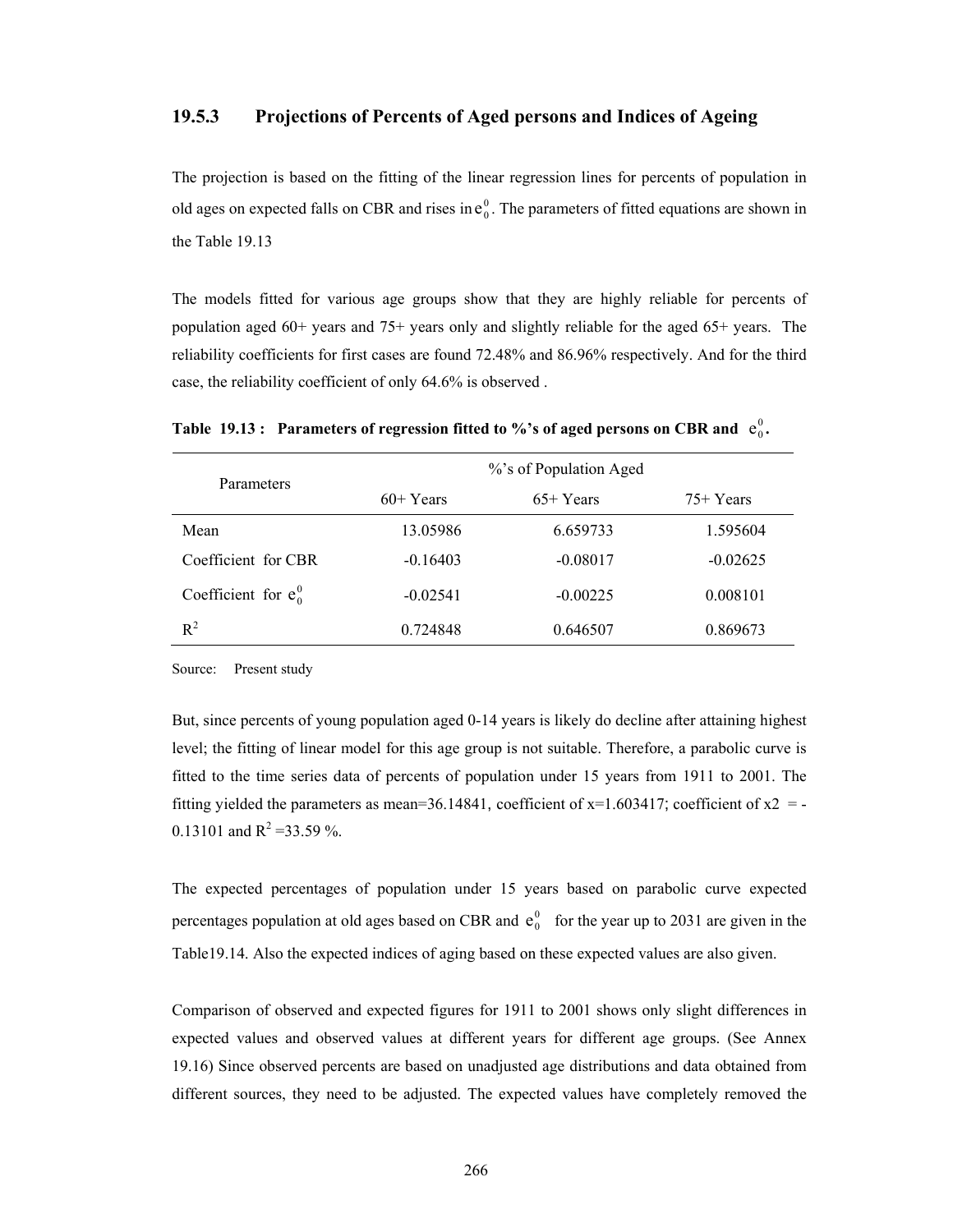irregularities observed in observed age distribution and in ageing indices by showing definite time trend.

Projections made indicate that by 2031, the percent of population aged 0-14 will decrease to 34.85% from present expected percent of 39.08% inducing an increment in the percent of population aged  $60+$  years from present expected figure of 6.15% to 6.77%, for the aged 65+ years, from present expected figure of 3.93% to 4.41% and for aged 75+ years from present expected figure of 1.17% to 1.44%.

| Year | % Aged<br>$0-14$<br>Years | $%$ Aged<br>$60+$<br>Years | % Aged<br>$65+$<br>Years | $%$ Aged<br>$75+$<br>Years | Ageing Index<br>for $60+$ Years<br>Aged | Ageing Index<br>for $65+$ Years<br>Aged | Ageing Index<br>for $75+Years$<br>Aged |
|------|---------------------------|----------------------------|--------------------------|----------------------------|-----------------------------------------|-----------------------------------------|----------------------------------------|
| 2006 | 38.54                     | 6.26                       | 4.01                     | 1.21                       | 16.23                                   | 10.41                                   | 3.15                                   |
| 2011 | 37.93                     | 6.36                       | 4.09                     | 1.26                       | 16.76                                   | 10.79                                   | 3.32                                   |
| 2016 | 37.26                     | 6.46                       | 4.17                     | 1.31                       | 17.34                                   | 11.19                                   | 3.50                                   |
| 2021 | 36.52                     | 6.56                       | 4.25                     | 1.35                       | 17.97                                   | 11.64                                   | 3.70                                   |
| 2026 | 35.72                     | 6.67                       | 4.33                     | 1.40                       | 18.66                                   | 12.12                                   | 3.91                                   |
| 2031 | 34.85                     | 6.77                       | 4.41                     | 1.44                       | 19.42                                   | 12.65                                   | 4.14                                   |

**Table 19.14 : Projections of %'s population at relevant age groups and indices of ageing up to 2031, Nepal.** 

Source: Present study

The table shows that there will be only slight increases in the percents of population at higher age groups with the feature that higher the age group, lesser the rate of increment. But these increments will have substantial impact on indices of ageing. The ageing index for the age group 60+ years will increase from expected value of 15.75% in 2001 to 19.42% in 2031. During the same period, ageing indices for aged 65+ years will increase from 10.06% to 12.65%. For those aged 75+ years, the increment will be from 2.99% to 4.14%.

## **19.5.4 Expected Number of Aged Persons**

Though, there is little expectation of changes in the percent of aged persons, the absolute numbers of aged persons are expected to increase rapidly because of continuous rise in population from one census to other.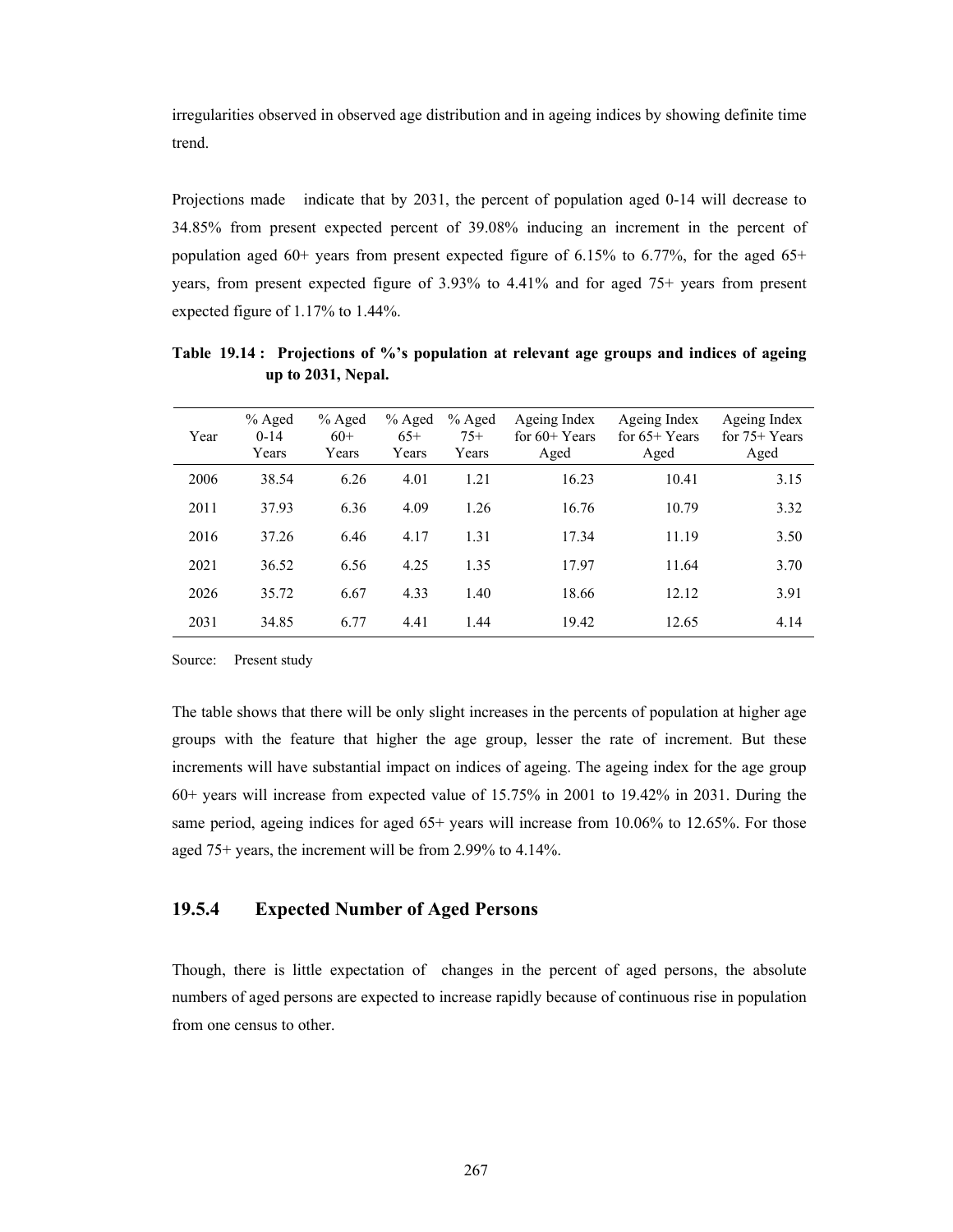Therefore, it is of interest to know their number in future. An attempt is made here to project the number of aged persons by major old age groups. The expected number of aged persons by major age groups is shown in Table 19.15

| Characteristics                     | 2006  | 2011  | 2016  | 2021  | 2026  | 2031  |
|-------------------------------------|-------|-------|-------|-------|-------|-------|
| Projected Population                | 25332 | 27718 | 30328 | 33184 | 36309 | 39728 |
| % of Pop. Aged, 60+ Years           | 6.26  | 6.36  | 6.46  | 6.56  | 6.67  | 6.77  |
| Projected Population Aged 60+ years | 1586  | 1763  | 1959  | 2177  | 2422  | 2690  |
| % of Pop Aged , 65+ years           | 4.01  | 4.09  | 4.17  | 4.25  | 4.33  | 4.41  |
| Projected Population Aged 65+ Years | 1016  | 1134  | 1265  | 1410  | 1572  | 1752  |
| % of Pop. Aged, $75+$ Years         | 1.21  | 1.26  | 1.31  | 1.35  | 1.4   | 1.44  |
| Projected Population Aged 75+ Years | 307   | 349   | 397   | 448   | 508   | 572   |

**Table 19.15 : Projection of aged persons in Nepal, 2006-2031, in '000's.** 

Source : Present study

Note : Population projection made on the assumption of  $r=1.8\% = 0.018$  per annum exponential growth

 Nepal is reported to have experiencing the rapid fall in its total fertility rate (from 6.3 in seventies to present 4.2) and drop in its IMR from 150 in seventies to present 64 These falls will have only small impact on the proportion of population at different age groups. Because, rapid fall in infant mortality increases slowly the percentage of population in the age group 0-14 years and the increase in life expectancy decreases the mortality at higher age slightly thus increasing the percentage of old people only in marginal rate.

According to the projection made above, those aged 60+ years in Nepal will increase from 1586 thousand in 2006 to 2690 thousand in 2031 (69.6% increase in 25 years). Those aged 65+ years will increase from 1015, thousands in 2006 to 1752 thousands in 2031 (72.4% in 25 years). Similarly, those aged  $75 + \text{years}$  will increase from 307 thousand in 2006 to 572 thousands in 2031 (an increment of 86.3% in the same number of years).

| Aged  | 25 Years | 5 Years |
|-------|----------|---------|
| $60+$ | 69.61    | 13.92   |
| $65+$ | 72.44    | 14.49   |
| $75+$ | 86.32    | 17.26   |

**Table 19.16 : Expected growth rates of aged person in Nepal,2006-2031,in %'s.** 

Source: Present study

The projection made shows that the growth will be higher as age advances.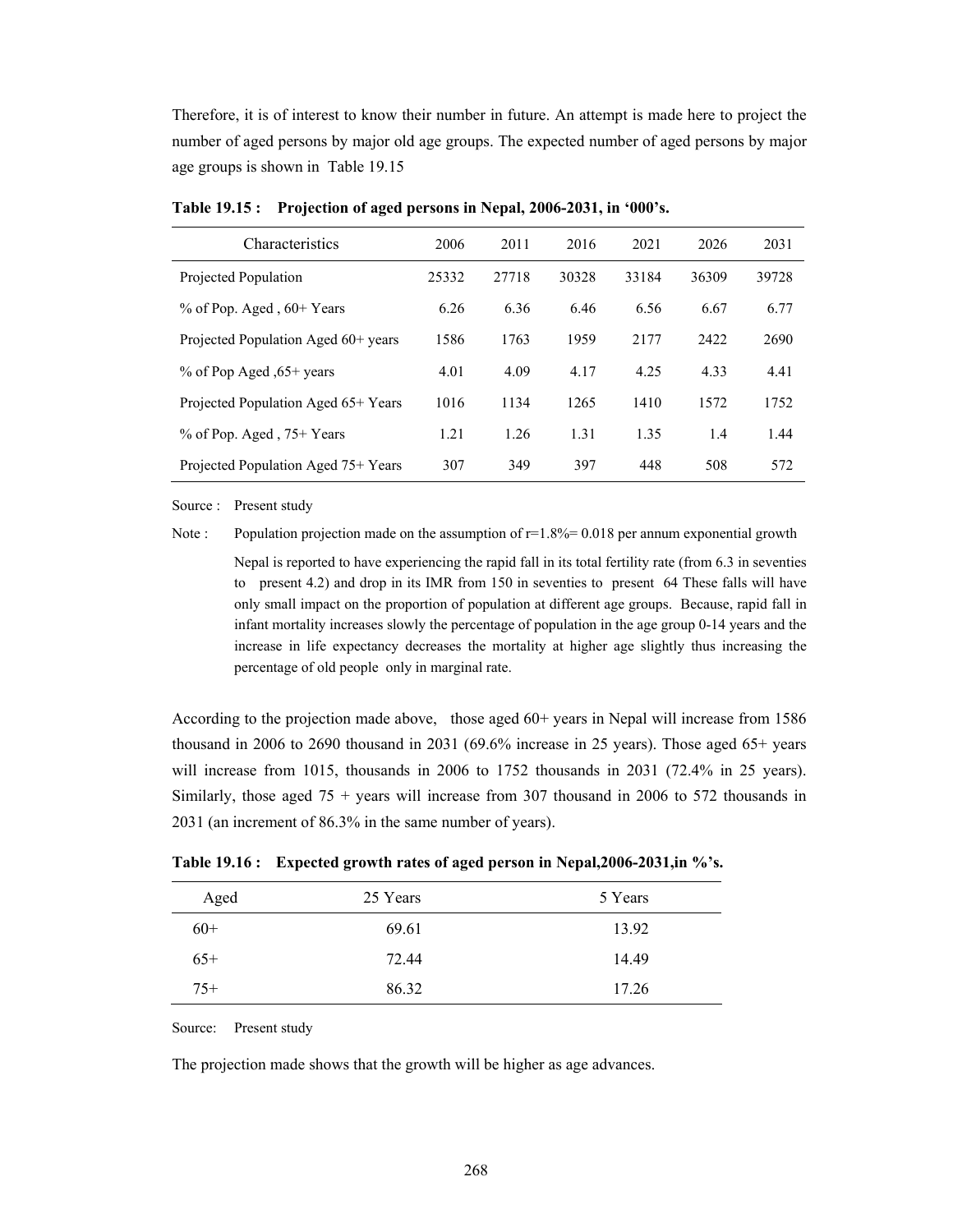### **19.5.5 Aged Persons 75 Years and Above by Single Ages**

It has been mentioned earlier that, except for the purpose of retirement from the civil services, age 75 years is considered as the crucial age for Ageing and attaining the senior citizenships for all practical purposes in Nepal. So it is of interest to know the distribution of persons aged 75+ years by single ages. According to 2001 census, the percent of population aged 75+ years accounted 1.32% of the population (as against expected percent of 1.17%). Number of aged persons by single ages up to 98 years is available in the census report.

|       |        | % of Aged Persons by Sex |                   |        | <b>Cumulative Percents</b> |                   |  |
|-------|--------|--------------------------|-------------------|--------|----------------------------|-------------------|--|
| Age   | Male   | Female                   | <b>Both Sexes</b> | Male   | Female                     | <b>Both Sexes</b> |  |
| 75    | 27.61  | 28.82                    | 28.23             | 27.61  | 28.82                      | 28.23             |  |
| 76    | 16.23  | 16.96                    | 16.60             | 43.84  | 45.78                      | 44.83             |  |
| 77    | 9.65   | 8.68                     | 9.16              | 53.49  | 54.47                      | 53.99             |  |
| 78    | 8.53   | 7.74                     | 8.12              | 62.01  | 62.21                      | 62.11             |  |
| 79    | 6.55   | 6.15                     | 6.35              | 68.56  | 68.36                      | 68.46             |  |
| 80    | 4.51   | 4.70                     | 4.61              | 73.07  | 73.06                      | 73.06             |  |
| 81    | 4.34   | 3.99                     | 4.16              | 77.40  | 77.05                      | 77.22             |  |
| 82    | 3.63   | 3.56                     | 3.59              | 81.03  | 80.61                      | 80.82             |  |
| 83    | 3.11   | 2.97                     | 3.04              | 84.14  | 83.59                      | 83.86             |  |
| 84    | 2.88   | 2.81                     | 2.84              | 87.01  | 86.40                      | 86.70             |  |
| 85    | 2.60   | 2.65                     | 2.63              | 89.61  | 89.05                      | 89.33             |  |
| 86    | 2.20   | 2.29                     | 2.25              | 91.81  | 91.34                      | 91.57             |  |
| 87    | 1.59   | 1.51                     | 1.55              | 93.40  | 92.85                      | 93.12             |  |
| 88    | 1.54   | 1.35                     | 1.44              | 94.94  | 94.20                      | 94.56             |  |
| 89    | 1.19   | 1.23                     | 1.21              | 96.13  | 95.44                      | 95.78             |  |
| 90    | 0.75   | 0.99                     | 0.87              | 96.88  | 96.42                      | 96.65             |  |
| 91    | 0.73   | 0.80                     | 0.76              | 97.61  | 97.23                      | 97.42             |  |
| 92    | 0.68   | 0.71                     | 0.70              | 98.29  | 97.94                      | 98.11             |  |
| 93    | 0.43   | 0.53                     | 0.48              | 98.72  | 98.47                      | 98.59             |  |
| 94    | 0.41   | 0.42                     | 0.41              | 99.12  | 98.89                      | 99.00             |  |
| 95    | 0.28   | 0.33                     | 0.31              | 99.40  | 99.22                      | 99.31             |  |
| 96    | 0.25   | 0.30                     | 0.28              | 99.65  | 99.52                      | 99.59             |  |
| 97    | 0.19   | 0.27                     | 0.24              | 99.85  | 99.80                      | 99.82             |  |
| 98    | 0.15   | 0.20                     | 0.18              | 100.00 | 100.00                     | 100.00            |  |
| Total | 100.00 | 100.00                   | 100.00            |        |                            |                   |  |

**Table 19.17: Adjusted percents of aged 75+ years persons by single years ages and by sex and cumulative figures, Nepal ,2001 census.** 

Source: Present study

But as in the case of other ages, the reported figures suffered lot due to heaping at ages with ending digits in even, and 5, and under enumeration at ages ending in other digits. So data by single ages between 75 years age and 98 years ages have to be adjusted. The adjustment is made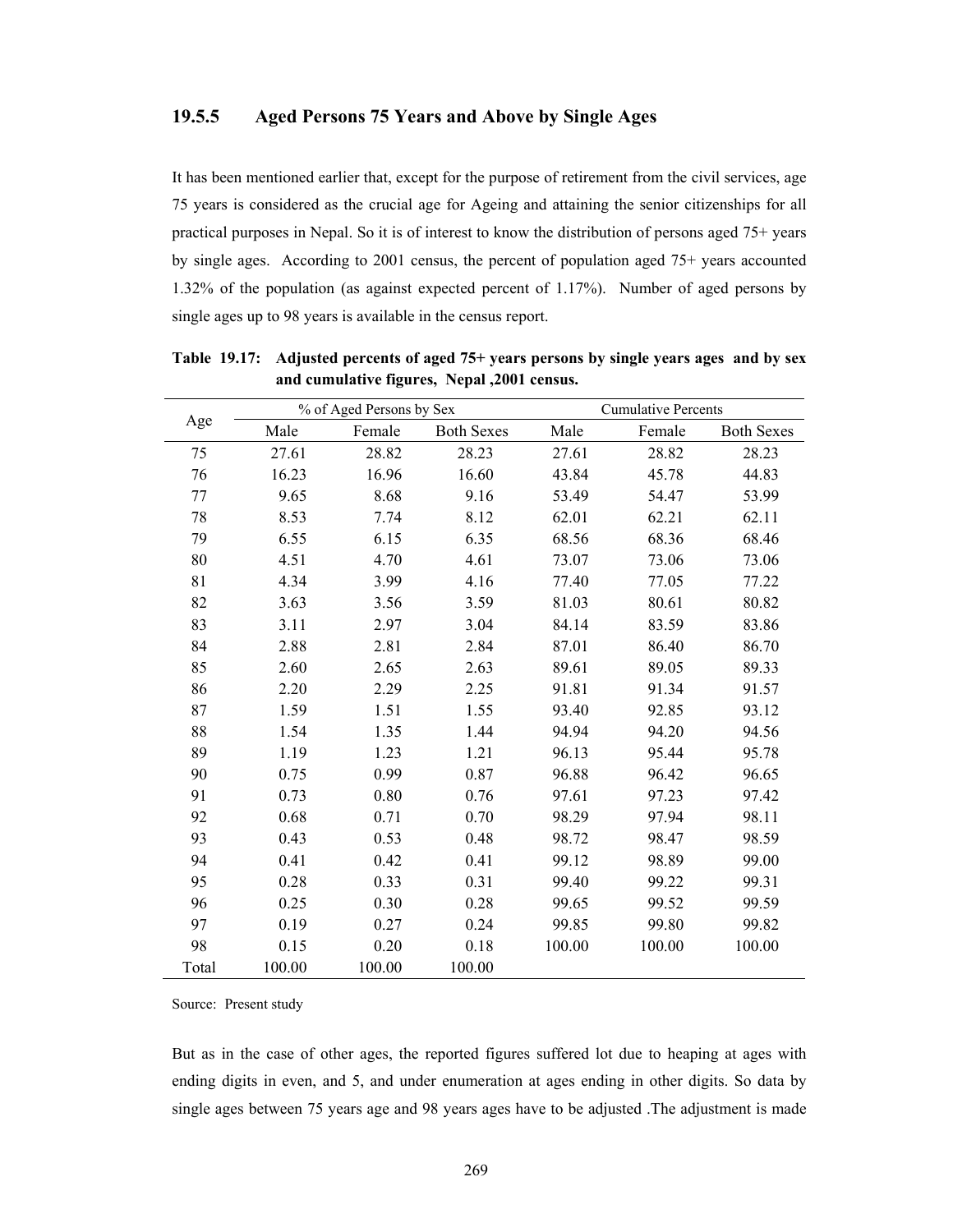by using inverse log linear model. The percents of aged persons at single year's ages as found by fitting the model is shown in Table 19.17.

The table shows that about 28% of aged 75 years and above belong to those aged 75 years, about 17% those belonging to aged 76 years age, 9% belonging to age 77 years and 8% belonging to age 78 years. Altogether, about 68% of aged 75+ years person belongs to age group 75- 79 years; about 18 % to age group 80-84, 9% to age group 85-89, about 3% belonging to age group 90-94 and about 1% belonging to age group 95 years and above.

## **19.6 Demographic and Social Indicators Related to Aged Persons**

### **19.6.1 Mortality Rate Among Aged Persons**

Though starting age of ageing is considered as 60 years in most of the previous discussions, 50 years age is considered for the starting age for high risk mortality among aged persons. It is based on common observation that by a person reaches 50 years, multitude of Physiological and Psychological problems start to show their effects on the physical health of a person accelerating the risk of his/ her death as age advances.

| Age Group           | Male   | Female | <b>Both Sexes</b> |
|---------------------|--------|--------|-------------------|
| $50 - 54$           | 18.70  | 11.87  | 14.24             |
| $55 - 59$           | 30.04  | 20.69  | 23.77             |
| $60 - 64$           | 47.59  | 32.85  | 37.46             |
| $65 - 69$           | 64.39  | 47.84  | 52.38             |
| $70 - 74$           | 103.10 | 72.60  | 82.12             |
| $75 - 79$           | 149.89 | 97.08  | 114.55            |
| $80 +$              | 296.28 | 211.13 | 235.35            |
| All Ages            | 13.89  | 9.73   | 11.00             |
| Median Age at Death | 78.10  | 81.60  | 79.52             |

**Table 19.18 : Adjusted death rates among aged persons, Nepal, 2001.** 

Source: Present study, based on Census, 2001, CBS

Unadjusted death rates for all ages according to 2001 census report are found only 5.24 per thousand for males, 4.15 per thousand for females and 4.7 per thousand for both sexes ( See Annex 19.16). These rates are very low as compared to 11 per thousand reported for both sexes in U.N's population data sheet for 2002.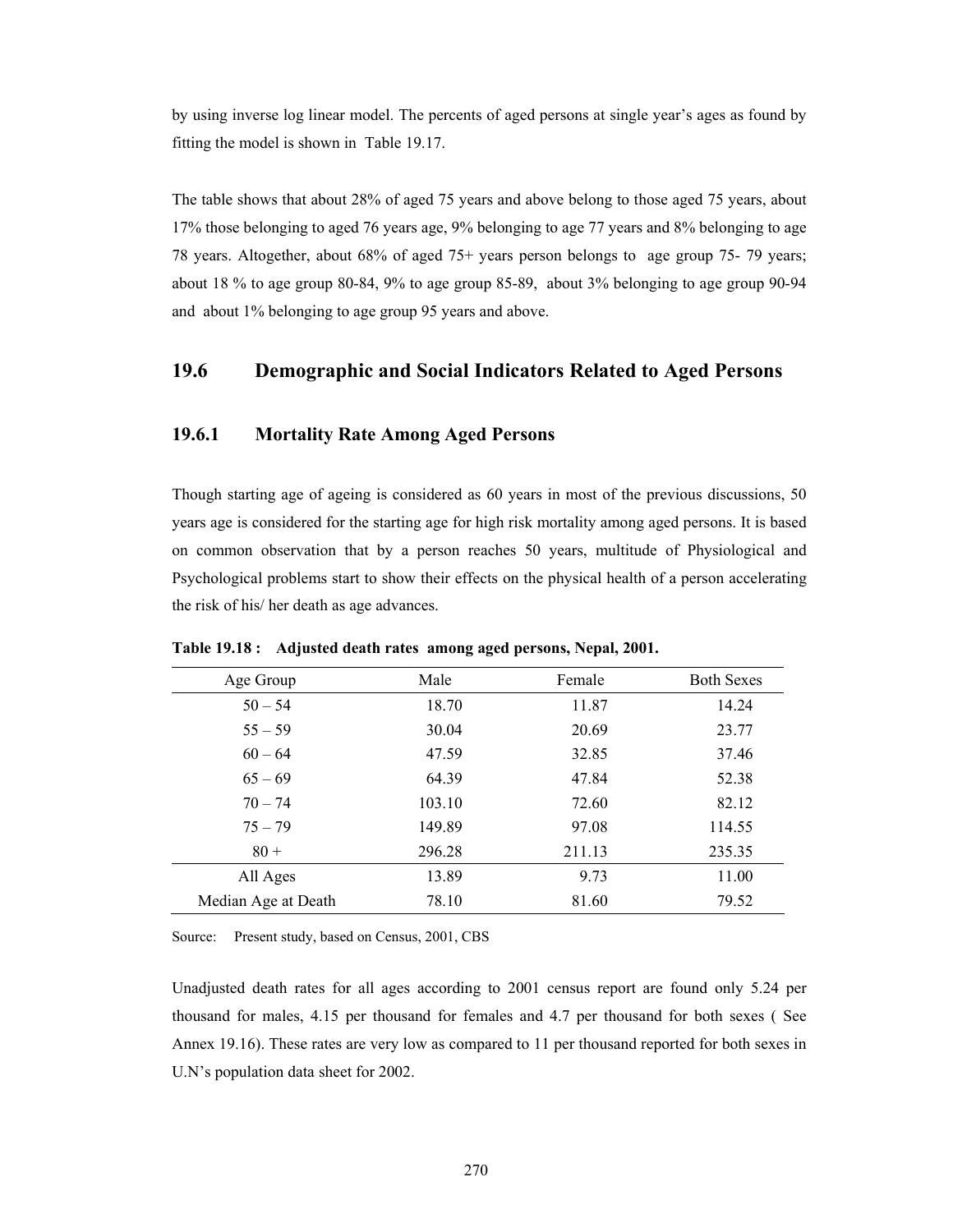The adjusted death rates for persons aged 50 years and above by five years age groups and by sex obtained by making adjustment with UN's estimate are shown in Table 19.18

The table shows that up to age group 50-54 years, the death rates for both sexes are only 3% to 5% higher than for all ages. .But as age advances, the rate substantially increases for both sexes and at age 80 years and above, the rate attaining the levels of 296.28 per thousand for males, 211.13 per thousand for females and 235.35 per thousand for both. From the table, it is clear that among aged persons, death rates for females are much lower than for males. Median age at death for aged 50 + years persons is found as 78.1 years for males, 81.6 years for females and 79.52 years for both sexes.

### **19.6.2 Causes of Deaths at Age 65+ Years**

Deaths occur at old age due to many causes. One cause is the natural processes due to ageing .Others are due to various diseases, accidents and suicides etc. Twenty five specific reasons of deaths are included in Census inquiry of 2001. Data analysis of deaths by specific reasons for 65+ years aged persons by sex shows that highest of 41.33% deaths among males aged 65+ years occurred due to Natural rules followed by 21.66% due to other causes not included for the inquiry. Among females, highest of 26.97% deaths occurred due to causes not included for the inquiry, followed by 16.97% due to Natural rules.

Excluding the cases of Non-stated which accounted to 7.45% in case of males and 8.05% in case of females, third specific cause is the Asthma which caused 11.02% of deaths among aged males and 7.68% of deaths among aged females followed by cancer causing 3.11% of death among males and 4.61% of death among females. Next to cancer, tuberculosis and heart diseases are the main causes of deaths among males, but among females, miscarriage and heart disease followed by the Cancer for causing more deaths. (See annex 19.13 for detail information)

### **19.6.3 Birth Places of Aged Persons**

For the 65+ years aged persons, it is observed from the census data of 2001 that 2% of males and nearly 5% of females were foreign born. Also it is seen that 21% of males and nearly 29% of females are those who were born in other districts of Nepal. The percent of aged persons born in other districts and foreign countries were mostly in-migrants/emigrants in past and in case of females; it was mostly due to marriage.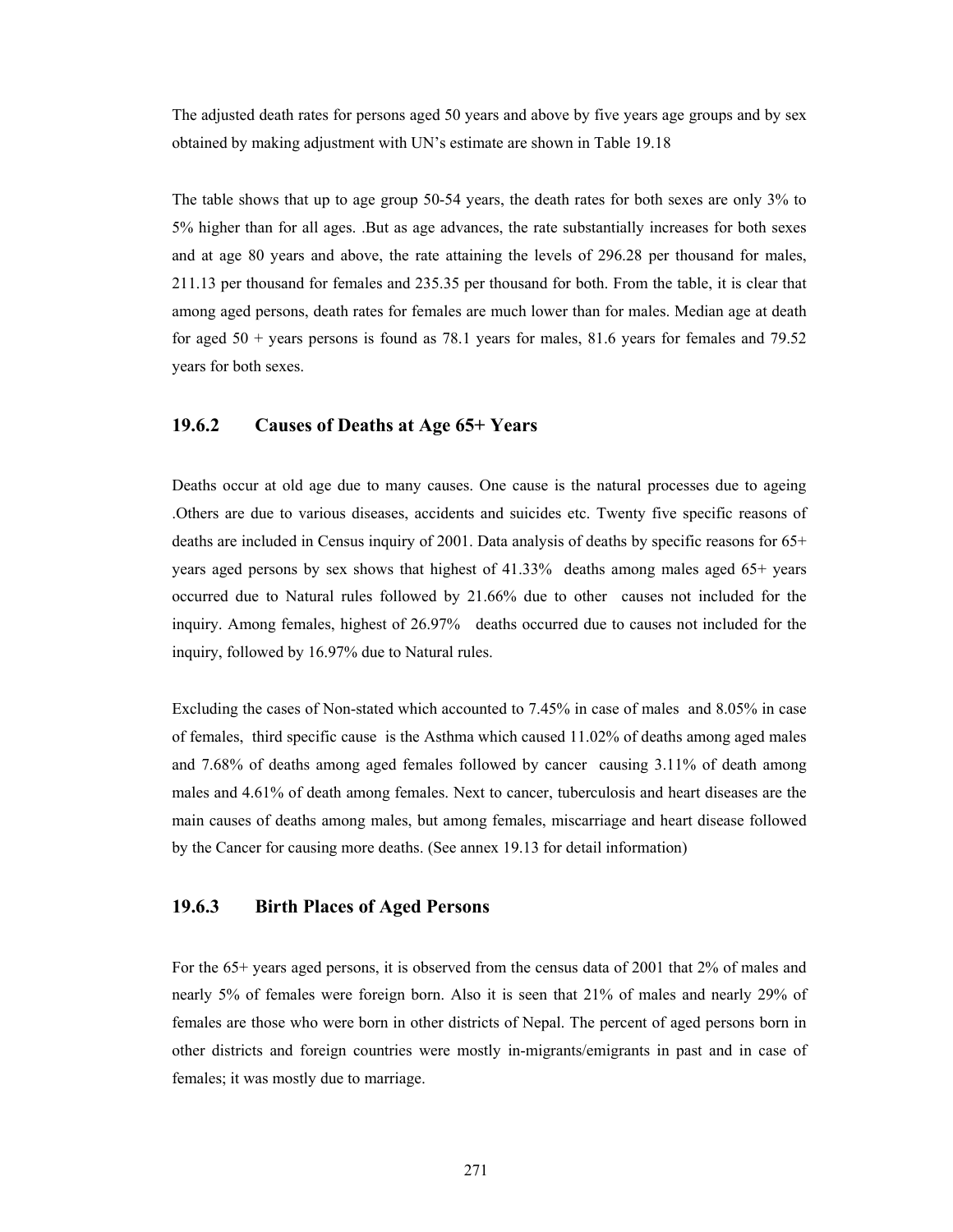Since, in-migration at Kathamandu district and Terai region has been occurring since long ago, it is expected that percents of aged persons in these areas must have higher proportion of those born in other places than that observed for the rest of the country. To support above preposition, the case of Kathamndu city is presented. According to 2001 census, 34.20% of the population of all age groups at Kathamandu district is found as those born in other districts.

But due to lack of district wise data by standard age groups, the percents of aged persons, who were born outside Kathamandu district, could not be estimated. A recent study made shows that 43.1% of males and 44.7% of females and 56.25% of fathers and 65.8% of grand fathers at Kathamandu Metropolitan city are those who were born outside Kathamandu Valley { Singh,,2002]

## **19.6.4 Literacy Rates Among Aged Persons**

According to 2001 census, the literacy rate (those who can read and write) for aged 65+ years is found as  $27.0\%$  for males and  $4.07\%$  for females. For both sexes, the literacy rate for aged  $65+$ years is found as 15.64 %. But for districts of Katmandu valley, the literacy rates for both sexes are found much higher than those observed for all Nepal

The table below shows that for Kathamandu district, literacy rates for both sexes at age 65+ years are higher than the corresponding rates observed for Lalitpur and Bhaktapur districts. Bhaktapur , the less urbanized district among three districts of Kathamandu , is found to have lowest rates among females and among both sex. This indicates that literacy rate among aged ones is linked with the extent of urbanization.

**Table 19.19 : Literacy rate among aged 65+ years by Sex, districts of Kathmandu valley, 2001** 

| <b>Sex</b> | Kathamandu | Lalitpur | <b>Bhaktapur</b> |
|------------|------------|----------|------------------|
| Male       | 86.36      | 80.84    | 80.86            |
| Female     | 66.44      | 60.26    | 59.38            |
| Both       | 77.07      | 70.77    | 70.30            |

Source : Based on Census 2001, CBS

### **19.6.5 Economically Active Among Aged 65+ Years Persons**

Among 65+ years aged persons, 47.12% are found economically active with sex differential of 59.7% for males and 34.30% for females. Development region wise figures are shown in table 19.20.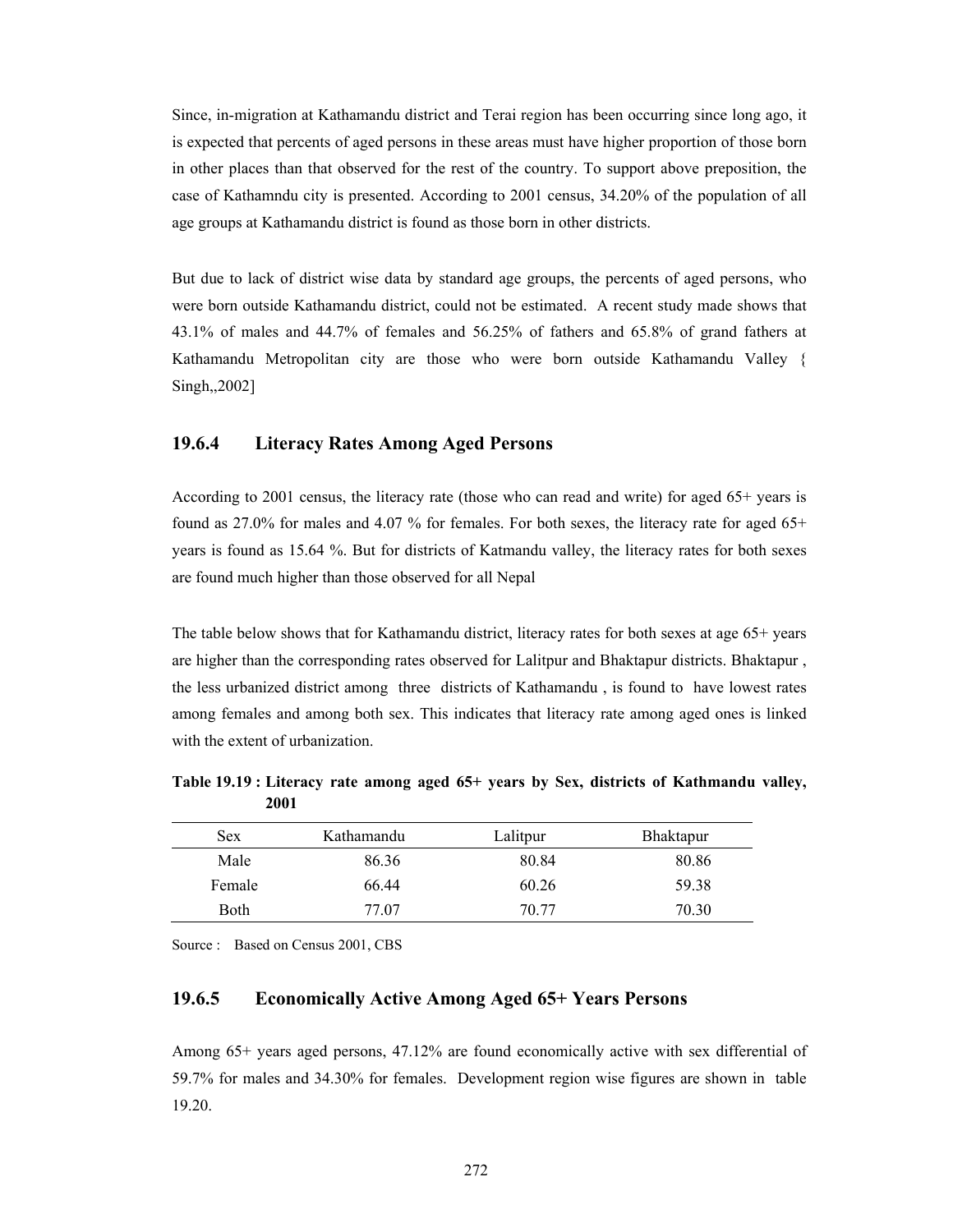| Region                  | Male  | Female | <b>Both Sexes</b> |
|-------------------------|-------|--------|-------------------|
| Eastern Dev. Region     | 62.02 | 35.28  | 48.74             |
| Central Dev. Region     | 58.66 | 29.84  | 44.20             |
| Western Dev. Region     | 58.88 | 36.39  | 47.86             |
| Mid-Western Dev. Region | 55.04 | 32.83  | 44.60             |
| Far-Western Dev. Region | 65.31 | 46.12  | 55.58             |
| Nepal                   | 59.70 | 34.30  | 47.12             |

**Table 19.20 : Economically active among aged 65+ years , by development regions, 2001 in %'s.** 

Source : Based on Census 2001, CBS.

The table shows that Far Western Region as compared to other development regions has the highest percentage of aged persons among both sexes who are economically active. On the other hand, Central Region as compared to other regions has the least % of females aged 65+ years that are economically active.

## **19.6.6 Marital Status of Aged Persons**

According to 2001 census, it is found that, among 65+ years aged person, 86.46% of males and 68.34% of females are currently married, 10. 89% of males and 28.19% of females are widowers / widows; 1.43% of males and 1.22% of females are singles.

It is observed that the percentage of currently married aged person among males do not differ by regions.

Similar case is found among females too. In case of singles, there are high percent of single males in Far Western and Mid Western Development regions. On the other hand, Central development region as compared to other development region has high percent of single females. However, statistically speaking, there is no significant difference in the marital status reported by sexes for the development regions (for detail see Annex 19.15)

### **19.6.7 Proportion of Disabled Among Aged Persons**

As age advances, a person is exposed to many physical and mental defects. According to 2001 census, disability rate including both physical and mental cases for whole Nepal is found only 0.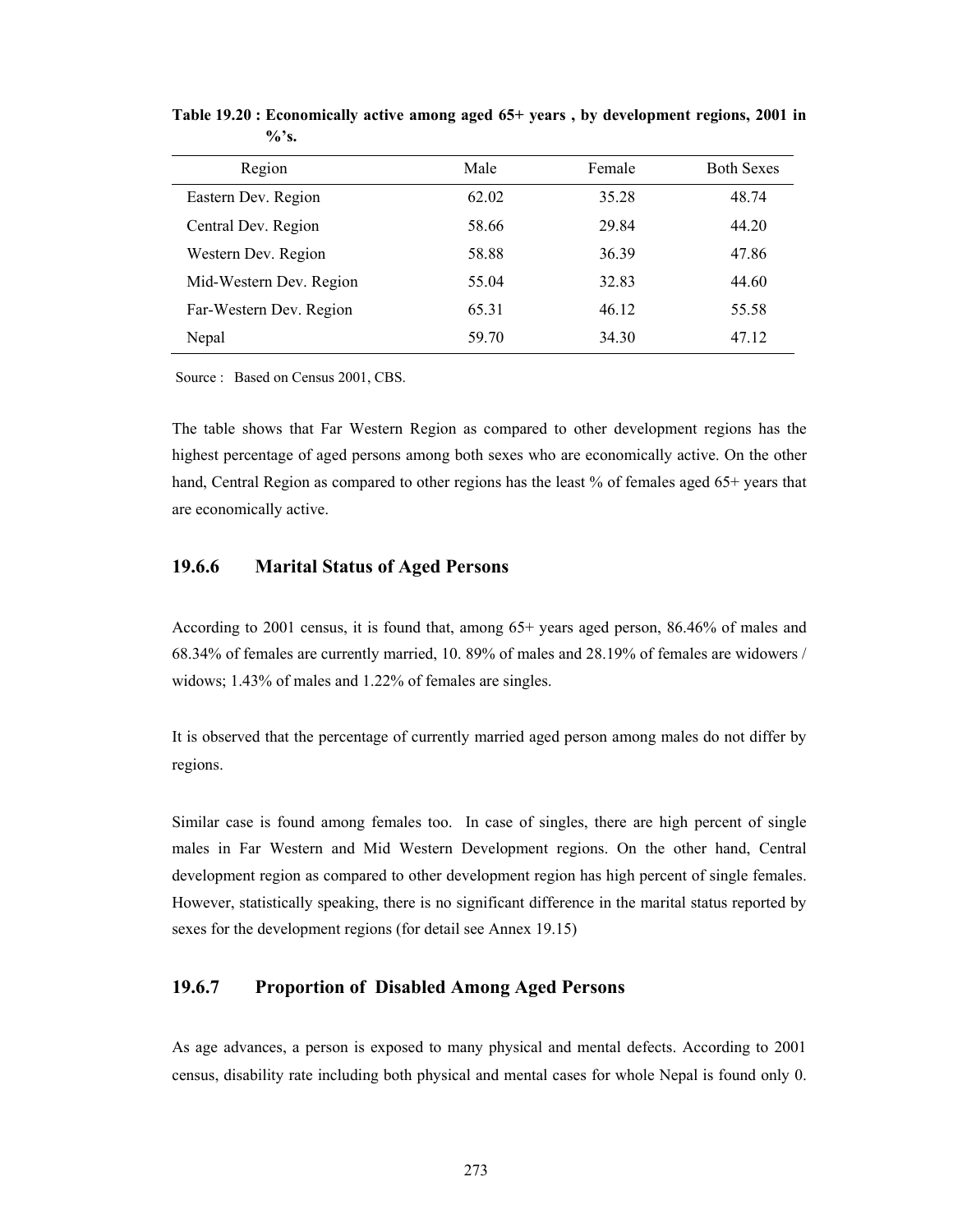46% with the sex wise rates of 0.42% for males and .0.50% for females. Of the total disabled reported by the census, 45% are males and 55% are females.

But a sample survey conducted during 1980, Bhaktapur sample survey 2003 and Sarlahi sample survey, 2003 all reported disability rates of about 3%. Also these surveys showed high proportion of males among disabled accounting to 63% males by 1980 survey, 65% males by Bhaktapur survey and 60% males by Sarlahi survey. Among aged persons, the rates were 12.79% at age 75+ years, according to Sample survey 1980, 7.88% at age 60+ years ,according Bhaktapur survey and 5.67% at age 65+ years ,according to Sarlahi survey

### **19.6.8 Types of Disability**

Disability consists basically of two types namely Physical and Mental. Sample Survey of disabled persons, 1980 collected the information on types of disability by these two broad classifications. But Census 2001 separated Blindness and Deafness from Physical disability as separate identities. According to the census data of 2001, where as 44% of disables at age 0-14 years suffered from physical disability, only 32 % of disabled at age 50 +years reported this disability. On the other hand, percent of Blindness which was 13% for aged 0-14 years, increased to 30% for 50 + years aged disabled persons.

The distribution of disabled persons by ages and types as reported in the census of 2001 is shown in the Table 19.21. The recent surveys conducted at Bhaktapur and Sarlahi districts of Nepal extended the types of disability by including Intellectual disability, Epilepsies and others also. These surveys indicated the percentage of multiple disabilities among disabled persons as high as 17.06% at Bhaktapur district and 11.16% at Sarlahi district.

| Aged          | Physical | <b>Blindness</b> | Deafness | Mentally<br>Retarded | Multiple<br>Disability |
|---------------|----------|------------------|----------|----------------------|------------------------|
| $0 - 9$ Years | 44.22    | 13.47            | 23.02    | 11.24                | 8.05                   |
| 20 - 49 Years | 37.72    | 10.89            | 26.26    | 17.39                | 7.74                   |
| $50+Years$    | 31.75    | 30.07            | 25.04    | 7.40                 | 5.09                   |
| All           | 39.32    | 15.92            | 24.61    | 12.69                | 7.33                   |

**Table 19.21 : Distribution of disabled persons by types and by age groups, census 2001** 

Source: Estimated for the present study from the data obtained from the census report, 2001.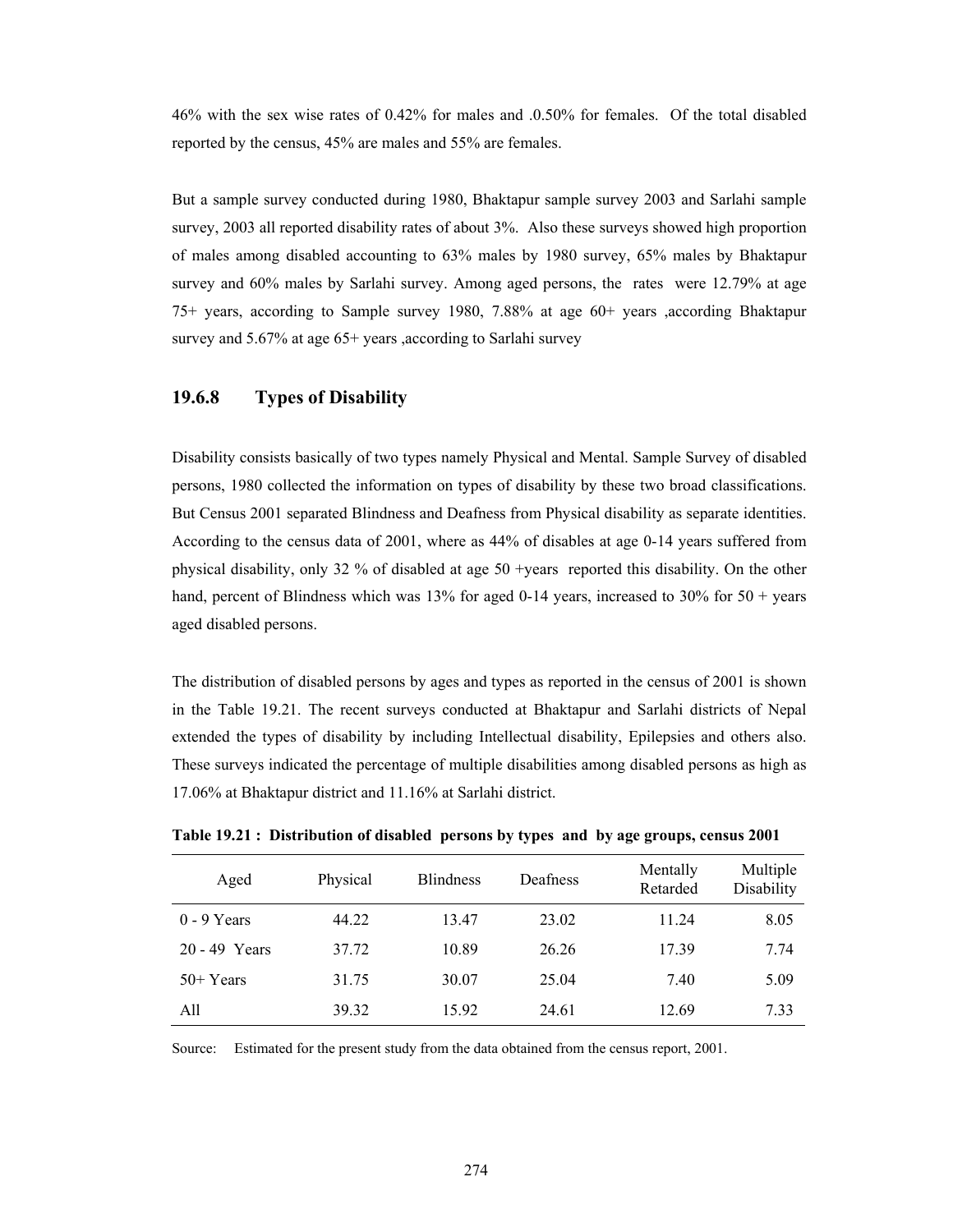According to these surveys, the percent of physically disabled persons at age 50+ years accounted to 16.65% at Bhaktapur district and 60% at Sarlahi district. In case of Blindness, the percents were 30.93% and 25.71 % respectively. For deafness, the percents observed were 28.57% for Bhaktapur district and 5.71% for Sarlahi district. The high proportion of physical disability observed at Sarlahi district may be due to high casualties suffered due to Maoist insurgency especially at Chure region of the district [Key Research, 2003] .

### **19.6.9 Causes of Disability at Old Age**

Census data don't provide information about causes of disability. According to Bhaktapur survey, causes of disability among 50+ years aged persons were Infectious diseases (7.69%), Non infectious disease (2.56%)., Accidents (2.56%), Mental (2.56%), Ageing (7.69%) and others (69.23%). At this age group, 8% could not specify the cause of disability. Others specified in this age group included mostly tobacco and alcoholic addictions. On the other hand, according to Sarlahi survey, the causes of disability among aged 60+ years were 15.38% due to communicable diseases, 13.46% due to non-communicable diseases. 13.46% from Birth, 15.38% due to accidents and 25% due to ageing [ Key Research, 2003]

### **19.6.10 Urban Rural Differentials**

Though the number urban centers in Nepal has increased rapidly from 10 in 1952/54 census to 58 by 2001 census , the percentage of population in urban centers is still very low accounting to only 11% in 1991 and 13.94 % in 2001. Also, except for Kathamandu Metropolitan city, none of the urban centers of Nepal have urban characteristics found in urban areas of other countries. So analysis of ageing pattern by urban -rural differential in Nepal seems still not appropriate. Also the Data of SAARC countries shows that there is very small positive correlation of amount 0.14 between percentage of urban population and percentage of aged 65+ years.

Yet based on Banstola's data [Banstola, 1995] on age distribution of Nepal by Rural and Urban differentials, an attempt is being made to present the Ageing index differentials between Rural and Urban areas of Nepal. The indices observed are shown in the Table 19.22.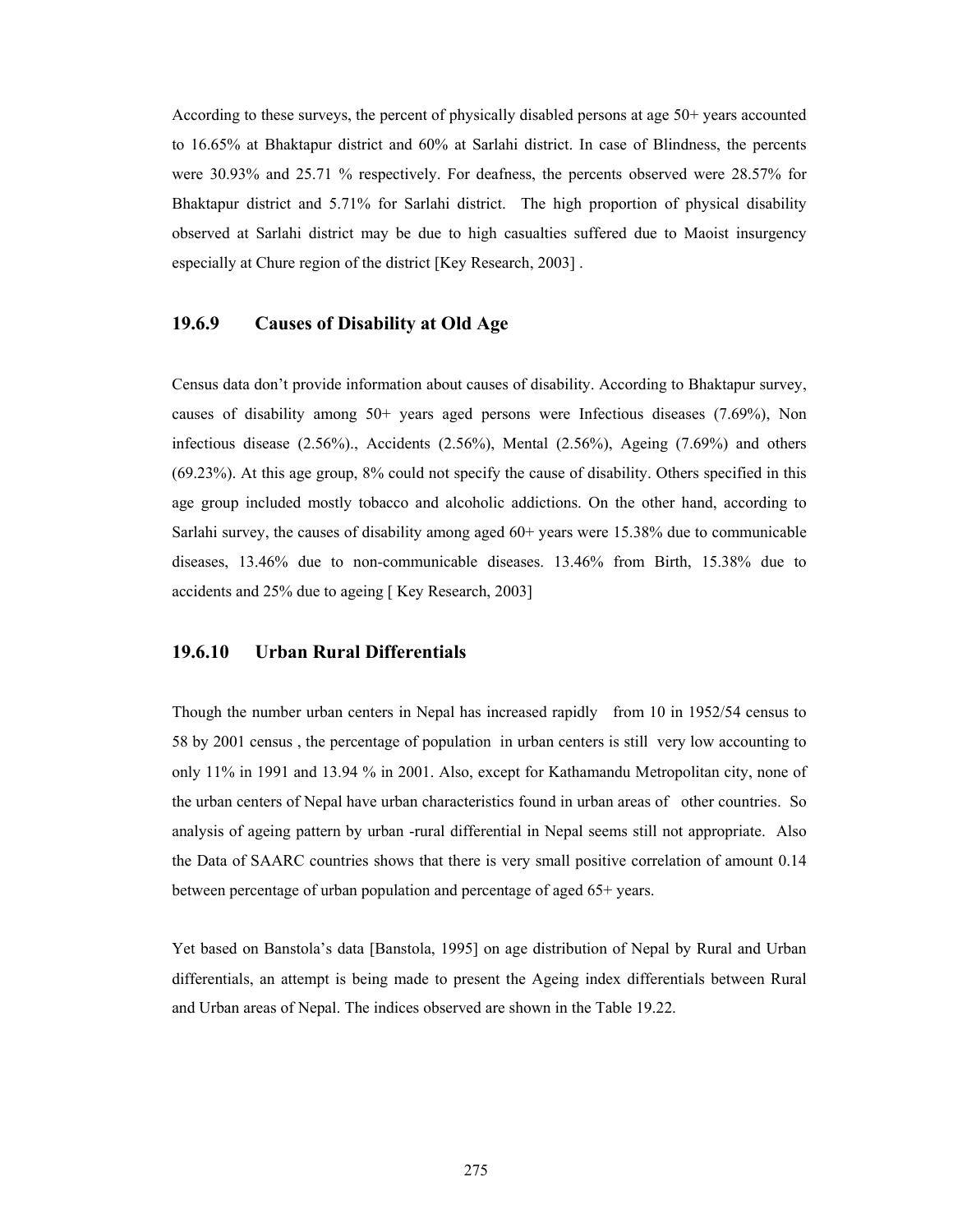| Area  | 1961  | 1971  | 1981  | 1991  |
|-------|-------|-------|-------|-------|
| Urban | 14.65 | 13.67 | 13.04 | 13.40 |
| Rural | 12.94 | 13.79 | 13.73 | 13.75 |

**Table 19.22: Ageing index, aged 60+years, urban-rural differentials, 1961-1991.** 

Source: Based on Population Monograph, 1991, p275

The table clearly shows that except in case of 1961, there is only a slight difference in indices of ageing between urban and rural areas of Nepal. , and little difference observed is in favor of rural area. Attempt to present rural and urban differential for 2001 is not done partly because of insignificant results so far observed and partly age wise distribution of urban centers of Nepal is yet not properly presented.

# **19.7 Social Status of Aged Persons in Nepal**

In Nepal, though only recently, ageing is considered as an economic problem; socially it is considered, since ancient time, the continued upgrading in social status. Higher the age of a person, more is his/her social status. Eldest male member of the family or the community automatically takes the role of head- ship in the family/community. Almost all social and religious activities are guided as well as performed by him. His views and words are taken as the rules and regulations to be followed by the community / family members. Also individuals who manage to survive more than 75 years of age are considered as those who have attained the god hood. In Newar society of Nepal, elderly persons are facilitated as gods in attaining certain ages through three different ceremonies called Janku. . First ceremony called Bhim Ratharohan is conducted when a person attains the age of  $77<sup>th</sup>$  year,  $7<sup>th</sup>$  month,  $7<sup>th</sup>$  day,  $7<sup>th</sup>$  hours,  $7<sup>th</sup>$  minute  $7<sup>th</sup>$  Pala (Lowest unit of Nepalese chronological time) and second ceremony is conducted at age of 84 and third at the age of 90 years. This shows the high respects shown by Nepalese towards their elderly persons.

Considering the physiological aspects of ageing, Nepalese law have made provisions for protecting elderly persons from possible misuse of their physical and mental disabilities. Nepalese law prohibits making any property and financial transactions with elderly persons aged 75 years and above in absence of his /her near and dear ones. Also, there is a system of providing free foods and lodging to old persons who were discarded by their relatives (examples: Pasu Pati Bridhasram, Tripurshowr temple and other religious places). Besides at present, His majesty's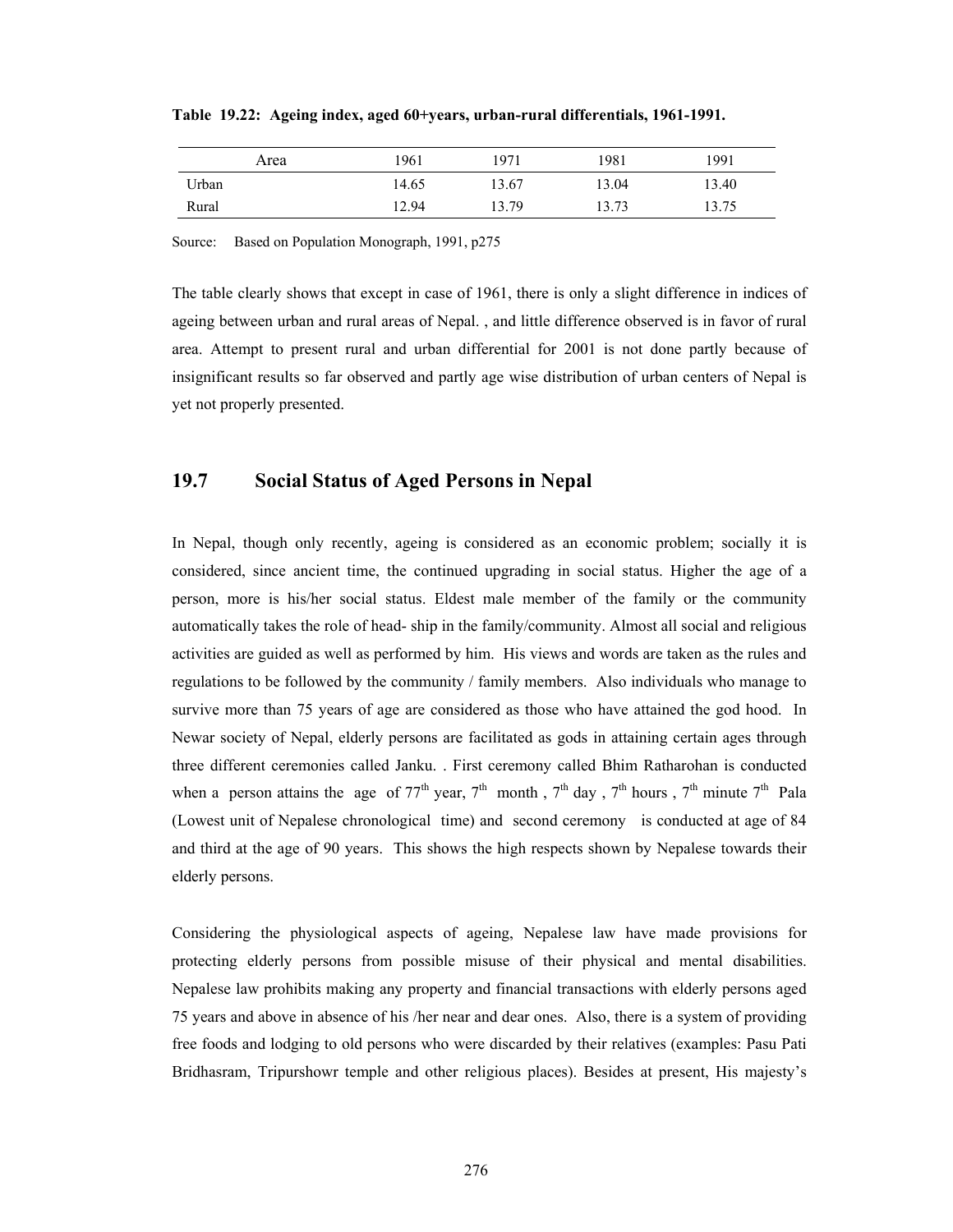government of Nepal is giving pension of Rs. 100 per month to all those who are aged 75 years and above. It is very good gesture shown by the government to its senior citizens.

In this regard, it is worth while to mention that Hindus had the practice of going to Banasram (going to settle at forests) after attaining the age of 50 years by handing over all rights and properties to their heirs. This is perhaps meant to minimize the negative impact of ageing in social order. Also till recently, many old Nepalese went to Baranasi, in India, a very pious place for Hindus to die. All above discussions show that traditional Nepalese and Hindus are very conscious of old ages. They have used different methods for adjusting the life at old age.

## **19.8 Conclusion**

Since Nepal is in demographic transition, ageing index for Nepal is very unlikely to grow rapidly. The present ageing index for aged 65+ years of 10.69 % is expected to increase to only 12.65% by 2031. However, in absolute figures the number of aged 60+ years will increase from expected figure of 1586 thousand in 2006 to 2690 thousands by 2031. Also the percent of old old among aged persons is increasing rapidly from 10.51% in 1911 to 20% in 2001.To manage with this growing number of aged persons will be a difficult task for both Government and Society. Also though at present, Ageing is still not a social and an economic problem in Nepal, medical problem is acute [Aging Concern Society of Nepal, 2002]. However, changing Nepalese life style from traditional ways to western ways may pose serious problem of ageing in Nepal in decades to come.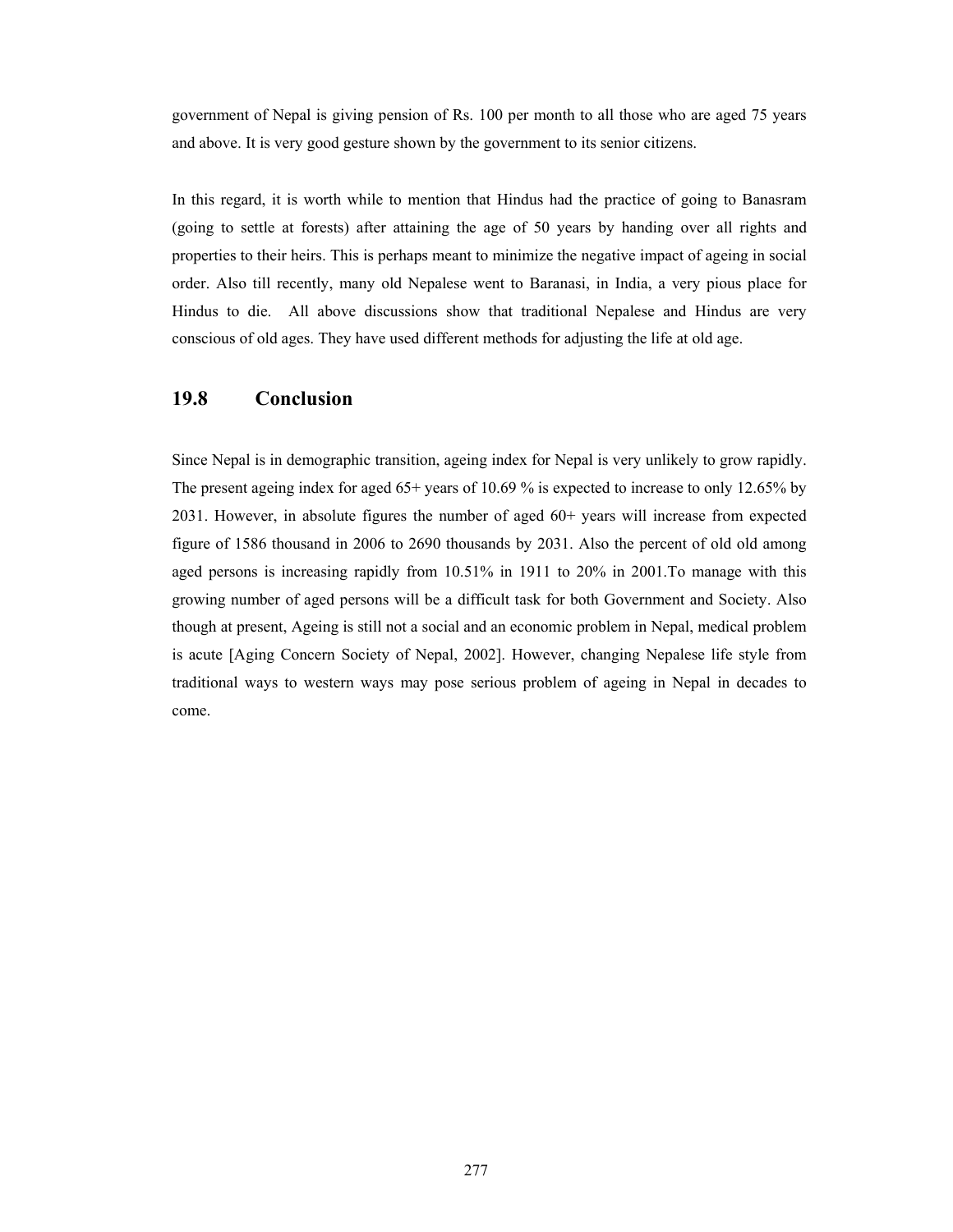## **References**

- Ageing Concern Society Nepal (2000). Report on Socio-Economic and Health Status, Population aged 60 and over of Ward 11, Kathmandu Metropolitan City.
- Banstola, T.S. (1995). *Urbanization, Population Monograph of Nepal*. Central Bureau of Statistics, National Planning Commission Secretariat, Kathmandu, Nepal.
- Central Bureau of Statistics (2002). *Population Census 2001, National Report*. National Planning Commission Secretariat, Kathmandu, Nepal.
- Gannon, W.F. (1998) *Review of Medical Physiology*, 20th edition. Lange Medical Books/ McGraw-Hill, p 45.
- Misra, B. D. (1980). An Introduction to the Study of Population, South Asian Publishers Pvt. Ltd p 114.
- Rajan, S. and Rajan I (2002). Aging in Kerala One More Population Problem, *Asia Pacific Journal*, Vol 4, No 2.
- Robbins (1998). *Pathologic Basis of Diseases*, 1998, 5th edition, Bombay. *A Prism Indian Edition*, p 33.
- Singh, M.L. (1979). Population Dynamics of Nepal. Tribhuvan University, Kathmandu, Nepal.
- Singh, M.L. (2002). Population Polarization at Kathmandu Metropolitan City, p.30. Central Department of Statistics, Tribhuvan University, Kathmandu, Nepal.
- Surveys Conducted by KE Research Nepal (P.) Ltd Conducted for Prerana, A Group for Development Through Participation.
- Taber's Cyclopedia Medical Dictionary (1999). First Indian Edition. New Delhi, Jaypee Brothers, p. 52.
- United Nations (1998 and 2002). Population Data Sheet.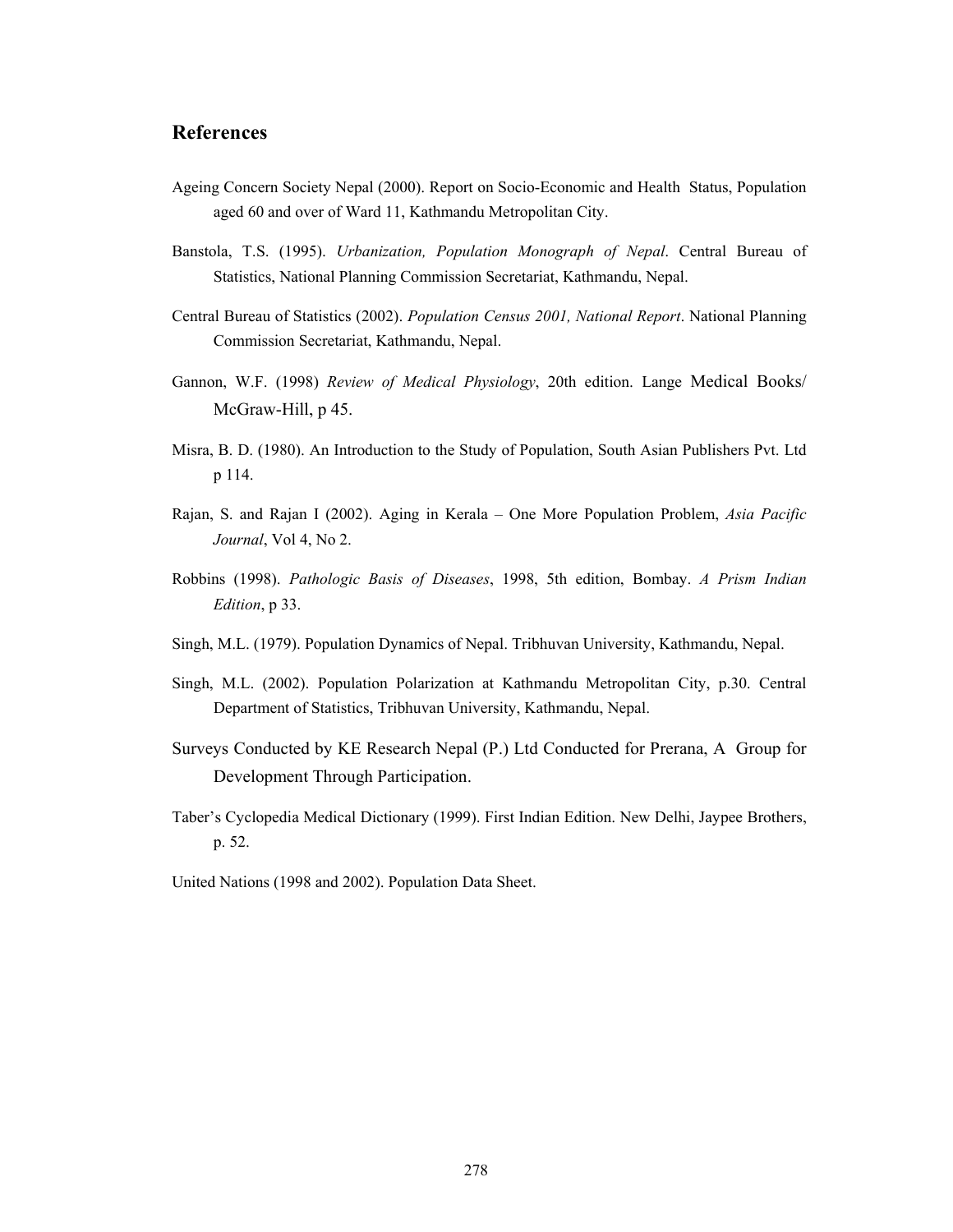| C(x)      | 1911   | 1921   | 1931   | 1941   | 1951   |
|-----------|--------|--------|--------|--------|--------|
| 1         | 4.00   | 3.80   | 3.57   | 3.59   | 4.02   |
| $1 - -4$  | 11.94  | 12.02  | 11.23  | 11.93  | 13.17  |
| $5 - -9$  | 11.84  | 12.13  | 11.67  | 12.43  | 13.69  |
| $10 - 14$ | 10.90  | 11.10  | 10.78  | 11.21  | 11.93  |
| $15 - 19$ | 10.14  | 10.22  | 10.00  | 10.12  | 10.43  |
| $20 - 24$ | 9.20   | 9.24   | 9.13   | 9.01   | 8.98   |
| $25 - 29$ | 8.30   | 8.21   | 8.18   | 7.90   | 7.65   |
| $30 - 34$ | 7.30   | 7.14   | 7.23   | 6.87   | 6.48   |
| $35 - 39$ | 6.26   | 7.17   | 6.29   | 5.92   | 5.45   |
| $40 - 44$ | 5.50   | 5.27   | 5.39   | 5.06   | 4.55   |
| $45 - 49$ | 4.30   | 4.43   | 4.54   | 4.27   | 3.77   |
| $50 - 54$ | 3.42   | 2.66   | 3.74   | 3.53   | 3.05   |
| $55 - 59$ | 2.62   | 2.47   | 2.96   | 2.83   | 2.41   |
| $60 - 64$ | 1.85   | 1.30   | 2.21   | 2.16   | 1.81   |
| $65 - 69$ | 1.26   | 1.58   | 1.52   | 1.58   | 1.25   |
| $70 - 74$ | 0.72   | 0.75   | 0.91   | 0.94   | 0.76   |
| $75 - 79$ | 0.33   | 0.36   | 0.45   | 0.48   | 0.40   |
| $80 - 84$ | 0.11   | 0.14   | 0.15   | 0.12   | 0.16   |
| 85-89     | 0.01   | 0.02   | 0.03   | 0.05   | 0.05   |
| Total     | 100.00 | 100.00 | 100.00 | 100.00 | 100.00 |

**Annex 19.1A : Age distribution of Nepalese population 1911-1951** 

Figures based on stable population derived from female life table constructed

(See M. L. Singh, 'Population dynamics of Nepal', 1979, T.U, pp 188-207).

| Age<br>Group | 1952/54 | 1961   | 1971   | 1981   | 1991   | 2001  |
|--------------|---------|--------|--------|--------|--------|-------|
| $0 - 4$      | 13.12   | 14.18  | 14.68  | 15.41  | 14.64  | 12.12 |
| $5 - 9$      | 13.12   | 13.98  | 14.68  | 14.58  | 15.18  | 14.12 |
| $10--14$     | 10.46   | 10.39  | 10.36  | 11.36  | 12.59  | 13.11 |
| $15--19$     | 9.38    | 9.37   | 8.71   | 8.84   | 9.69   | 10.51 |
| $20--24$     | 9.26    | 8.85   | 8.78   | 8.89   | 8.58   | 8.87  |
| $25--29$     | 9.04    | 8.94   | 8.26   | 7.73   | 7.43   | 7.59  |
| $30 - 34$    | 7.53    | 7.77   | 7.72   | 6.49   | 6.24   | 6.55  |
| $35--39$     | 6.00    | 6.00   | 6.25   | 5.95   | 5.56   | 5.76  |
| $40 - 44$    | 5.56    | 5.22   | 5.36   | 5.01   | 4.56   | 4.79  |
| 45--49       | 4.08    | 4.00   | 3.76   | 4.12   | 3.97   | 4.06  |
| $50 - 54$    | 3.84    | 3.88   | 3.42   | 3.61   | 3.24   | 3.37  |
| $55 - 59$    | 2.37    | 2.37   | 2.17   | 2.30   | 2.52   | 2.65  |
| $60 - 64$    | 2.58    | 2.69   | 2.71   | 2.45   | 2.33   | 2.29  |
| $65 - 69$    | 1.11    | 1.16   | 1.24   | 1.26   | 1.46   | 1.70  |
| $70+$        | 1.75    | 1.74   | 1.93   | 1.04   | 0.99   | 1.20  |
| $75+$        |         |        |        | 0.96   | 1.00   | 1.30  |
| Unknown      | 0.57    | 0.46   | 0.00   | 0.00   | 0.02   | 0.00  |
| Total        | 100.00  | 100.00 | 100.00 | 100.00 | 100.00 | 100   |

**Annex 19.1B : Age distribution, 1952/54-2001 censuses, both sexes, Nepal**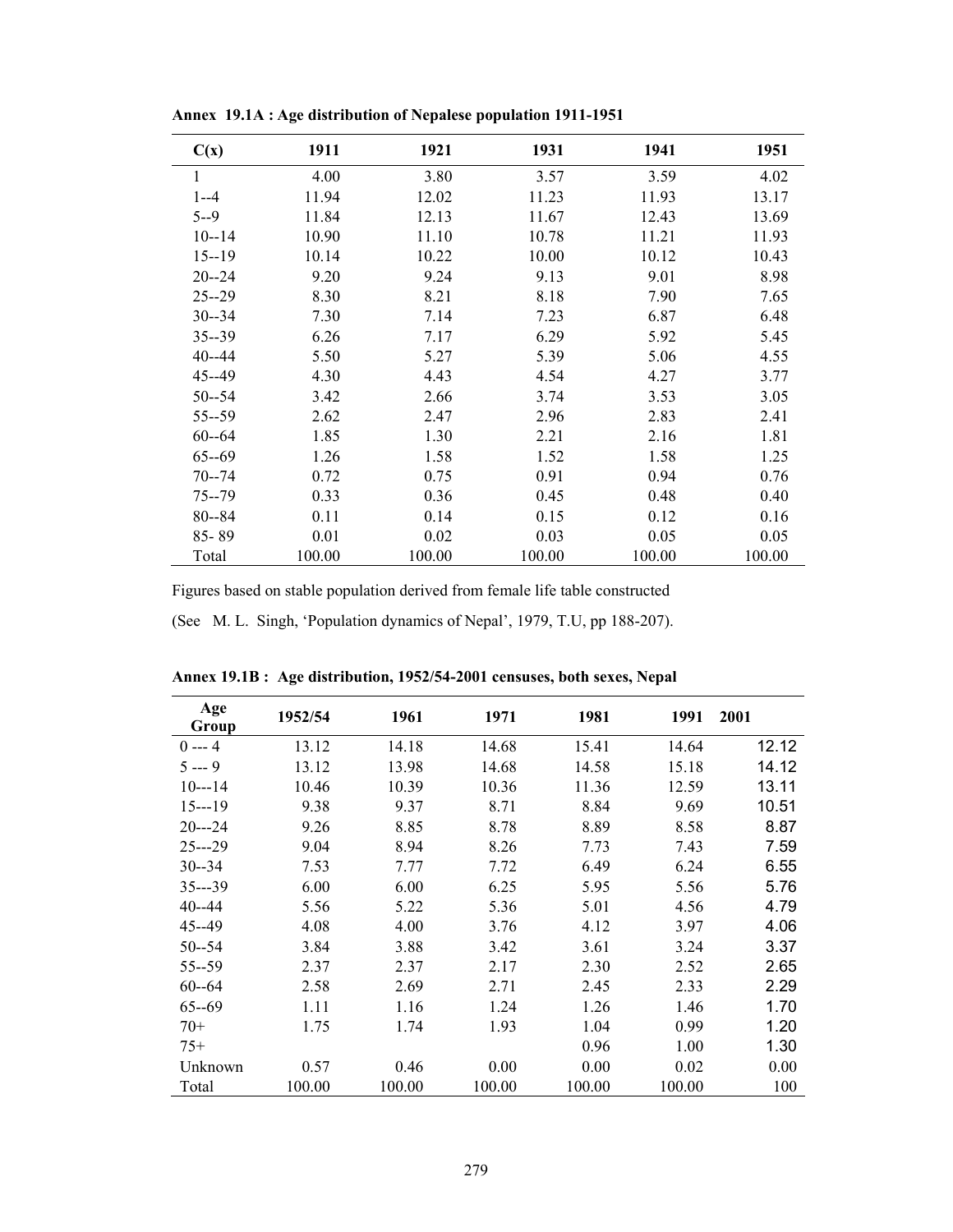|              |                                                                  | 1911 1921 | 1931 1941 1951 1961 1971 1981 1991 |  |  |                                                          | 2001* |
|--------------|------------------------------------------------------------------|-----------|------------------------------------|--|--|----------------------------------------------------------|-------|
|              | $e_0^0$ 19.18 21.71 24.27 30.45 34.83 37.47 41.96 48.20 53.82 58 |           |                                    |  |  |                                                          |       |
| $\mathbf{B}$ |                                                                  |           |                                    |  |  | 50.00 50.20 44.82 44.70 47.74 46.81 42.14 39.95 37.30 31 |       |
| IMR.         | 236.08 226.59 216.99 193.81 177.39 167.49 150.65 127.25 106.18   |           |                                    |  |  |                                                          | 64.   |

Annex 19.2 :  $e^0_o$ , b and IMR for Nepal, 1911-2001.

Note \* Official figures of CBR and  $e^0$  based on 2001 census are yet not published. The figures quoted are estimates based on world population data sheets, 2002.

Figures for 1911-1981 based on stable population derived from female life table constructed (See M. L. Singh, 'Population dynamics of Nepal, 1979, T.U, pp 188-207).

1991 figures based on Table 19.1, second row, p 87, Population Monograph of Nepal, CBS, 1995 IMR for 1911-1991 are based on the relationship IMR=0.308- 0.00375 $e_0^0$ , R<sup>2</sup> =96.31, See M.L. Singh, ibid .

| Area          | $%$ aged 65+ | $\%$ aged < 15 | <b>CBR</b> | <b>IMR</b> | $e_o^0$ |
|---------------|--------------|----------------|------------|------------|---------|
| W. Africa     | 3.00         | 45.00          | 42.00      | 87.00      | 51.00   |
| S. Sahara     | 3.00         | 44.00          | 15.00      | 71.00      | 49.00   |
| S. C. Asia    | 4.00         | 37.00          | 26.00      | 69.00      | 63.00   |
| N. .Africa    | 4.00         | 36.00          | 27.00      | 55.00      | 64.00   |
| W. .Asia      | 5.00         | 36.00          | 27.00      | 45.00      | 68.00   |
| C. America    | 5.00         | 35.00          | 27.00      | 28.00      | 74.00   |
| S. Asia       | 5.00         | 32.00          | 22.00      | 41.00      | 67.00   |
| Latin America | 6.00         | 32.00          | 28.00      | 30.00      | 71.00   |
| S. Africa     | 6.00         | 31.00          | 22.00      | 29.00      | 70.00   |
| Caribbean     | 7.00         | 30.00          | 21.00      | 43.00      | 89.00   |
| E. Asia       | 8.00         | 22.00          | 13.00      | 29.00      | 72.00   |
| Oceanic       | 10.00        | 25.00          | 18.00      | 30.00      | 75.00   |
| <b>USA</b>    | 13.00        | 21.00          | 15.00      | 6.60       | 77.00   |
| E. Europe     | 13.00        | 18.00          | 9.00       | 13.00      | 74.00   |
| N. Europe     | 15.00        | 19.00          | 11.00      | 5.00       | 75.00   |
| Canada        | 13.00        | 15.00          | 11.00      | 5.30       | 79.00   |
| W. Europe     | 16.00        | 17.00          | 11.00      | 5.00       | 76.00   |
| S. Europe     | 17.00        | 16.00          | 10.00      | 6.00       | 75.00   |

**Annex 19.3 : Important population parameters of different areas of the continents in the world, 2002.**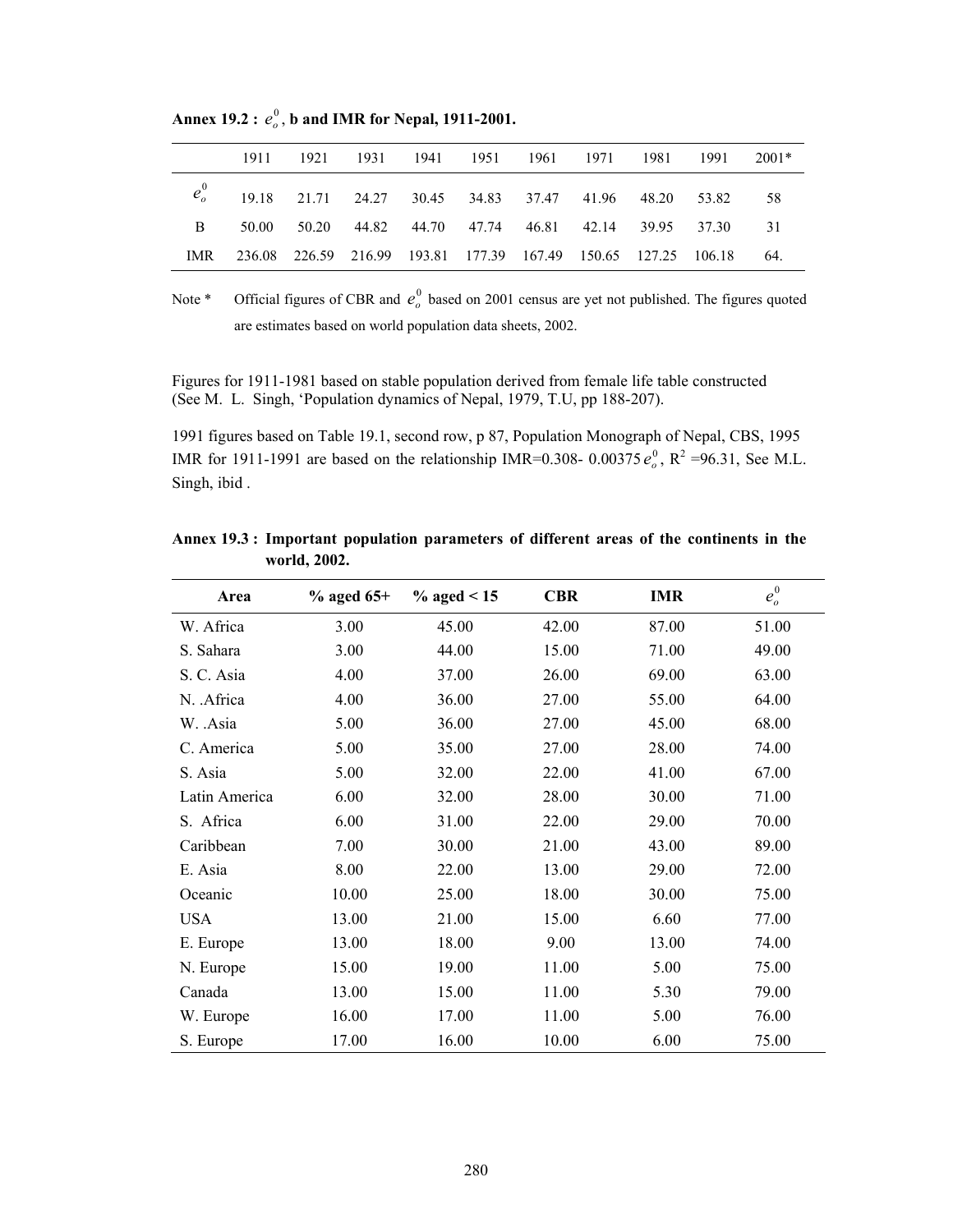| Area          | $65+$ | $\leq$ 15 | <b>CBR</b> | <b>IMR</b> | $e_o^0$ |
|---------------|-------|-----------|------------|------------|---------|
| Bagaladesh    | 3.00  | 40.00     | 30.00      | 66.00      | 59.00   |
| <b>Bhutan</b> | 5.00  | 39.00     | 34.00      | 61.00      | 66.00   |
| India         | 4.00  | 36.00     | 26.00      | 68.00      | 63.00   |
| Nepal         | 4.00  | 41.00     | 31.00      | 64.00      | 58.00   |
| Pakistan      | 4.00  | 42.00     | 30.00      | 86.00      | 63.00   |
| Shree Lanka   | 6.00  | 27.00     | 18.00      | 17.00      | 72.00   |

**Annex 19.4 : Important population parameters of SAARC countries, 2002** 

**Annex 19.5 : Age distribution by Sex and districts of Nepal, 2001**

|                   |       | Less than 15 |      | $60+$ |      | $65+$ |      | $70+$ |      | $75+$ |       | $15 - 59$ |  |
|-------------------|-------|--------------|------|-------|------|-------|------|-------|------|-------|-------|-----------|--|
| <b>District</b>   | M     | F            | Μ    | F     | M    | F     | M    | F     | Μ    | F     | M     | F         |  |
| Taplejung         | 41.51 | 39.79        | 7.68 | 7.22  | 5.14 | 4.78  | 3.25 | 2.90  | 1.67 | 1.53  | 50.81 | 53.00     |  |
| Sankhuwasabha     | 40.50 | 38.13        | 7.70 | 7.53  | 5.15 | 4.97  | 3.13 | 3.09  | 1.58 | 1.64  | 51.80 | 54.34     |  |
| Solukhumbu        | 40.47 | 38.75        | 7.43 | 7.11  | 4.77 | 4.33  | 2.68 | 2.43  | 1.32 | 1.28  | 52.10 | 54.14     |  |
| E. Mountain       | 40.83 | 38.85        | 7.62 | 7.31  | 5.04 | 4.74  | 3.05 | 2.85  | 1.54 | 1.51  | 51.55 | 53.83     |  |
| Pancthar          | 42.50 | 40.20        | 7.28 | 6.62  | 4.82 | 4.33  | 2.86 | 2.58  | 1.42 | 1.36  | 50.22 | 53.17     |  |
| Illam             | 37.59 | 37.40        | 6.56 | 5.77  | 4.31 | 3.88  | 2.50 | 2.22  | 1.26 | 1.20  | 55.85 | 56.84     |  |
| Tehrathum         | 39.69 | 40.44        | 8.00 | 8.14  | 5.44 | 5.59  | 3.32 | 3.49  | 1.83 | 2.00  | 52.31 | 51.42     |  |
| Dhankuta          | 37.69 | 36.20        | 7.61 | 7.40  | 5.16 | 5.04  | 3.12 | 3.01  | 1.64 | 1.63  | 54.70 | 56.40     |  |
| Khotang           | 43.61 | 40.21        | 8.03 | 7.22  | 5.30 | 4.79  | 3.11 | 2.81  | 1.63 | 1.52  | 48.36 | 52.57     |  |
| OKhaldunga        | 43.25 | 39.19        | 8.47 | 8.36  | 5.74 | 5.52  | 3.51 | 3.29  | 1.84 | 1.77  | 48.27 | 52.45     |  |
| Udayapur          | 42.61 | 41.29        | 5.99 | 5.88  | 3.83 | 3.87  | 2.32 | 2.38  | 1.14 | 1.30  | 51.40 | 52.83     |  |
| Bhojpur           | 40.84 | 37.69        | 8.74 | 7.94  | 5.85 | 5.25  | 3.59 | 3.13  | 1.93 | 1.78  | 50.41 | 54.37     |  |
| E. Hill           | 41.00 | 39.12        | 7.40 | 6.95  | 4.91 | 4.63  | 2.94 | 2.76  | 1.52 | 1.51  | 51.60 | 53.93     |  |
| Jhapa             | 35.08 | 33.68        | 6.65 | 6.10  | 4.32 | 4.02  | 2.51 | 2.48  | 1.29 | 1.43  | 58.27 | 60.23     |  |
| Morang            | 36.93 | 35.61        | 6.06 | 5.95  | 3.90 | 3.93  | 2.30 | 2.39  | 1.17 | 1.33  | 57.01 | 58.44     |  |
| Sunsarii          | 28.41 | 37.87        | 5.50 | 5.72  | 3.56 | 3.84  | 2.11 | 2.31  | 1.11 | 1.28  | 66.09 | 56.42     |  |
| Saptari           | 39.83 | 39.03        | 5.96 | 6.03  | 3.80 | 3.85  | 2.20 | 2.26  | 1.11 | 1.15  | 54.21 | 54.94     |  |
| Siraha            | 40.69 | 39.96        | 6.01 | 6.26  | 3.75 | 3.99  | 2.27 | 2.36  | 1.09 | 1.17  | 53.30 | 53.78     |  |
| E.Terai           | 36.12 | 37.01        | 6.04 | 6.00  | 3.87 | 3.93  | 2.28 | 2.36  | 1.16 | 1.28  | 57.84 | 56.99     |  |
| Dolakha           | 39.10 | 37.61        | 7.69 | 8.21  | 4.95 | 5.26  | 2.76 | 3.14  | 1.33 | 1.69  | 53.20 | 54.17     |  |
| Sindhupalchowk    | 46.35 | 38.61        | 8.46 | 8.28  | 5.56 | 5.40  | 3.30 | 3.24  | 1.65 | 1.69  | 45.19 | 53.11     |  |
| Rasuwa            | 36.78 | 39.34        | 8.26 | 9.03  | 5.17 | 5.65  | 3.33 | 3.64  | 1.80 | 1.96  | 54.95 | 51.63     |  |
| <b>C.Mountain</b> | 43.04 | 38.32        | 8.19 | 8.32  | 5.32 | 5.37  | 3.12 | 3.24  | 1.56 | 1.71  | 48.78 | 53.36     |  |
| Ramechhap         | 44.28 | 40.11        | 7.84 | 8.64  | 5.18 | 5.82  | 2.92 | 3.56  | 1.77 | 2.02  | 47.88 | 51.25     |  |
| Sindhuli          | 43.34 | 42.18        | 6.07 | 6.30  | 3.99 | 4.21  | 2.28 | 2.54  | 1.17 | 1.39  | 50.60 | 51.52     |  |
| Kavre             | 40.51 | 38.08        | 7.47 | 7.47  | 5.04 | 5.00  | 3.01 | 2.96  | 1.56 | 1.61  | 52.02 | 54.45     |  |
| Bhaktapur         | 31.07 | 30.52        | 6.61 | 7.27  | 4.51 | 4.92  | 2.68 | 2.97  | 1.49 | 1.69  | 62.32 | 62.22     |  |
| Lalitpur          | 28.89 | 29.09        | 6.31 | 6.50  | 4.18 | 4.80  | 2.51 | 2.94  | 1.38 | 1.73  | 64.80 | 64.41     |  |
| Kathmandu         | 27.27 | 28.96        | 4.76 | 6.03  | 3.14 | 4.12  | 1.87 | 2.51  | 1.03 | 1.44  | 67.97 | 65.01     |  |
| Dhading           | 41.55 | 39.49        | 8.42 | 7.53  | 5.79 | 5.11  | 3.59 | 3.18  | 1.93 | 1.77  | 50.03 | 52.98     |  |
| Makawanpur        | 40.85 | 40.78        | 6.21 | 6.09  | 4.25 | 4.04  | 2.54 | 2.46  | 1.31 | 1.35  | 52.94 | 53.13     |  |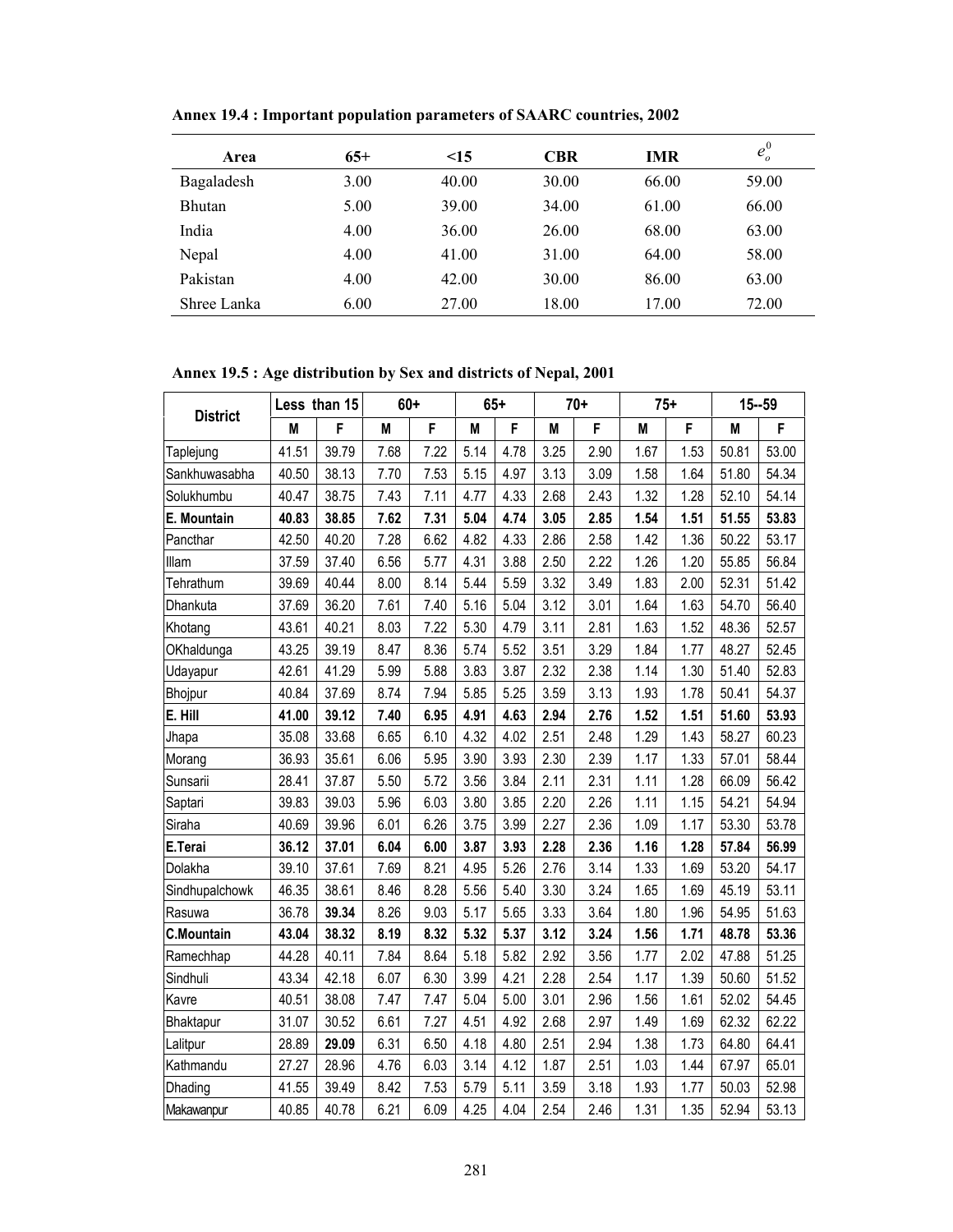|                      | Less than 15 |       | $60+$ |       | $65+$ |      | $70+$ |      | $75+$ |      | $15 - 59$ |       |
|----------------------|--------------|-------|-------|-------|-------|------|-------|------|-------|------|-----------|-------|
| <b>District</b>      | M            | F     | M     | F     | M     | F    | M     | F    | M     | F    | M         | F     |
| Nuwakot              | 39.71        | 38.99 | 8.33  | 8.04  | 5.66  | 5.31 | 3.44  | 3.27 | 1.83  | 1.81 | 51.95     | 52.97 |
| C.Hill               | 35.05        | 35.07 | 6.37  | 6.83  | 4.27  | 4.64 | 2.55  | 2.82 | 1.38  | 1.59 | 58.58     | 58.10 |
| Dhanusha             | 40.58        | 40.34 | 5.84  | 6.31  | 3.64  | 4.03 | 2.14  | 2.31 | 1.04  | 1.08 | 53.59     | 53.35 |
| Mahottari            | 40.42        | 40.42 | 6.32  | 6.69  | 3.99  | 4.25 | 2.41  | 2.49 | 1.16  | 1.23 | 53.26     | 52.89 |
| Sarlahi              | 40.99        | 40.80 | 6.09  | 5.74  | 3.79  | 4.09 | 2.21  | 2.43 | 1.05  | 1.22 | 18.02     | 18.40 |
| Rautahat             | 40.68        | 40.55 | 6.58  | 6.51  | 4.05  | 4.21 | 2.39  | 2.49 | 1.12  | 1.22 | 52.75     | 52.93 |
| Bara                 | 41.31        | 41.23 | 5.95  | 5.72  | 3.68  | 3.63 | 2.11  | 2.07 | 1.01  | 0.98 | 52.74     | 53.05 |
| Parsa                | 40.55        | 41.72 | 5.14  | 5.14  | 3.07  | 3.08 | 1.69  | 1.65 | 0.76  | 0.76 | 54.31     | 53.15 |
| Chitwan              | 37.32        | 35.58 | 6.91  | 6.57  | 4.67  | 4.45 | 2.88  | 2.78 | 1.54  | 1.55 | 55.77     | 57.84 |
| C.Terai              | 40.36        | 40.16 | 11.75 | 11.77 | 3.82  | 3.97 | 2.25  | 2.32 | 1.09  | 1.15 | 47.89     | 48.07 |
| Manang               | 24.67        | 27.45 | 8.30  | 9.80  | 5.09  | 6.50 | 3.30  | 4.35 | 1.73  | 2.20 | 67.02     | 62.75 |
| Mustang              | 25.27        | 30.17 | 8.44  | 10.28 | 4.76  | 6.41 | 2.75  | 3.82 | 1.45  | 2.09 | 66.30     | 59.55 |
| W. Mountain          | 25.04        | 29.08 | 8.39  | 10.08 | 4.88  | 6.45 | 2.96  | 4.03 | 1.56  | 2.13 | 66.57     | 60.83 |
| Gorkha               | 49.31        | 36.58 | 10.09 | 8.78  | 7.03  | 6.03 | 4.52  | 3.87 | 2.50  | 2.20 | 40.60     | 54.64 |
| Lamjung              | 40.07        | 34.86 | 10.44 | 9.15  | 7.16  | 6.08 | 4.49  | 3.84 | 2.33  | 2.07 | 49.49     | 55.99 |
| Tanahu               | 42.79        | 37.08 | 8.67  | 7.84  | 5.88  | 5.22 | 3.73  | 3.27 | 2.02  | 1.85 | 48.54     | 55.08 |
| Kaski                | 36.25        | 33.29 | 7.35  | 7.98  | 4.97  | 5.42 | 3.06  | 3.38 | 1.61  | 1.93 | 56.40     | 58.72 |
| Parbat               | 44.06        | 36.74 | 9.52  | 8.26  | 6.50  | 5.38 | 3.95  | 3.25 | 2.01  | 1.71 | 46.42     | 55.00 |
| Syangja              | 45.07        | 36.66 | 9.90  | 8.56  | 6.64  | 5.72 | 4.03  | 3.61 | 2.09  | 2.01 | 45.03     | 54.78 |
| Myagdi               | 42.34        | 36.64 | 9.45  | 8.36  | 6.30  | 5.42 | 3.78  | 3.13 | 1.84  | 1.64 | 48.22     | 55.00 |
| Baglung              | 45.07        | 37.65 | 8.81  | 7.40  | 5.88  | 4.79 | 3.59  | 2.91 | 1.76  | 1.60 | 46.12     | 54.95 |
| Arghakhanchi         | 46.77        | 39.66 | 8.88  | 6.94  | 6.07  | 4.67 | 3.68  | 2.88 | 1.82  | 1.51 | 44.35     | 53.40 |
| Gulmi                | 47.92        | 39.24 | 9.46  | 7.61  | 6.46  | 4.94 | 4.04  | 2.97 | 2.09  | 1.61 | 42.62     | 53.15 |
| Palpa                | 45.41        | 38.50 | 8.42  | 7.31  | 5.70  | 4.76 | 3.56  | 2.94 | 1.82  | 1.57 | 46.17     | 54.19 |
| W.Hill               | 43.96        | 36.93 | 9.05  | 7.98  | 6.14  | 5.30 | 3.81  | 3.29 | 1.98  | 1.81 | 47.00     | 55.09 |
| Nawalparasi          | 41.35        | 38.82 | 6.90  | 6.25  | 4.53  | 4.10 | 2.74  | 2.48 | 1.36  | 1.30 | 51.75     | 54.93 |
| Rupandehi            | 39.96        | 39.05 | 6.61  | 6.22  | 4.36  | 4.11 | 2.57  | 2.44 | 1.25  | 1.28 | 53.43     | 54.73 |
| Kapilbastu           | 41.27        | 41.07 | 6.80  | 6.24  | 4.54  | 4.00 | 2.59  | 2.35 | 1.24  | 1.16 | 51.93     | 52.69 |
| W.Terai              | 40.76        | 39.52 | 6.75  | 6.24  | 4.46  | 4.08 | 2.63  | 2.43 | 1.28  | 1.25 | 52.48     | 54.24 |
| Dolpa                | 37.52        | 39.81 | 4.81  | 5.28  | 2.53  | 3.07 | 1.38  | 1.62 | 0.65  | 0.78 | 57.66     | 54.91 |
| Jumla                | 41.98        | 43.19 | 4.19  | 3.19  | 2.12  | 1.48 | 1.01  | 0.76 | 0.46  | 0.32 | 53.83     | 53.62 |
| Kalikot              | 38.47        | 43.57 | 4.05  | 3.87  | 1.94  | 1.78 | 1.03  | 0.67 | 0.45  | 0.27 | 57.48     | 52.56 |
| Mugu                 | 41.08        | 42.87 | 5.41  | 5.35  | 5.41  | 3.19 | 1.98  | 1.80 | 1.03  | 0.87 | 53.51     | 51.78 |
| Humla                | 40.27        | 40.00 | 6.14  | 6.62  | 3.60  | 3.85 | 2.09  | 2.44 | 1.19  | 1.35 | 53.59     | 53.38 |
| <b>M.W. Mountain</b> | 40.63        | 41.98 | 4.93  | 4.69  | 3.09  | 2.56 | 1.48  | 1.44 | 0.75  | 0.72 | 54.44     | 53.33 |
| Pyuthan              | 49.37        | 42.06 | 7.06  | 6.11  | 4.49  | 3.74 | 2.65  | 2.18 | 1.23  | 1.09 | 43.57     | 51.83 |
| Rolpa                | 44.75        | 42.04 | 6.07  | 5.67  | 3.71  | 3.24 | 2.05  | 1.76 | 0.93  | 0.78 | 49.18     | 52.29 |
| Rukum                | 40.30        | 40.99 | 4.62  | 3.82  | 2.60  | 1.99 | 1.35  | 1.01 | 0.60  | 0.46 | 55.07     | 55.19 |
| Salyan               | 40.64        | 40.99 | 4.40  | 4.31  | 2.55  | 2.39 | 1.21  | 1.22 | 0.55  | 0.59 | 54.96     | 54.70 |
| Surkhet              | 42.69        | 40.95 | 4.73  | 4.52  | 2.79  | 2.67 | 1.52  | 1.50 | 0.68  | 0.80 | 52.58     | 54.53 |
| Dailekh              | 46.48        | 43.57 | 5.12  | 4.64  | 2.95  | 2.51 | 1.52  | 1.23 | 0.69  | 0.58 | 48.40     | 51.79 |
| Jajarkot             | 40.70        | 42.59 | 3.80  | 2.89  | 1.96  | 1.36 | 0.94  | 0.59 | 0.39  | 0.24 | 55.50     | 54.52 |
| M.W. Hill            | 44.03        | 41.95 | 5.24  | 4.73  | 3.10  | 2.68 | 1.68  | 1.44 | 0.76  | 0.69 | 50.73     | 53.32 |
| Dang                 | 42.79        | 40.93 | 5.01  | 4.51  | 3.07  | 2.72 | 1.76  | 1.54 | 0.83  | 0.76 | 52.20     | 54.56 |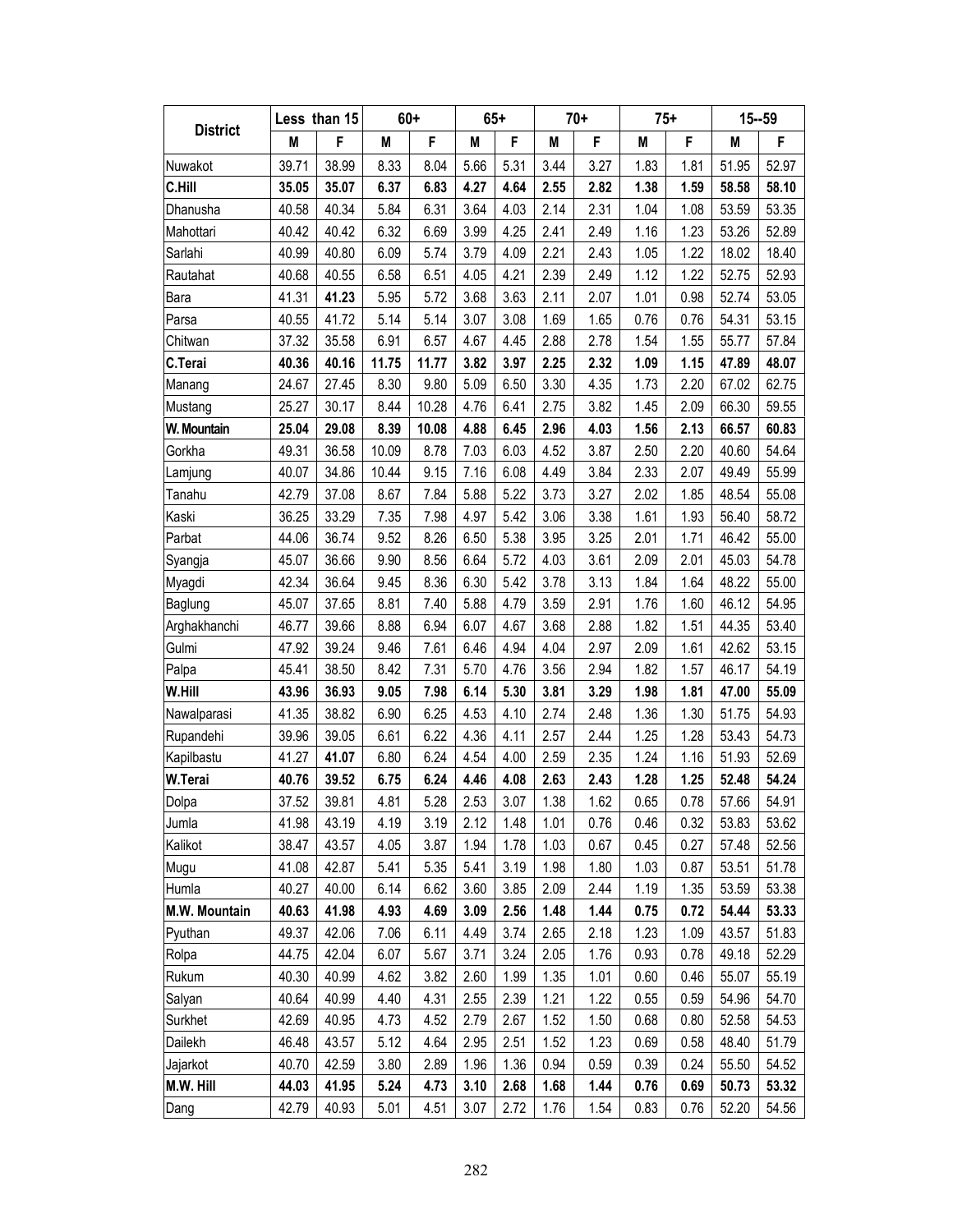| <b>District</b>  | Less than 15 |       | $60+$ |      | $65+$ |      | $70+$ |      | $75+$ |      | $15 - 59$ |       |
|------------------|--------------|-------|-------|------|-------|------|-------|------|-------|------|-----------|-------|
|                  | М            | F     | М     | F    | M     | F    | М     | F    | М     | F    | M         | F     |
| <b>Banke</b>     | 40.49        | 40.51 | 5.82  | 5.34 | 3.72  | 3.34 | 2.21  | 2.00 | 1.09  | 1.02 | 53.69     | 54.16 |
| Bardiya          | 42.11        | 41.24 | 5.30  | 4.79 | 3.27  | 2.91 | 1.85  | 1.67 | 0.91  | 0.83 | 52.59     | 53.96 |
| M.W. Tarai       | 41.84        | 40.90 | 5.36  | 4.85 | 3.34  | 2.97 | 1.93  | 1.72 | 0.94  | 0.86 | 52.80     | 54.25 |
| Bajura           | 44.04        | 42.17 | 5.96  | 5.83 | 3.69  | 3.50 | 2.26  | 1.98 | 1.20  | 1.01 | 49.99     | 52.00 |
| Bajhang          | 46.13        | 41.22 | 6.11  | 6.43 | 3.80  | 3.76 | 2.16  | 2.03 | 1.05  | 0.95 | 47.75     | 52.35 |
| Darchula         | 42.49        | 40.44 | 7.16  | 6.38 | 4.64  | 3.88 | 2.88  | 2.18 | 1.47  | 1.13 | 50.36     | 53.17 |
| F.W. Mountain    | 44.44        | 41.22 | 6.40  | 6.26 | 4.03  | 3.73 | 2.41  | 2.07 | 1.22  | 1.02 | 49.16     | 52.52 |
| Aachham          | 47.17        | 41.48 | 6.15  | 6.77 | 3.76  | 4.02 | 2.01  | 2.14 | 0.94  | 1.07 | 46.68     | 51.76 |
| Doti             | 40.85        | 40.40 | 5.18  | 6.59 | 3.05  | 3.98 | 1.68  | 2.22 | 0.78  | 1.14 | 53.98     | 53.01 |
| Dadeldura        | 45.96        | 41.75 | 6.09  | 6.56 | 3.82  | 4.07 | 2.20  | 2.33 | 1.08  | 1.21 | 47.95     | 51.69 |
| Baitadi          | 44.01        | 40.41 | 7.29  | 7.34 | 4.70  | 4.68 | 2.90  | 2.71 | 1.61  | 1.54 | 48.70     | 52.25 |
| <b>F.W. Hill</b> | 44.36        | 40.94 | 6.21  | 6.86 | 3.86  | 4.21 | 2.21  | 2.36 | 1.11  | 1.25 | 49.43     | 52.21 |
| Kailali          | 42.95        | 41.88 | 4.88  | 4.77 | 2.98  | 2.86 | 1.70  | 1.68 | 0.83  | 0.89 | 52.18     | 53.35 |
| Kanchanpur       | 42.12        | 41.49 | 5.20  | 4.91 | 3.18  | 3.02 | 1.93  | 1.85 | 0.97  | 1.02 | 52.68     | 53.59 |
| F.W. Tarai       | 42.63        | 41.73 | 5.00  | 4.83 | 3.06  | 2.92 | 1.79  | 1.74 | 0.88  | 0.94 | 52.37     | 53.44 |
| <b>Nepal</b>     | 40.04        | 38.58 | 7.56  | 7.36 | 4.25  | 4.17 | 2.52  | 2.49 | 1.28  | 1.32 | 52.40     | 54.06 |

**Annex 19.6: Age distribution, regional figures, by sex, 2001** 

| Eco-Region      | Less 15 |       | $60+$ |       | $65+$ |      | $70+$ |      | $75+$ |      | $15 - 59$ |       |
|-----------------|---------|-------|-------|-------|-------|------|-------|------|-------|------|-----------|-------|
|                 | M       | F     | М     | F     | M     | F    | М     | F    | М     | F    | M         | F     |
| E. Mountain     | 40.83   | 38.85 | 7.62  | 7.31  | 5.04  | 4.74 | 3.05  | 2.85 | 1.54  | 1.51 | 51.55     | 53.83 |
| C. Mountain     | 43.04   | 38.32 | 8.19  | 8.32  | 5.32  | 5.37 | 3.12  | 3.24 | 1.56  | 1.71 | 48.78     | 53.36 |
| W. Mountain     | 25.04   | 29.08 | 8.39  | 10.08 | 4.88  | 6.45 | 2.96  | 4.03 | 1.56  | 2.13 | 66.57     | 60.83 |
| M.W. Mountain   | 40.63   | 41.98 | 4.93  | 4.69  | 3.09  | 2.56 | 1.48  | 1.44 | 0.75  | 0.72 | 54.44     | 53.33 |
| F.W. Mountain   | 44.44   | 41.22 | 6.40  | 6.26  | 4.03  | 3.73 | 2.41  | 2.07 | 1.22  | 1.02 | 49.16     | 52.52 |
| <b>Mountain</b> | 42.20   | 39.50 | 7.19  | 7.13  | 4.64  | 4.47 | 2.72  | 2.64 | 1.37  | 1.37 | 50.61     | 53.37 |
| E. Hill         | 41.00   | 39.12 | 7.40  | 6.95  | 4.91  | 4.63 | 2.94  | 2.76 | 1.52  | 1.51 | 51.60     | 53.93 |
| C. Hill         | 35.05   | 35.07 | 6.37  | 6.83  | 4.27  | 4.64 | 2.55  | 2.82 | 1.38  | 1.59 | 58.58     | 58.10 |
| W.Hill          | 43.96   | 36.93 | 9.05  | 7.98  | 6.14  | 5.30 | 3.81  | 3.29 | 1.98  | 1.81 | 47.00     | 55.09 |
| M.W. Hill       | 44.03   | 41.95 | 5.24  | 4.73  | 3.10  | 2.68 | 1.68  | 1.44 | 0.76  | 0.69 | 50.73     | 53.32 |
| F.W. Hill       | 44.36   | 40.94 | 6.21  | 6.86  | 3.86  | 4.21 | 2.21  | 2.36 | 1.11  | 1.25 | 49.43     | 52.21 |
| Hill            | 40.26   | 37.62 | 7.08  | 6.92  | 4.68  | 4.54 | 2.81  | 2.73 | 1.46  | 1.50 | 52.65     | 55.46 |
| E. Terai        | 36.12   | 37.01 | 6.04  | 6.00  | 3.87  | 3.93 | 2.28  | 2.36 | 1.16  | 1.28 | 57.84     | 56.99 |
| C. Terai        | 40.36   | 40.16 | 11.75 | 11.77 | 3.82  | 3.97 | 2.25  | 2.32 | 1.09  | 1.15 | 47.89     | 48.07 |
| W. Terai        | 40.76   | 39.52 | 6.75  | 6.24  | 4.46  | 4.08 | 2.63  | 2.43 | 1.28  | 1.25 | 52.48     | 54.24 |
| M.W. Terai      | 41.84   | 40.90 | 5.36  | 4.85  | 3.34  | 2.97 | 1.93  | 1.72 | 0.94  | 0.86 | 52.80     | 54.25 |
| F.W. Terai      | 42.63   | 41.73 | 5.00  | 4.83  | 3.06  | 2.92 | 1.79  | 1.74 | 0.88  | 0.94 | 52.37     | 53.44 |
| Terai           | 39.57   | 39.36 | 8.03  | 7.81  | 3.82  | 3.77 | 2.24  | 2.23 | 1.10  | 1.15 | 52.41     | 52.84 |
| <b>Nepal</b>    | 40.04   | 38.58 | 7.56  | 7.36  | 4.25  | 4.17 | 2.52  | 2.49 | 1.28  | 1.32 | 52.40     | 54.06 |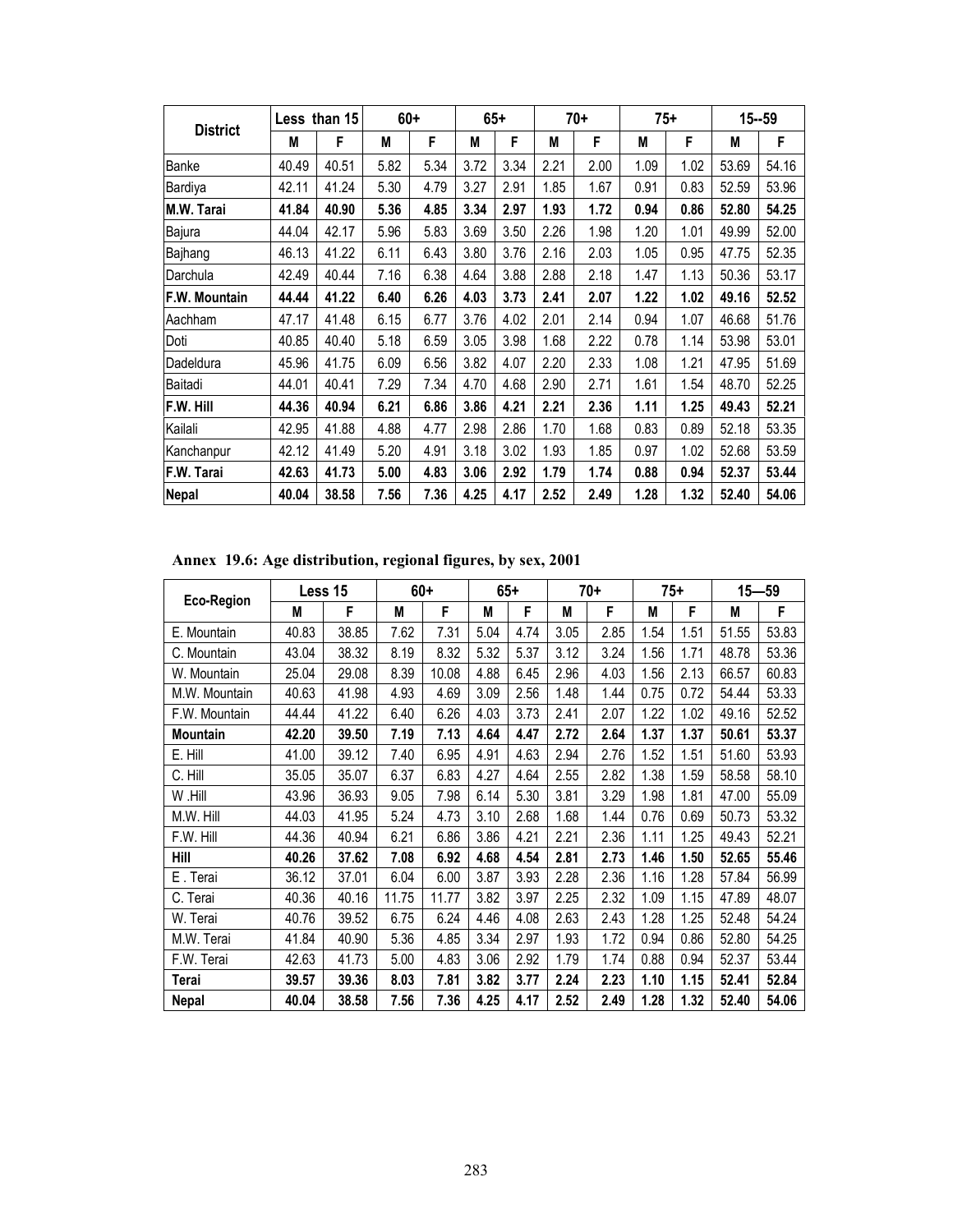| <b>Districts</b>  | Less 15 | $60+$ | $65+$ | $70+$ | $75+$ | 15-59 |
|-------------------|---------|-------|-------|-------|-------|-------|
| Taplejung         | 40.63   | 7.44  | 4.95  | 3.07  | 1.60  | 51.92 |
| Sankhuwasabha     | 39.29   | 7.61  | 5.06  | 3.11  | 1.61  | 53.10 |
| Solukhumbu        | 39.60   | 7.27  | 4.55  | 2.55  | 1.30  | 53.13 |
| <b>E.Mountain</b> | 39.82   | 7.46  | 4.89  | 2.95  | 1.52  | 52.71 |
| Pancthar          | 41.33   | 6.94  | 4.57  | 2.72  | 1.39  | 51.73 |
| Illam             | 37.49   | 6.17  | 4.10  | 2.36  | 1.23  | 56.34 |
| Tehrathum         | 40.07   | 8.07  | 5.52  | 3.41  | 1.92  | 51.85 |
| Dhankuta          | 36.93   | 7.50  | 5.10  | 3.07  | 1.64  | 55.56 |
| Khotang           | 41.87   | 7.61  | 5.04  | 2.96  | 1.57  | 50.52 |
| Okhaldunga        | 41.14   | 8.42  | 5.63  | 3.40  | 1.80  | 50.44 |
| Udayapur          | 41.95   | 5.93  | 3.85  | 2.35  | 1.22  | 52.12 |
| Bhojpur           | 39.21   | 8.33  | 5.54  | 3.35  | 1.85  | 52.47 |
| E. Hill           | 40.04   | 7.17  | 4.77  | 2.85  | 1.52  | 52.79 |
| Jhapa             | 34.37   | 6.37  | 4.17  | 2.49  | 1.36  | 59.25 |
| Morang            | 36.27   | 6.01  | 3.92  | 2.34  | 1.25  | 57.72 |
| Sunsari           | 33.10   | 5.61  | 3.70  | 2.21  | 1.20  | 61.30 |
| Saptari           | 39.44   | 5.99  | 3.82  | 2.23  | 1.13  | 54.57 |
| Siraha            | 40.34   | 6.13  | 3.87  | 2.31  | 1.13  | 53.53 |
| E.Terai           | 36.56   | 6.02  | 3.90  | 2.32  | 1.22  | 57.42 |
| Dolakah           | 38.34   | 7.96  | 5.10  | 2.95  | 1.51  | 53.70 |
| Sindhupalchowk    | 42.46   | 8.37  | 5.48  | 3.27  | 1.67  | 49.17 |
| Rasuwa            | 38.00   | 8.63  | 5.40  | 3.48  | 1.88  | 53.37 |
| C. Mountain       | 40.67   | 8.25  | 5.34  | 3.18  | 1.64  | 51.08 |
| Ramechhap         | 42.09   | 8.26  | 5.52  | 3.26  | 1.90  | 49.65 |
| Sindhuli          | 42.75   | 6.18  | 4.10  | 2.41  | 1.28  | 51.06 |
| Kavre             | 39.27   | 7.47  | 5.02  | 2.98  | 1.59  | 53.26 |
| Bhaktapur         | 30.80   | 6.93  | 4.71  | 2.82  | 1.59  | 62.27 |
| Lalitpur          | 28.99   | 6.41  | 4.48  | 2.72  | 1.55  | 64.61 |
| Kathmandu         | 28.06   | 5.35  | 3.60  | 2.17  | 1.22  | 66.58 |
| Dhading           | 40.50   | 7.97  | 5.45  | 3.38  | 1.85  | 51.54 |
| Makawanpur        | 40.81   | 6.15  | 4.15  | 2.50  | 1.33  | 53.03 |
| Nuwakot           | 39.35   | 8.19  | 5.48  | 3.35  | 1.82  | 52.46 |
| <b>C.Hill</b>     | 35.06   | 6.59  | 4.45  | 2.69  | 1.48  | 58.34 |
| Dhanusha          | 40.46   | 6.06  | 3.83  | 2.22  | 1.06  | 53.47 |
| Mahottari         | 40.42   | 6.50  | 4.11  | 2.45  | 1.19  | 53.08 |
| Sarlahi           | 40.90   | 6.27  | 3.93  | 2.31  | 1.13  | 18.20 |
| Rautahat          | 40.62   | 6.55  | 4.13  | 2.44  | 1.17  | 52.84 |
| Bara              | 41.27   | 5.84  | 3.65  | 2.09  | 0.99  | 52.89 |
| Parsa             | 41.10   | 5.14  | 3.07  | 1.67  | 0.76  | 53.76 |
| Chitwan           | 36.45   | 6.74  | 4.56  | 2.83  | 1.54  | 56.81 |
| C.Terai           | 40.26   | 11.76 | 3.89  | 2.28  | 1.12  | 47.98 |
| Manang            | 25.99   | 9.01  | 5.76  | 3.80  | 1.95  | 64.99 |
| Mustang           | 27.49   | 9.27  | 5.51  | 3.24  | 1.74  | 63.23 |

**Annex 19.7: Age distribution by districts, both sex. 2001.**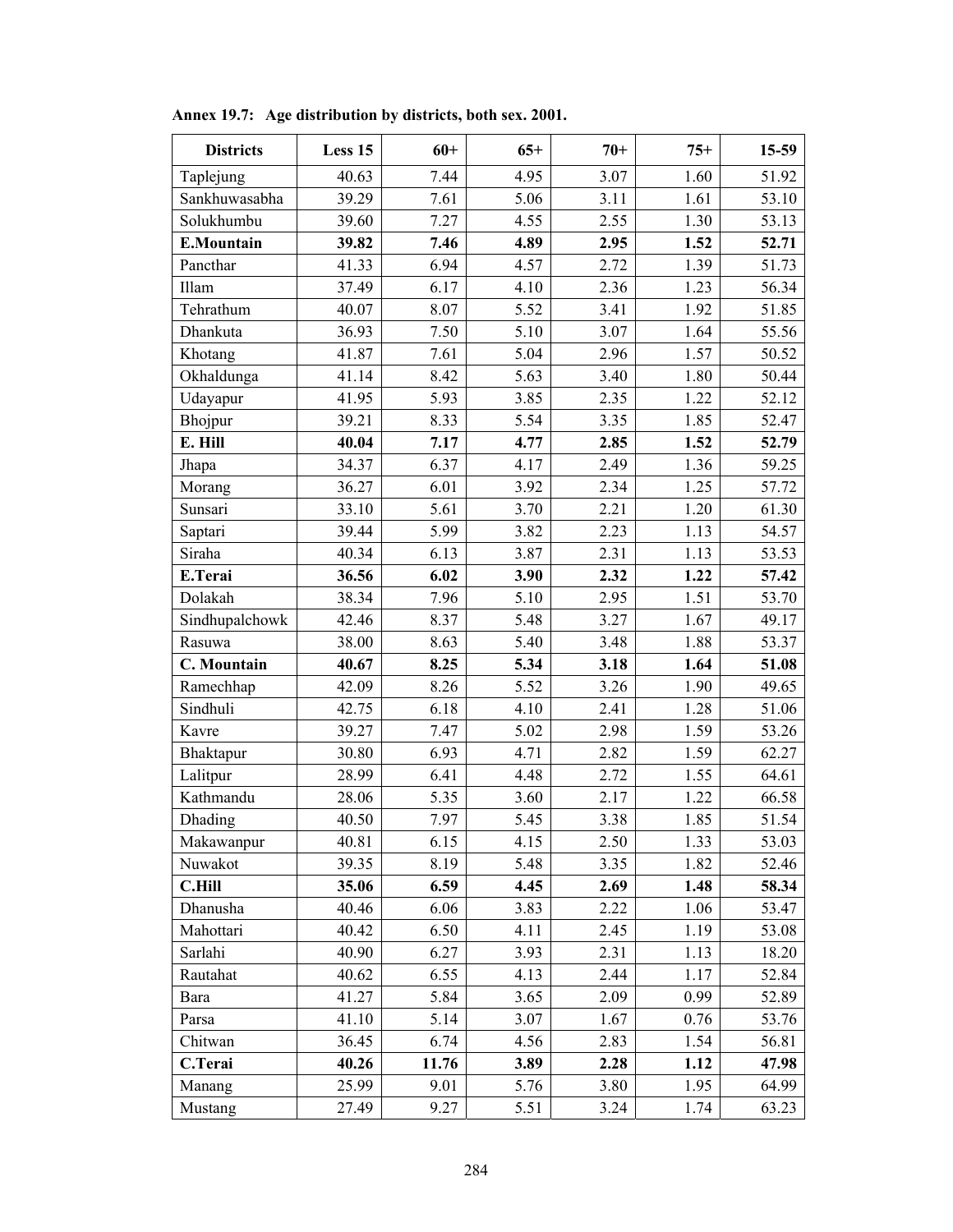| <b>Districts</b>  | Less 15 | $60+$ | $65+$ | $70+$ | $75+$ | $15-59$ |
|-------------------|---------|-------|-------|-------|-------|---------|
| W.Mountain        | 26.91   | 9.17  | 5.60  | 3.46  | 1.82  | 63.92   |
| Gorkha            | 42.52   | 9.39  | 6.50  | 4.18  | 2.34  | 48.09   |
| Lamjung           | 37.31   | 9.76  | 6.59  | 4.15  | 2.19  | 52.93   |
| Tanahu            | 39.74   | 8.23  | 5.53  | 3.48  | 1.93  | 52.03   |
| Kaski             | 34.73   | 7.68  | 5.20  | 3.23  | 1.78  | 57.59   |
| Parbat            | 40.12   | 8.84  | 5.90  | 3.57  | 1.85  | 51.03   |
| Syangja           | 40.47   | 9.16  | 6.14  | 3.80  | 2.04  | 50.37   |
| Myagdi            | 39.29   | 8.87  | 5.83  | 3.44  | 1.73  | 51.85   |
| <b>Baglung</b>    | 41.06   | 8.05  | 5.29  | 3.22  | 1.68  | 50.89   |
| Arghakhanchi      | 42.95   | 7.84  | 5.31  | 3.25  | 1.65  | 49.21   |
| Gulmi             | 43.15   | 8.44  | 5.62  | 3.45  | 1.83  | 48.40   |
| Palpa             | 41.72   | 7.83  | 5.20  | 3.23  | 1.69  | 50.45   |
| W.Hill            | 40.19   | 8.47  | 5.69  | 3.53  | 1.89  | 51.33   |
| Nawalparasi       | 40.07   | 6.57  | 4.31  | 2.61  | 1.33  | 53.36   |
| Rupandehi         | 39.51   | 6.42  | 4.24  | 2.51  | 1.27  | 54.07   |
| Kapuilbastu       | 41.17   | 6.53  | 4.28  | 2.47  | 1.20  | 52.30   |
| W.Terai           | 40.15   | 6.50  | 4.27  | 2.53  | 1.27  | 53.35   |
| Dolpa             | 38.66   | 5.04  | 2.80  | 1.50  | 0.71  | 56.30   |
| Jumla             | 42.57   | 3.70  | 1.81  | 0.89  | 0.40  | 53.73   |
| Kalikot           | 40.78   | 3.97  | 1.87  | 0.87  | 0.36  | 55.25   |
| Mugu              | 41.95   | 5.38  | 4.33  | 1.89  | 0.95  | 52.66   |
| Humla             | 40.14   | 6.37  | 3.72  | 2.26  | 1.27  | 53.49   |
| <b>MWMountain</b> | 41.28   | 4.81  | 2.83  | 1.46  | 0.74  | 53.90   |
| Pyuthan           | 45.45   | 6.55  | 4.09  | 2.40  | 1.16  | 48.01   |
| Rolpa             | 43.35   | 5.86  | 3.46  | 1.90  | 0.85  | 50.78   |
| Rukum             | 40.64   | 4.23  | 2.30  | 1.18  | 0.53  | 55.13   |
| Salyan            | 40.81   | 4.36  | 2.47  | 1.22  | 0.57  | 54.83   |
| Surkhet           | 41.81   | 4.63  | 2.73  | 1.51  | 0.74  | 53.56   |
| Dailekh           | 44.99   | 4.87  | 2.73  | 1.37  | 0.63  | 50.13   |
| Jajarkot          | 41.63   | 3.35  | 1.67  | 0.77  | 0.31  | 55.02   |
| M.W. Hill         | 42.97   | 4.98  | 2.88  | 1.56  | 0.72  | 52.05   |
| Dang              | 41.85   | 4.76  | 2.90  | 1.65  | 0.79  | 53.39   |
| Banke             | 40.50   | 5.58  | 3.53  | 2.11  | 1.06  | 53.92   |
| Bardiya           | 41.68   | 5.05  | 3.09  | 1.76  | 0.87  | 53.27   |
| M.W. Terai        | 41.37   | 5.11  | 3.16  | 1.83  | 0.90  | 53.52   |
| Aachham           | 44.16   | 6.48  | 3.90  | 2.08  | 1.01  | 49.36   |
| Doti              | 40.62   | 5.88  | 3.52  | 1.95  | 0.96  | 53.49   |
| Dadeldura         | 43.79   | 6.33  | 3.95  | 2.27  | 1.15  | 49.88   |
| Baitadi           | 42.15   | 7.31  | 4.69  | 2.80  | 1.57  | 50.53   |
| F.W. Hill         | 42.60   | 6.55  | 4.04  | 2.29  | 1.18  | 50.86   |
| Kailali           | 42.42   | 4.83  | 2.92  | 1.69  | 0.86  | 52.75   |
| Kanchanpur        | 41.81   | 5.06  | 3.10  | 1.89  | 1.00  | 53.13   |
| F. W. Terai       | 42.19   | 4.91  | 2.99  | 1.77  | 0.91  | 52.90   |
| <b>Nepal</b>      | 39.31   | 7.46  | 4.21  | 2.50  | 1.30  | 53.23   |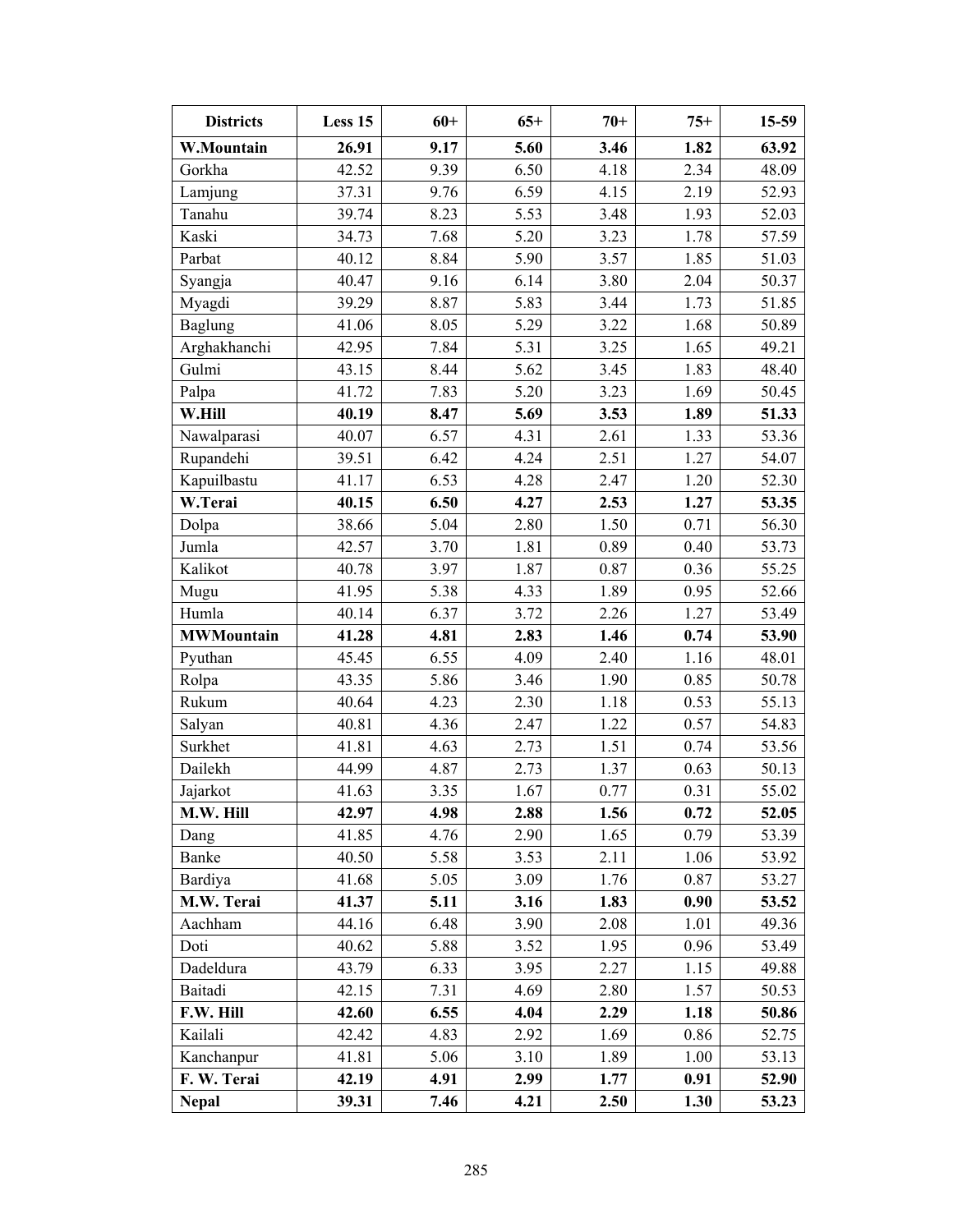| <b>District</b> | $60+$ | <b>District</b> | $65+$ | <b>District</b> | $70+$ | <b>District</b> | $75+$ |
|-----------------|-------|-----------------|-------|-----------------|-------|-----------------|-------|
| Jajarkot        | 8.04  | Jajarkot        | 4.01  | Jajarkot        | 1.84  | Jajarkot        | 0.76  |
| Jumla           | 8.70  | Jumla           | 4.25  | Jumla           | 2.08  | Kalikot         | 0.89  |
| Kalikot         | 9.74  | Kalikot         | 4.58  | Kalikot         | 2.13  | Jumla           | 0.93  |
| Rukum           | 10.40 | Rukum           | 5.66  | Rukum           | 2.92  | Rukum           | 1.31  |
| Salyan          | 10.68 | Salyan          | 6.06  | Salyan          | 2.99  | Salyan          | 1.39  |
| Dailekh         | 10.83 | Dailekh         | 6.06  | Dailekh         | 3.05  | Dailekh         | 1.41  |
| Surkhet         | 11.06 | Surkhet         | 6.52  | Surkhet         | 3.60  | Surkhet         | 1.76  |
| Dang            | 11.37 | Kailali         | 6.89  | Dolpa           | 3.88  | Dolpa           | 1.84  |
| Kailali         | 11.37 | Dang            | 6.92  | Dang            | 3.94  | Parsa           | 1.85  |
| Kanchanpur      | 12.10 | Dolpa           | 7.24  | Kailali         | 3.99  | Dang            | 1.89  |
| Bardiya         | 12.11 | Kanchanpur      | 7.41  | Parsa           | 4.07  | Rolpa           | 1.97  |
| Parsa           | 12.50 | Bardiya         | 7.42  | Bardiya         | 4.21  | Kailali         | 2.02  |
| Mugu            | 12.82 | Parsa           | 7.47  | Rolpa           | 4.38  | Bardiya         | 2.09  |
| Dolpa           | 13.05 | Rolpa           | 7.99  | Mugu            | 4.51  | Mugu            | 2.27  |
| Rolpa           | 13.53 | Doti            | 8.65  | Kanchanpur      | 4.52  | Aachham         | 2.28  |
| Banke           | 13.79 | Banke           | 8.73  | Aachham         | 4.71  | Doti            | 2.37  |
| Udayapur        | 14.14 | Aachham         | 8.83  | Doti            | 4.8   | Kanchanpur      | 2.39  |
| Bara            | 14.15 | Bara            | 8.85  | Bara            | 5.06  | Bara            | 2.41  |
| Pyuthan         | 14.41 | Pyuthan         | 9     | Dadeldura       | 5.18  | Pyuthan         | 2.54  |
| Dadeldura       | 14.46 | Dadeldura       | 9.02  | Banke           | 5.2   | Banke           | 2.61  |
| Sindhuli        | 14.47 | Udayapur        | 9.18  | Pyuthan         | 5.28  | Dadeldura       | 2.62  |
| Doti            | 14.48 | Humla           | 9.26  | Dhanusha        | 5.49  | Dhanusha        | 2.63  |
| Aachham         | 14.66 | Dhanusha        | 9.46  | Udayapur        | 5.6   | Sarlahi         | 2.77  |
| Dhanusha        | 14.99 | Sindhuli        | 9.58  | Humla           | 5.63  | Siraha          | 2.81  |
| Makawanpur      | 15.08 | Siraha          | 9.58  | Sindhuli        | 5.64  | Saptari         | 2.87  |
| Siraha          | 15.19 | Sarlahi         | 9.61  | Saptari         | 5.65  | Rautahat        | 2.88  |
| Saptari         | 15.2  | Saptari         | 9.7   | Sarlahi         | 5.66  | Udayapur        | 2.91  |
| Sarlahi         | 15.34 | Makawanpur      | 10.16 | Siraha          | 5.74  | Kapilbastu      | 2.91  |
| Kapilbastu      | 15.86 | Rautahat        | 10.17 | Rautahat        | 6     | Mahottari       | 2.95  |
| Humla           | 15.87 | Mahottari       | 10.18 | Kapilbastu      | 6.01  | Sindhuli        | 2.99  |
| Mahottari       | 16.07 | Mugu            | 10.32 | Mahottari       | 6.05  | Humla           | 3.16  |
| Rautahat        | 16.12 | Kapilbastu      | 10.39 | Makawanpur      | 6.12  | Rupandehi       | 3.2   |
| Rupandehi       | 16.24 | Rupandehi       | 10.72 | Illam           | 6.3   | Makawanpur      | 3.26  |
| Nawalparasi     | 16.4  | Nawalparasi     | 10.77 | Rupandehi       | 6.35  | Illam           | 3.28  |
| Illam           | 16.45 | Morang          | 10.8  | Solou           | 6.44  | Solou           | 3.29  |

**Annex 19.8: Indices of ageing by districts in ascending order for major old age groups, 2001.**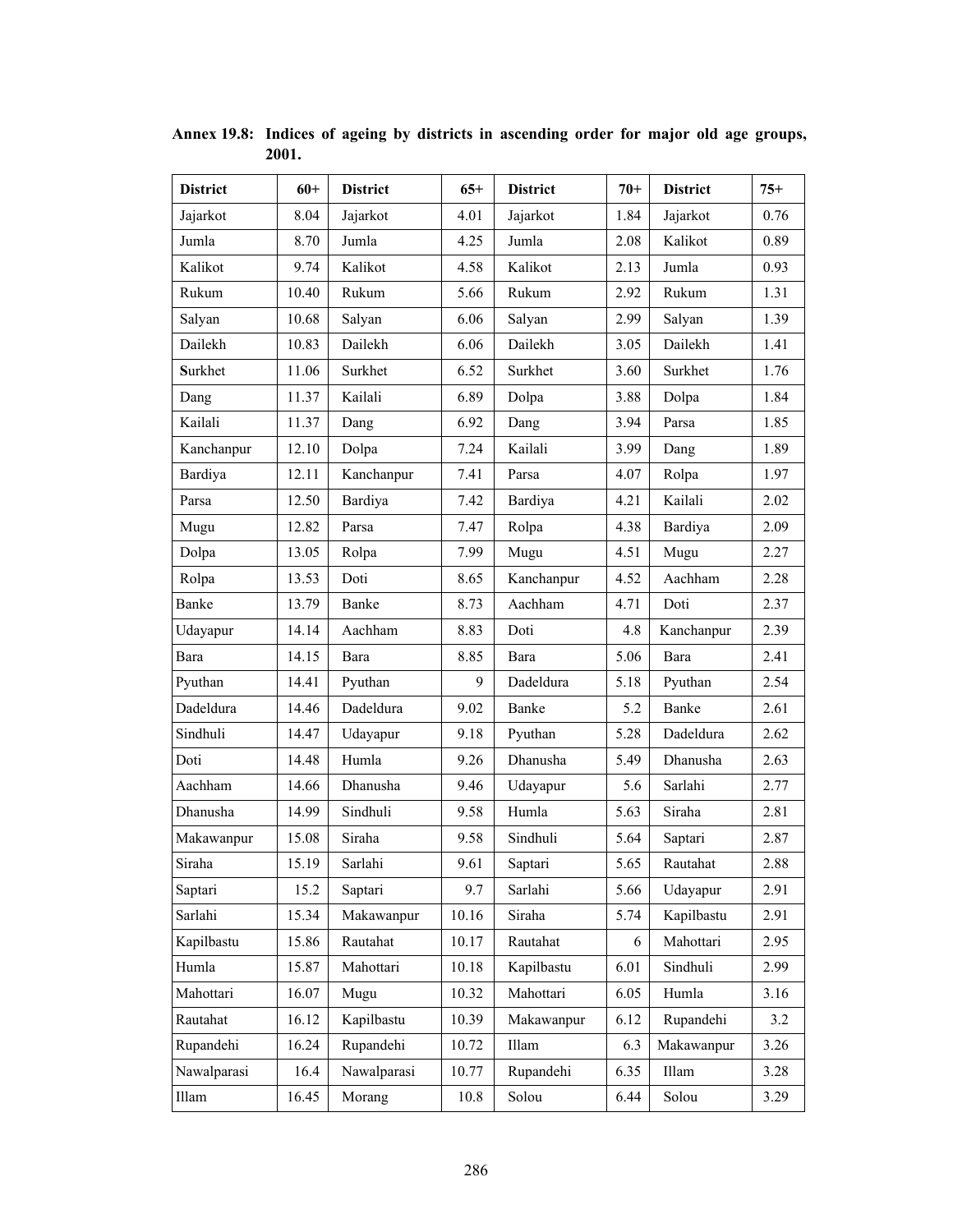| <b>District</b> | $60+$ | <b>District</b> | $65+$ | <b>District</b> | $70+$ | <b>District</b>   | $75+$ |
|-----------------|-------|-----------------|-------|-----------------|-------|-------------------|-------|
| Morang          | 16.56 | Illam           | 10.92 | Morang          | 6.46  | Nawalparasi       | 3.32  |
| Pancthar        | 16.8  | Pancthar        | 11.07 | Nawalparasi     | 6.51  | Pancthar          | 3.37  |
| Sunsari         | 16.94 | Baitadi         | 11.13 | Pancthar        | 6.58  | Morang            | 3.45  |
| Baitadi         | 17.35 | Sunsari         | 11.17 | Baitadi         | 6.64  | Sunsari           | 3.61  |
| Khotang         | 18.18 | Solou           | 11.49 | Sunsari         | 6.68  | Baitadi           | 3.73  |
| Arghakhanchi    | 18.25 | Khotang         | 12.03 | Khotang         | 7.07  | Khotang           | 3.75  |
| Taplejung       | 18.32 | Jhapa           | 12.14 | Jhapa           |       | 7.26 Arghakhanchi | 3.85  |
| Solou           | 18.36 | Taplejung       | 12.19 | Taplejung       | 7.56  | Taplejung         | 3.94  |
| Chitwan         | 18.49 | Arghakhanchi    | 12.37 | Arghakhanchi    | 7.57  | Sindhupalchowk    | 3.94  |
| Jhapa           | 18.53 | Palpa           | 12.45 | Kavre           | 7.6   | Dolakah           | 3.95  |
| Palpa           | 18.77 | Chitwan         | 12.5  | Sindhupalchowk  | 7.7   | Jhapa             | 3.96  |
| Kavre           | 19.03 | Kavre           | 12.78 | Dolakah         | 7.7   | Kavre             | 4.04  |
| Kathmandu       | 19.08 | Kathmandu       | 12.82 | Kathmandu       | 7.73  | Palpa             | 4.04  |
| Sankhuwasabha   | 19.37 | Sankhuwasabha   | 12.87 | Ramechap        | 7.74  | <b>Baglung</b>    | 4.08  |
| Gulmi           | 19.56 | <b>Baglung</b>  | 12.88 | Palpa           | 7.74  | Sankhuwasabha     | 4.1   |
| Baglung         | 19.6  | Sindhupalchowk  | 12.9  | Chitwan         | 7.76  | Gulmi             | 4.23  |
| Ramechap        | 19.62 | Gulmi           | 13.03 | Baglung         | 7.85  | Chitwan           | 4.24  |
| Dhading         | 19.67 | Ramechap        | 13.11 | Sankhuwasabha   | 7.91  | Kathmandu         | 4.34  |
| Sindhupalchowk  | 19.71 | Dolakah         | 13.31 | Gulmi           | 8.00  | Ohaldunga         | 4.37  |
| Tehrathum       | 20.14 | Dhading         | 13.45 | Ohaldunga       | 8.26  | Myagdi            | 4.40  |
| Dhankuta        | 20.32 | Ohaldunga       | 13.67 | Dhankuta        | 8.31  | Dhankuta          | 4.43  |
| Ohaldunga       | 20.45 | Tehrathum       | 13.77 | Dhading         | 8.35  | Ramechap          | 4.51  |
| Tanahu          | 20.70 | Dhankuta        | 13.80 | Tehrathum       | 8.50  | Dhading           | 4.56  |
| Dolakah         | 20.76 | Tanahu          | 13.91 | Nuwakot         | 8.52  | Parbart           | 4.61  |
| Nuwakot         | 20.81 | Nuwakot         | 13.93 | Bhojpur         | 8.54  | Nuwakot           | 4.63  |
| <b>Bhojpur</b>  | 21.23 | <b>Bhojpur</b>  | 14.13 | Myagdi          | 8.75  | <b>Bhojpur</b>    | 4.72  |
| Parbat          | 22.04 | Rasuwa          | 14.20 | Tanahu          | 8.76  | Tehrathum         | 4.79  |
| Gorkha          | 22.09 | Parbat          | 14.70 | Parbat          | 8.91  | Tanahu            | 4.85  |
| Lalitpur        | 22.10 | Myagdi          | 14.83 | Rasuwa          | 9.15  | Rasuwa            | 4.94  |
| Kaski           | 22.11 | Kaski           | 14.97 | Bhkatpur        | 9.16  | Syangja           | 5.05  |
| Bhkatpur        | 22.51 | Syangja         | 15.17 | Kaski           | 9.29  | Kaski             | 5.11  |
| Myagdi          | 22.57 | Gorkha          | 15.28 | Lalitpur        | 9.39  | Bhkatpur          | 5.16  |
| Syangja         | 22.65 | Bhkatpur        | 15.29 | Syangja         | 9.40  | Lalitpur          | 5.35  |
| Rasuwa          | 22.71 | Lalitpur        | 15.45 | Gorkha          | 9.82  | Gorkha            | 5.50  |
| Lamjung         | 26.15 | Lamjung         | 17.66 | Lamjung         | 11.11 | Lamjung           | 5.87  |
| Mustang         | 33.72 | Mustang         | 20.03 | Mustang         | 11.77 | Mustang           | 6.34  |
| Manang          | 34.67 | Manang          | 22.15 | Manang          | 14.61 | Manang            | 7.50  |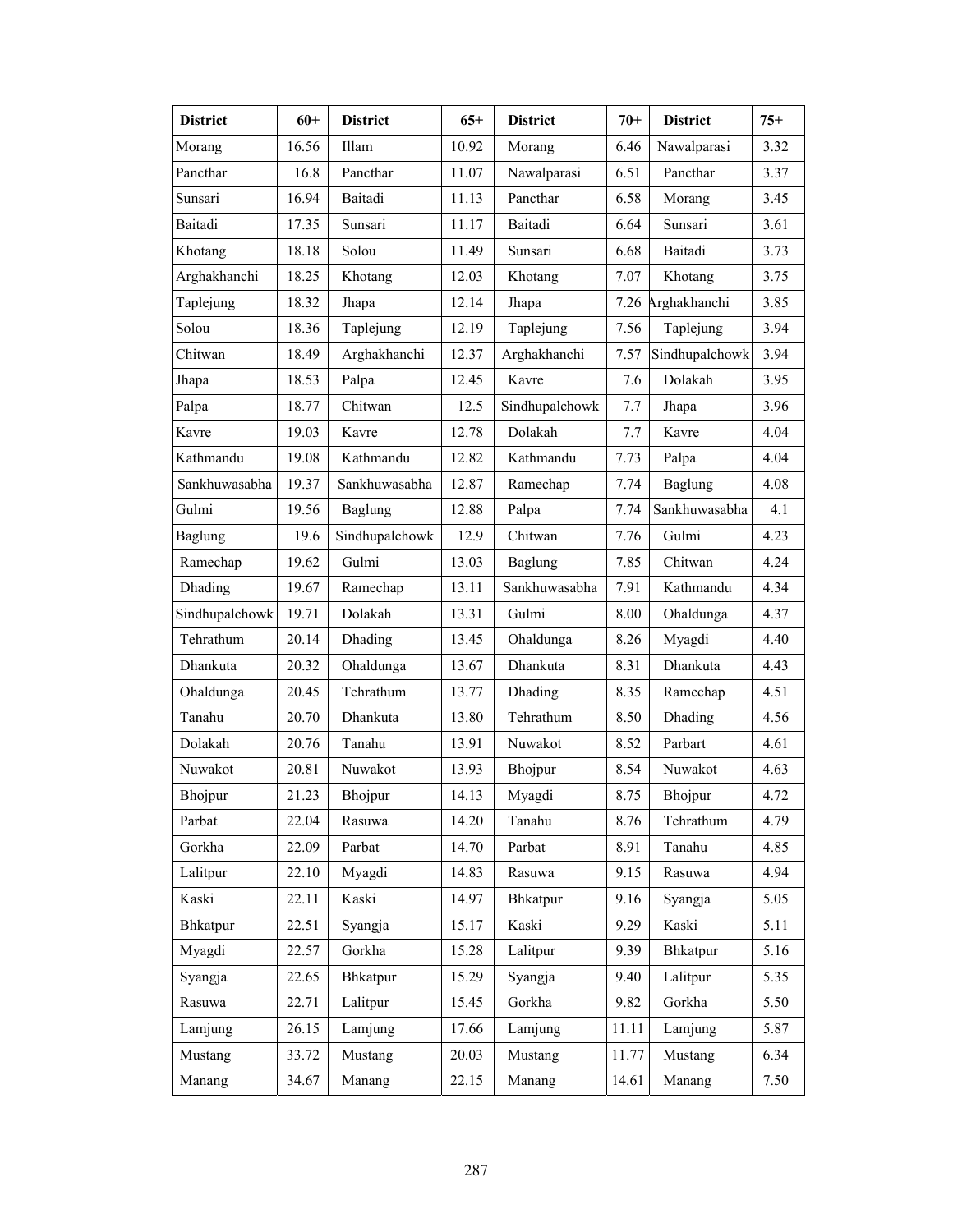| <b>District</b> | <15    | <b>District</b> | $65+$    | <b>District</b> | $75+$   |
|-----------------|--------|-----------------|----------|-----------------|---------|
| Sindhupalchowk  | 838.95 | Mugu            | 560.14   | Kalikot         | 500.00  |
| Gorkha          | 848.51 | Jumla           | 655.22   | Jajarkot        | 588.01  |
| Dhanusha        | 915.97 | Jajarkot        | 673.36   | Jumla           | 650.60  |
| Parsa           | 920.01 | Rukum           | 747.48   | Rukum           | 739.58  |
| Mahottari       | 922.57 | Kalikot         | 762.30   | Darchula        | 798.18  |
| Sarlahi         | 926.76 | Kapilbastu      | 833.21   | Mugu            | 807.23  |
| Rautahat        | 928.59 | Banke           | 848.72   | Bajura          | 855.95  |
| Siraha          | 930.09 | Darchula        | 869.50   | Dailekh         | 870.08  |
| Humla           | 930.35 | Bardiya         | 878.33   | Kapilbastu      | 887.04  |
| Bara            | 931.41 | Illam           | 885.5608 | Bardiya         | 890.58  |
| Kathmandu       | 932.61 | Dilek           | 889.88   | Banke           | 890.64  |
| Saptari         | 937.71 | Arghakhanchi    | 894.12   | Rolpa           | 895.35  |
| Kalikot         | 939.67 | Parsa           | 896.92   | Parsa           | 898.23  |
| Kapilbastu      | 940.01 | Salyan          | 897.47   | Bara            | 909.97  |
| Rupandehi       | 941.67 | Dang            | 903.04   | Dang            | 934.36  |
| <b>Banke</b>    | 946.80 | Rupandehi       | 907.05   | Illam           | 935.52  |
| Bhaktapur       | 946.87 | Dhading         | 919.03   | Gulmi           | 937.75  |
| Kailali         | 950.38 | Kanchanpur      | 919.55   | Taplejung       | 948.46  |
| Kanchanpur      | 954.66 | Bara            | 919.93   | Dhading         | 954.70  |
| Bajhang         | 956.31 | Makawanpur      | 924.60   | Dhanusha        | 956.71  |
| Morang          | 958.26 | Nawalparasi     | 927.08   | Arghakhanchi    | 960.75  |
| Nawalparasi     | 960.19 | Gulmi           | 931.02   | Bajhang         | 968.16  |
| Chitwan         | 961.03 | Solou           | 931.42   | Mahottari       | 976.37  |
| Jumla           | 962.90 | Rolpa           | 932.54   | Khotang         | 980.92  |
| Lalitpur        | 965.39 | Kailali         | 933.91   | Nawalparasi     | 981.47  |
| Bardiya         | 965.80 | Pancthar        | 935.0785 | Rupandehi       | 981.87  |
| Salyan          | 967.17 | Jhapa           | 942.48   | Saptari         | 991.05  |
| Khotang         | 969.00 | Khotang         | 951.12   | Palpa           | 991.21  |
| Makawanpur      | 969.87 | Lamjung         | 954.45   | Parbart         | 993.17  |
| Udayapur        | 970.24 | Nuwakot         | 958.39   | Solou           | 994.32  |
| Parbat          | 970.35 | <b>Baglung</b>  | 958.55   | Bhojpur         | 994.69  |
| Kaski           | 970.77 | Palpa           | 958.73   | Pancthar        | 995.74  |
| Dadeldura       | 971.34 | Chitwan         | 960.98   | Makawanpur      | 995.79  |
| Jhapa           | 971.43 | Taplejung       | 962.07   | Rasuwa          | 1000.00 |
| Palpa           | 972.76 | Parbart         | 962.88   | Lamjung         | 1000.00 |
| Surkhet         | 973.57 | Pythan          | 964.95   | Gorkha          | 1008.05 |
| Dang            | 975.04 | Bhojpur         | 966.95   | Nuwakot         | 1011.87 |
| Bajura          | 976.66 | Rautahat        | 968.17   | Chitwan         | 1016.60 |

**Annex 19.9 : Females per thousand males in ascending order, district figures, 2001.**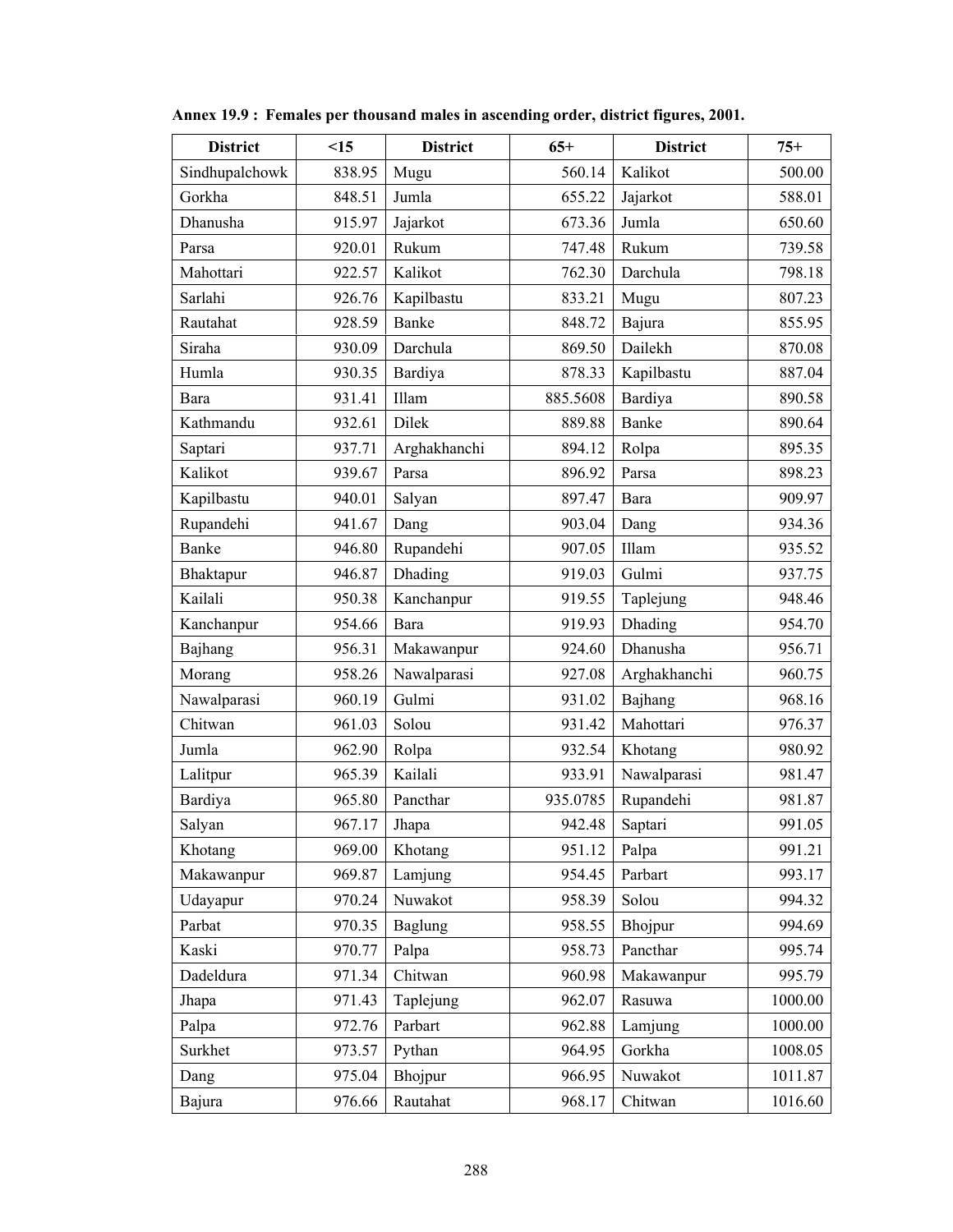| <b>District</b> | <15      | <b>District</b> | $65+$   | <b>District</b> | $75+$   |
|-----------------|----------|-----------------|---------|-----------------|---------|
| Baitadi         | 977.49   | Bajura          | 968.41  | Rautahat        | 1017.72 |
| Okhaldunga      | 977.70   | Saptari         | 970.00  | Siraha          | 1018.79 |
| Lamjung         | 977.74   | Surkhet         | 970.53  | <b>Baitadi</b>  | 1019.75 |
| Kavre           | 978.81   | Sindhupalchowk  | 978.12  | Kanchanpur      | 1019.82 |
| Rasuwa          | 978.815  | Gorkha          | 980.74  | Dhankuta        | 1023.79 |
| Dailekh         | 979.53   | Mahottari       | 981.81  | Pythan          | 1023.91 |
| Illam           | 980.5365 | Myagdi          | 990.74  | Myagdi          | 1026.61 |
| Sindhuli        | 981.55   | Rasuwa          | 1000    | Salyan          | 1029.59 |
| Solou           | 981.69   | Humla           | 1001.33 | Sindhupalchowk  | 1030.15 |
| <b>Baglung</b>  | 983.22   | Morang          | 1001.76 | Ohaldunga       | 1036.82 |
| Sankhuwasabha   | 983.67   | Sarlahi         | 1004.25 | Kailali         | 1044.38 |
| Syangja         | 983.89   | Siraha          | 1008.39 | Tanahu          | 1045.76 |
| Pancthar        | 984.01   | Sankhuwasabha   | 1008.73 | Humla           | 1068.27 |
| Arghakhanchi    | 986.11   | Dhankuta        | 1010.19 | <b>Baglung</b>  | 1069.33 |
| Aachham         | 986.48   | Udayapur        | 1010.89 | Kavre           | 1073.17 |
| Pythan          | 987.85   | Tanahu          | 1018.41 | Sarlahi         | 1085.02 |
| Doti            | 989.36   | Dhanusha        | 1019.56 | Sankhuwasabha   | 1085.37 |
| Dhading         | 990.03   | Kavre           | 1032.98 | Bhakatpur       | 1091.07 |
| Darchula        | 990.32   | Ohaldunga       | 1037.91 | Jhapa           | 1119.67 |
| Rukum           | 991.06   | Syangja         | 1042.37 | Morang          | 1129.90 |
| Mugu            | 991.70   | Bhaktapur       | 1051.80 | Sunsari         | 1131.02 |
| Taplejung       | 991.70   | Sunsari         | 1057.62 | Udayapur        | 1137.55 |
| Mustang         | 992.74   | Bajhang         | 1059.69 | Manang          | 1149.43 |
| Dhankuta        | 993.19   | Baitadi         | 1061.29 | Tehrathum       | 1152.78 |
| Bhojpur         | 993.49   | Sindhuli        | 1063.97 | Syangja         | 1165.94 |
| Tanahu          | 994.62   | Tehrathum       | 1087.29 | Dolpa           | 1180.56 |
| Myagdi          | 996.98   | Lalitpur        | 1101.39 | Surkhet         | 1187.91 |
| Gulmi           | 997.16   | Dolakah         | 1108.48 | Mustang         | 1193.28 |
| Ramechap        | 1002.04  | Mustang         | 1120.82 | Sindhuli        | 1201.74 |
| Nuwakot         | 1002.54  | Dadeldura       | 1138.14 | Dadeldura       | 1204.27 |
| Rolpa           | 1002.57  | Kaski           | 1153.59 | Lalitpur        | 1206.49 |
| Dolakah         | 1003.06  | Kathmandu       | 1153.75 | Kathmandu       | 1227.70 |
| Manang          | 1006.44  | Manang          | 1156.25 | Ramechap        | 1266.14 |
| Jajarkot        | 1013.63  | Dolpa           | 1191.49 | Kaski           | 1269.64 |
| Dolpa           | 1041.64  | Aachham         | 1200.68 | Aachham         | 1275.39 |
| Tehrathum       | 1079.26  | Ramechap        | 1217.67 | Dolakah         | 1326.05 |
| Sunsari         | 1309.84  | Doti            | 1302.02 | Doti            | 1458.02 |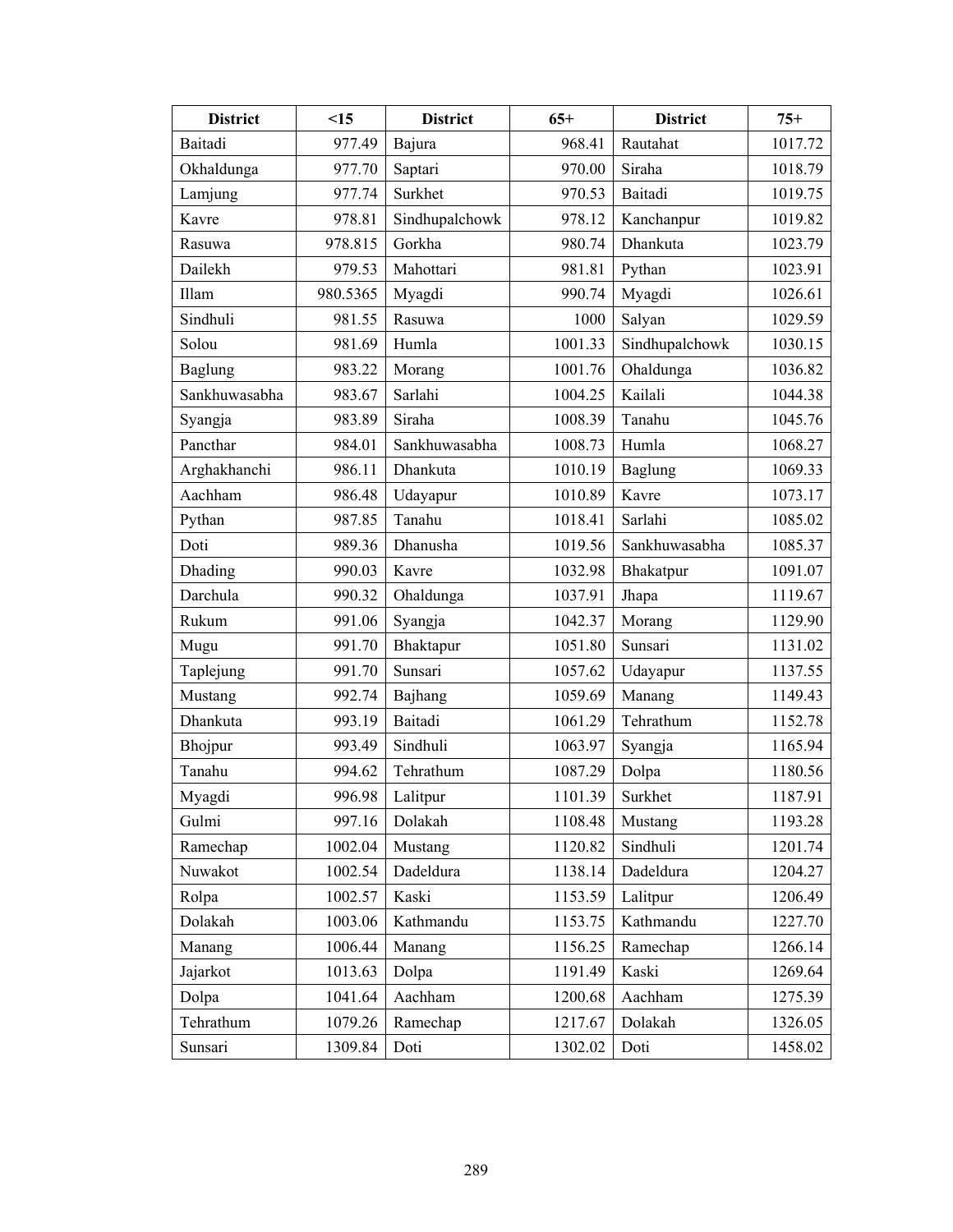| Age   | Male     | Female   | <b>Both Sexes</b> |
|-------|----------|----------|-------------------|
| 75.00 | 0.00     | 0.05     | 0.03              |
| 76.00 | $-47.46$ | $-54.37$ | $-51.06$          |
| 77.00 | $-32.14$ | $-29.13$ | $-30.68$          |
| 78.00 | 13.17    | 12.22    | 12.71             |
| 79.00 | $-31.18$ | $-35.19$ | $-33.16$          |
| 80.00 | 260.12   | 260.85   | 260.50            |
| 81.00 | $-28.35$ | $-29.53$ | $-28.93$          |
| 82.00 | 0.00     | 0.00     | 0.00              |
| 83.00 | $-16.35$ | $-22.97$ | $-19.65$          |
| 84.00 | 0.00     | 5.81     | 2.93              |
| 85.00 | 66.85    | 77.08    | 72.12             |
| 86.00 | $-27.64$ | $-34.14$ | $-31.02$          |
| 87.00 | $-25.00$ | $-18.22$ | $-21.63$          |
| 88.00 | 0.00     | 0.00     | 0.00              |
| 89.00 | $-37.15$ | $-42.14$ | $-39.74$          |
| 90.00 | 193.19   | 168.26   | 178.77            |
| 91.00 | $-44.11$ | $-47.52$ | $-45.93$          |
| 92.00 | $-37.03$ | $-26.42$ | $-31.49$          |
| 93.00 | $-33.93$ | $-36.28$ | $-35.25$          |
| 94.00 | $-52.04$ | $-34.86$ | $-43.13$          |
| 95.00 | 140.34   | 139.68   | 139.98            |
| 96.00 | 0.00     | 0.00     | 0.00              |
| 97.00 | $-21.99$ | $-25.91$ | $-24.32$          |
| 98.00 | 378.18   | 386.93   | 383.27            |

**Annex 19.10 : Percents of over stated/ understated by sex, single ages above 75+ years,2001** 

**Annex 19.11: Adjusted population, 75+ years.** 

| Age Group | Male  | Female | <b>Both Sexes</b> |
|-----------|-------|--------|-------------------|
| $75--79$  | 99313 | 102941 | 202254            |
| $80 - 84$ | 26731 | 27157  | 53888             |
| $85--89$  | 13211 | 13611  | 26822             |
| $90 - 95$ | 4328  | 5198   | 9526              |
| $95+$     | 1271  | 1676   | 2947              |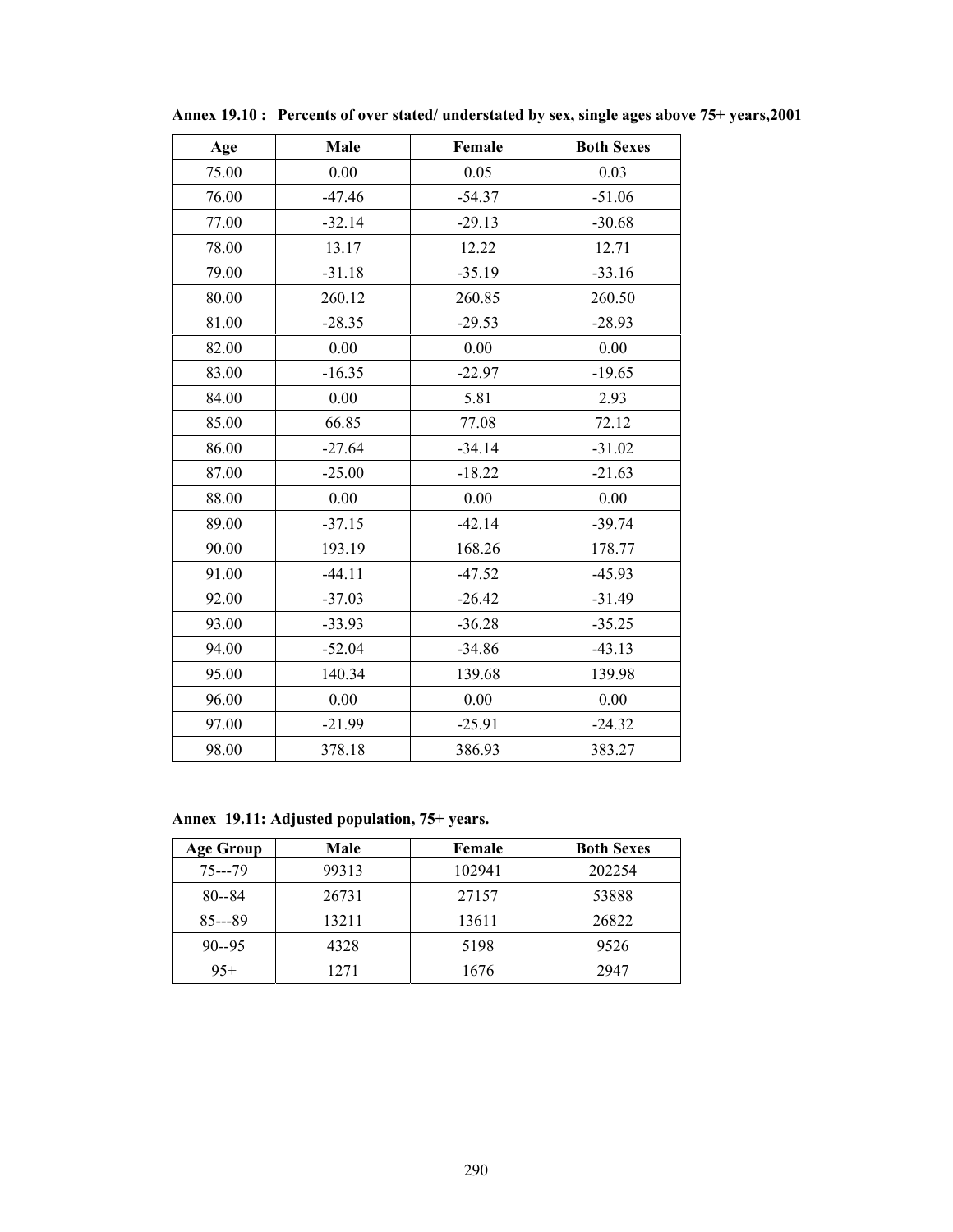| Age          | Male   | Female | <b>Both Sexes</b> |
|--------------|--------|--------|-------------------|
| 75           | 40000  | 43400  | 83400             |
| 76           | 23505  | 25541  | 49046             |
| 77           | 13975  | 13078  | 27053             |
| 78           | 12349  | 11654  | 24003             |
| 79           | 9484   | 9268   | 18752             |
| 80           | 6527   | 7078   | 13605             |
| 81           | 6282   | 6007   | 12289             |
| 82           | 5251   | 5360   | 10611             |
| 83           | 4501   | 4479   | 8980              |
| 84           | 4170   | 4233   | 8403              |
| 85           | 3765   | 3997   | 7762              |
| 86           | 3184   | 3450   | 6634              |
| 87           | 2304   | 2272   | 4576              |
| 88           | 2230   | 2034   | 4264              |
| 89           | 1728   | 1858   | 3586              |
| 90           | 1086   | 1490   | 2576              |
| 91           | 1052   | 1208   | 2260              |
| 92           | 983    | 1075   | 2058              |
| 93           | 619    | 791    | 1410              |
| 94           | 588    | 634    | 1222              |
| 95           | 409    | 504    | 913               |
| 96           | 360    | 453    | 813               |
| 97           | 282    | 413    | 695               |
| 98           | 220    | 306    | 526               |
| <b>Total</b> | 144854 | 150583 | 295437            |

**Annex 19.12 : Adjusted figures by fitting inverse log linear model at age 75 and above, single ages, by sex.**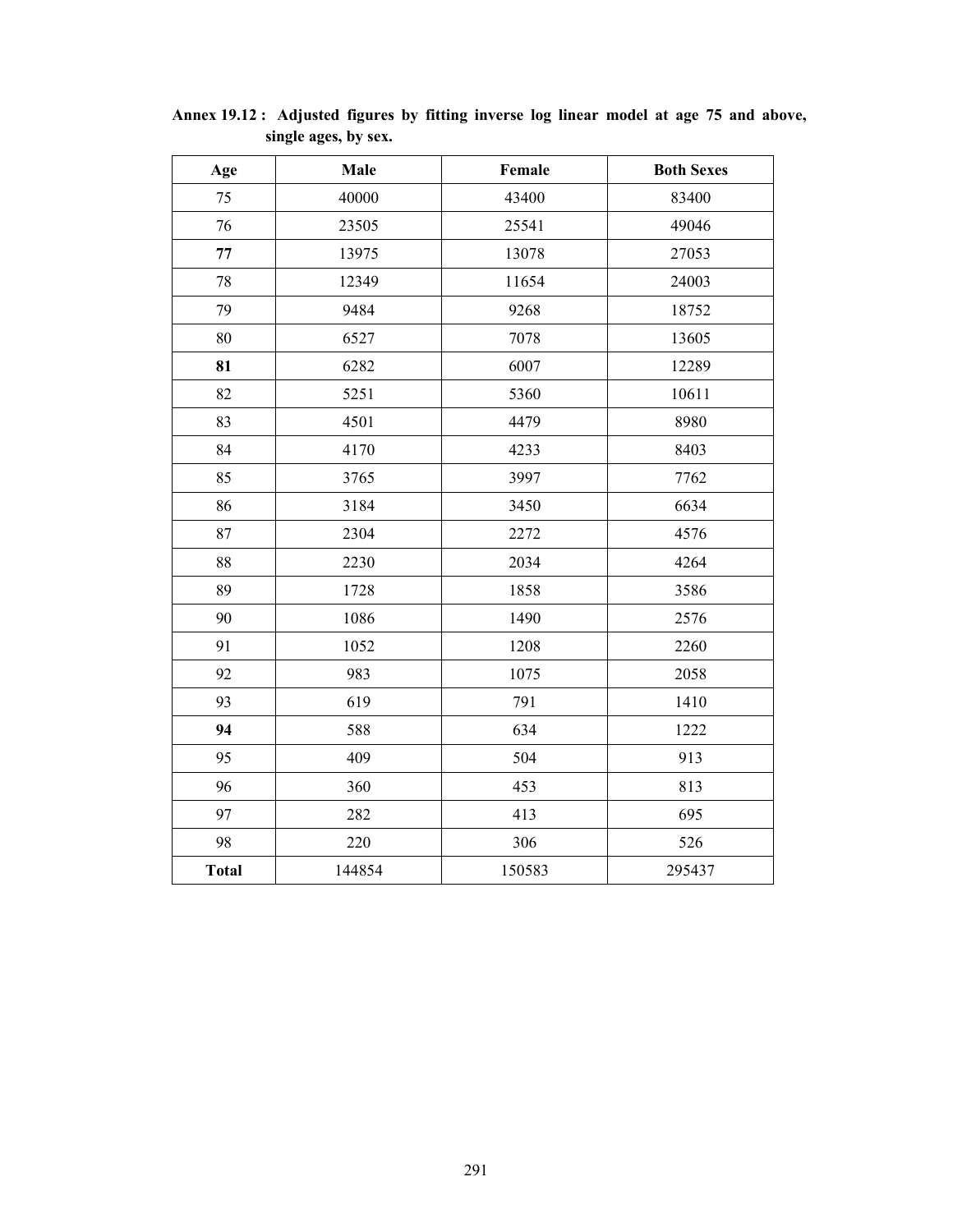| <b>Causes</b>             | Male  | <b>Causes</b>              | Female            | Causes                    | <b>Both</b><br><b>Sexes</b> |
|---------------------------|-------|----------------------------|-------------------|---------------------------|-----------------------------|
| Natural rules             | 41.53 | other causes               | 26.97             | Natural rules             | 30.46                       |
| other causes              | 21.66 | Natural rules              | 16.08             | other causes              | 23.97                       |
| Asthma                    | 11.02 | Not reported               | 8.83              | Asthma                    | 9.57                        |
| Not reported              | 7.45  | Asthma                     | 7.68              | Not reported              | 8.05                        |
| Cancer                    | 3.11  | Cancer                     | 6.56              | Cancer                    | 4.61                        |
| Tuberculosis              | 2.86  | Mis carries /<br>delivery  | 6.10              | Tuberculosis              | 3.68                        |
| Heart disease             | 2.84  | Tuberculosis               | 4.75              | Heart disease             | 3.19                        |
| Cholera/Diarrhea          | 1.53  | Heart disease              | 3.65              | Mis carries /<br>delivery | 2.66                        |
| <b>Blood</b> pressure     | 1.46  | Cholera/Diarrhea           | 3.22              | Cholera/Diarrhea          | 2.26                        |
| other accidents           | 1.13  | Suicide                    | 2.91              | other accidents           | 1.84                        |
| Diabetic                  | 0.91  | other accidents            | 2.76              | Suicide                   | 1.44                        |
| Pneumonia                 | 0.88  | Jaundice                   | 1.55              | Blood pressure            | 1.32                        |
| Typhoid                   | 0.60  | Malaria                    | 1.18              | Pneumonia                 | 0.95                        |
| Malaria                   | 0.57  | Blood pressure             | 1.12              | Jaundice                  | 0.92                        |
| Transport<br>accidents    | 0.53  | Pneumonia                  | 1.04              | Malaria                   | 0.84                        |
| Jaundice                  | 0.44  | Typhoid                    | 0.98              | Diabetic                  | 0.78                        |
| Suicide                   | 0.31  | <b>Transport</b> accidents | 0.86              | Typhoid                   | 0.76                        |
| Natural<br>calamities     | 0.31  | Natural calamities         | 0.69              | Transport<br>accidents    | 0.68                        |
| Appendices                | 0.22  | Diabetic                   | 0.60              | Natural calamities        | 0.48                        |
| Aid                       | 0.16  |                            | 0.49              | Appendices                | 0.34                        |
| Violence/<br>Murder       | 0.16  | Aid                        | 0.43              | Aid                       | 0.28                        |
| Viral influenza           | 0.13  | Violence/Murder            | 0.40              | Violence/Murder           | 0.26                        |
| measles                   | 0.07  | Meningitis                 | 0.31              | Meningitis                | 0.18                        |
| Meningitis                | 0.07  | Measles                    | 0.29              | measles                   | 0.16                        |
| Hepatitis                 | 0.05  | Hepatitis                  | 0.23              | Viral influenza           | 0.16                        |
| Mis carries /<br>delivery | 0.00  | Viral influenza            | Hepatitis<br>0.20 |                           | 0.13                        |
| Rebel                     | 0.00  | Rebel                      | 0.09              | Rebel                     | 0.04                        |

**Annex 19.13 : Percents of deaths among aged 65+ years by Causes, 2001**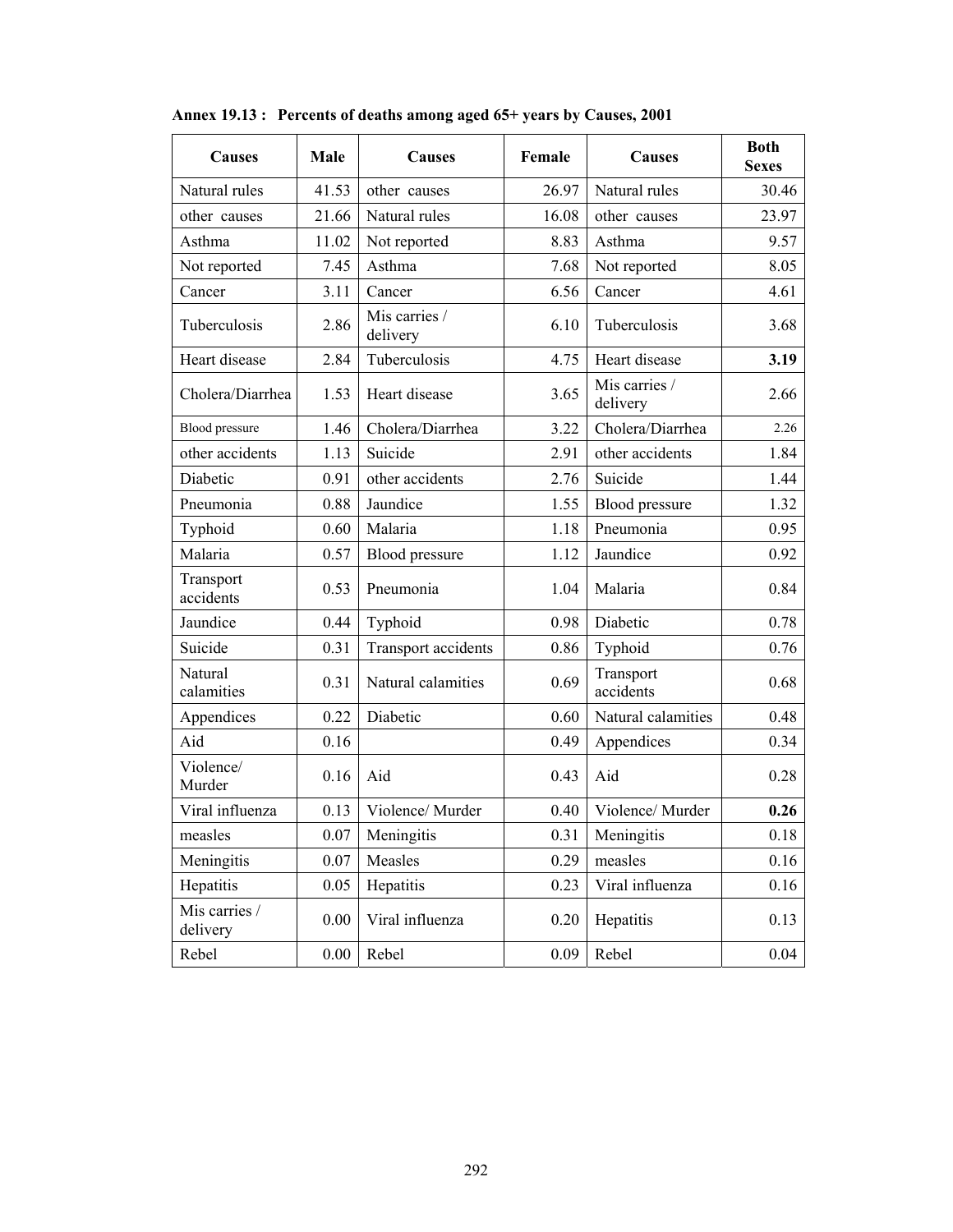| Year | <b>Time</b> |                 | $\mathbf{b} = \mathbf{C}\mathbf{B}\mathbf{R}$ | $e_o^0$         |                 |
|------|-------------|-----------------|-----------------------------------------------|-----------------|-----------------|
|      |             | <b>Observed</b> | <b>Expected</b>                               | <b>Observed</b> | <b>Expected</b> |
| 1911 | 1.00        | 38.83           | 51.48                                         | 19.18           | 17.05           |
| 1921 | 2.00        | 50.20           | 49.37                                         | 21.71           | 21.48           |
| 1931 | 3.00        | 44.82           | 47.26                                         | 24.27           | 25.91           |
| 1941 | 4.00        | 44.70           | 45.15                                         | 30.45           | 30.34           |
| 1951 | 5.00        | 46.81           | 43.04                                         | 34.83           | 34.77           |
| 1961 | 6.00        | 42.15           | 40.93                                         | 37.47           | 39.20           |
| 1971 | 7.00        | 39.95           | 38.82                                         | 41.96           | 43.63           |
| 1981 | 8.00        | 37.30           | 36.71                                         | 48.2            | 48.06           |
| 1991 | 9           | 33.00           | 34.6                                          | 53.82           | 52.49           |
| 2001 | 10          | 31.00           | 32.49                                         | 58.00           | 56.92           |

Annex 19.14 : Observed and expected values of b and  $e_o^0$ .

**Annex 19.15: Marital status of aged 65+ years by sex, regional figures, 2001.** 

| <b>Region</b>   | <b>Sex</b>        | <b>Single</b> | <b>Widow</b> | <b>Divorced</b> | <b>Separated</b> | <b>Not</b><br><b>Stated</b> | <b>Currently</b><br><b>Married</b> |
|-----------------|-------------------|---------------|--------------|-----------------|------------------|-----------------------------|------------------------------------|
|                 | Male              | 1.31          | 10.27        | 0.14            | 0.18             | 0.75                        | 87.34                              |
| Eastern         | Female            | 1.40          | 26.66        | 0.21            | 0.39             | 1.86                        | 69.48                              |
|                 | <b>Both Sexes</b> | 1.35          | 18.41        | 0.18            | 0.29             | 1.30                        | 78.47                              |
|                 | Male              | 1.61          | 11.38        | 0.13            | 0.16             | 0.98                        | 85.75                              |
| Central         | Female            | 1.20          | 29.44        | 0.12            | 0.33             | 1.73                        | 67.19                              |
|                 | <b>Both Sexes</b> | 1.40          | 20.44        | 0.12            | 0.24             | 1.36                        | 76.44                              |
|                 | Male              | 1.31          | 10.18        | 0.16            | 0.18             | 0.76                        | 87.40                              |
| Western         | Female            | 1.32          | 27.02        | 0.13            | 0.22             | 1.38                        | 69.93                              |
|                 | <b>Both Sexes</b> | 1.32          | 18.44        | 0.15            | 0.20             | 1.06                        | 78.84                              |
|                 | Male              | 1.59          | 13.04        | 0.17            | 0.16             | 1.20                        | 83.84                              |
| Mid-<br>Western | Female            | 0.87          | 30.01        | 0.18            | 0.25             | 2.37                        | 66.31                              |
|                 | <b>Both Sexes</b> | 1.25          | 21.02        | 0.18            | 0.20             | 1.75                        | 75.61                              |
|                 | Male              | 1.43          | 10.89        | 0.14            | 0.16             | 0.93                        | 86.46                              |
| Far-<br>Western | Female            | 0.82          | 28.86        | 0.11            | 0.13             | 2.60                        | 67.48                              |
|                 | <b>Both Sexes</b> | 0.99          | 19.71        | 0.08            | 0.12             | 2.12                        | 76.97                              |
|                 | Male              | 1.43          | 10.89        | 0.14            | 0.16             | 0.93                        | 86.46                              |
| Nepal           | Female            | 1.22          | 28.19        | 0.15            | 0.30             | 1.81                        | 68.34                              |
|                 | <b>Both Sexes</b> | 1.32          | 19.46        | 0.14            | 0.23             | 1.37                        | 77.48                              |